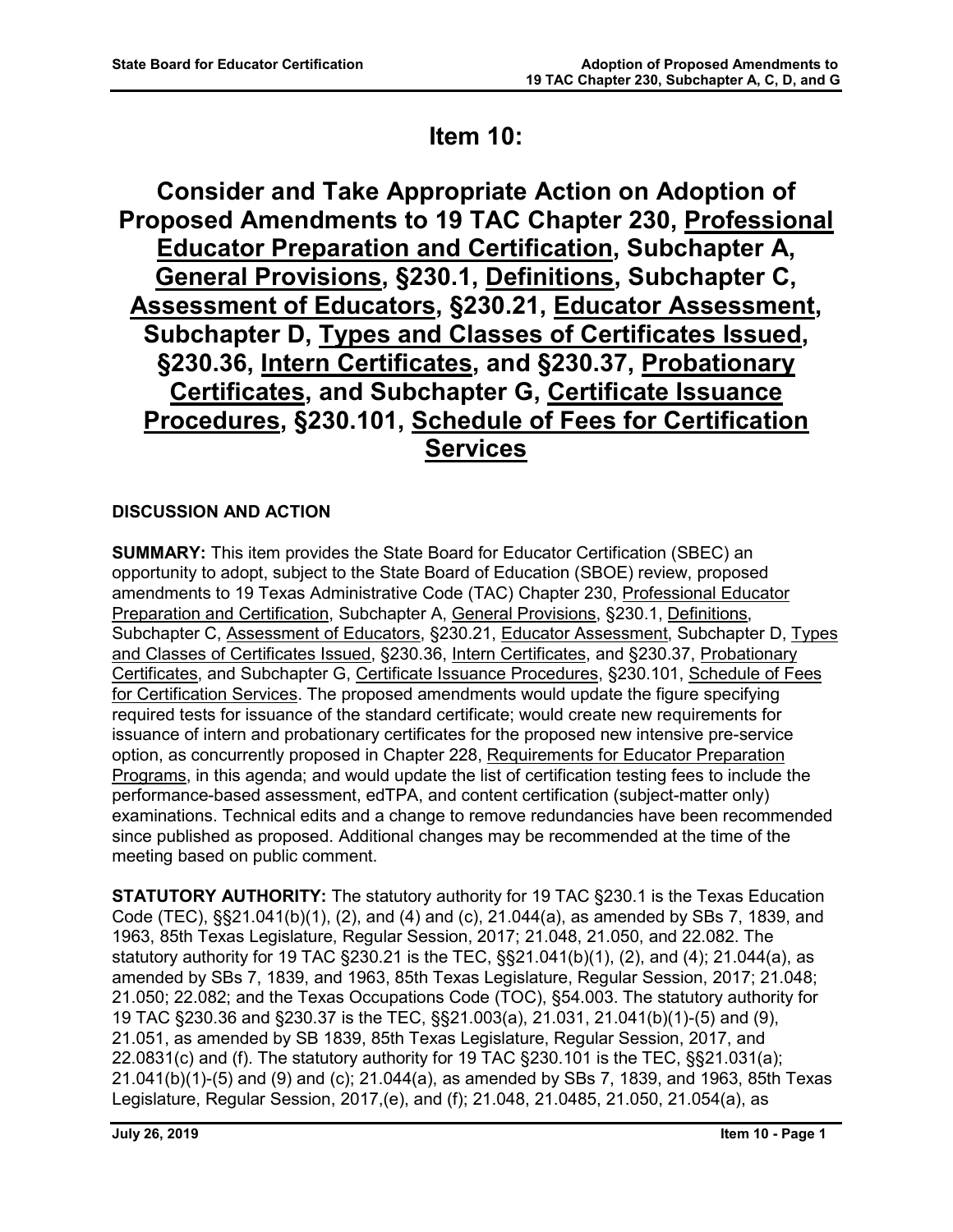amended by SBs 7, 179, and 1839, 85th Texas Legislature, Regular Session, 2017; 22.082; and 22.0831(f); and TOC, §53.105.

TEC, §21.003(a), states that a person may not be employed as a teacher, teacher intern or teacher trainee, librarian, educational aide, administrator, educational diagnostician, or school counselor by a school district unless the person holds an appropriate certificate or permit issued as provided by the TEC, Chapter 21, Subchapter B.

TEC, §21.031(a), states that the SBEC shall regulate and oversee all aspects of the certification, continuing education, and standards of conduct of public school educators.

TEC, §21.031(b), states that the SBEC shall ensure that all candidates for certification or renewal of certification should demonstrate the knowledge and skills necessary to improve performance of a diverse student population.

TEC, §21.041(b)(1)-(5), requires the SBEC to propose rules that provide for the regulation of educators and the general administration of the TEC, Chapter 21, Subchapter B, in a manner consistent with the TEC, Chapter 21, Subchapter B; requires the SBEC to propose rules that specify the classes of educator certificates to be issued, including emergency certificates; the period for which each class of educator certificate is valid; and the requirements for the issuance and renewal of an educator certificate; and requires the SBEC to propose rules that include requirements for educators that hold a similar certification issued by another state or foreign country.

TEC, §21.041(b)(9), requires the SBEC to propose rules for regulation of continuing education requirements.

TEC, §21.041(c), states that the SBEC may adopt fees for the issuance and maintenance of an educator certification to adequately cover the cost of the administration.

TEC, §21.044(a), as amended by SBs 7, 1839, and 1963, 85th Texas Legislature, Regular Session, 2017, requires the SBEC to propose rules establishing training requirements a person must accomplish to obtain a certificate, enter an internship, or enter an induction-year program.

TEC, §21.044(e), states that in proposing rules under this section for a person to obtain a certificate to teach a health science technology education course, the board shall specify that a person must have: (1) an associate degree or more advanced degree from an accredited institution of higher education; (2) current licensure, certification, or registration as a health professions practitioner issued by a nationally recognized accrediting agency for health professionals; and (3) at least two years of wage earning experience utilizing the licensure requirement.

TEC, §21.044(f), states that the SBEC may not propose rules for a certificate to teach a health science technology education course that specify that a person must have a bachelor's degree or that establish any other credential or teaching experience requirements that exceed the requirements under Subsection (e).

TEC, §21.048, states that the SBEC shall propose rules prescribing comprehensive examinations for each class of certificate issued by the board that includes not requiring more than 45 days elapsing between examination retakes.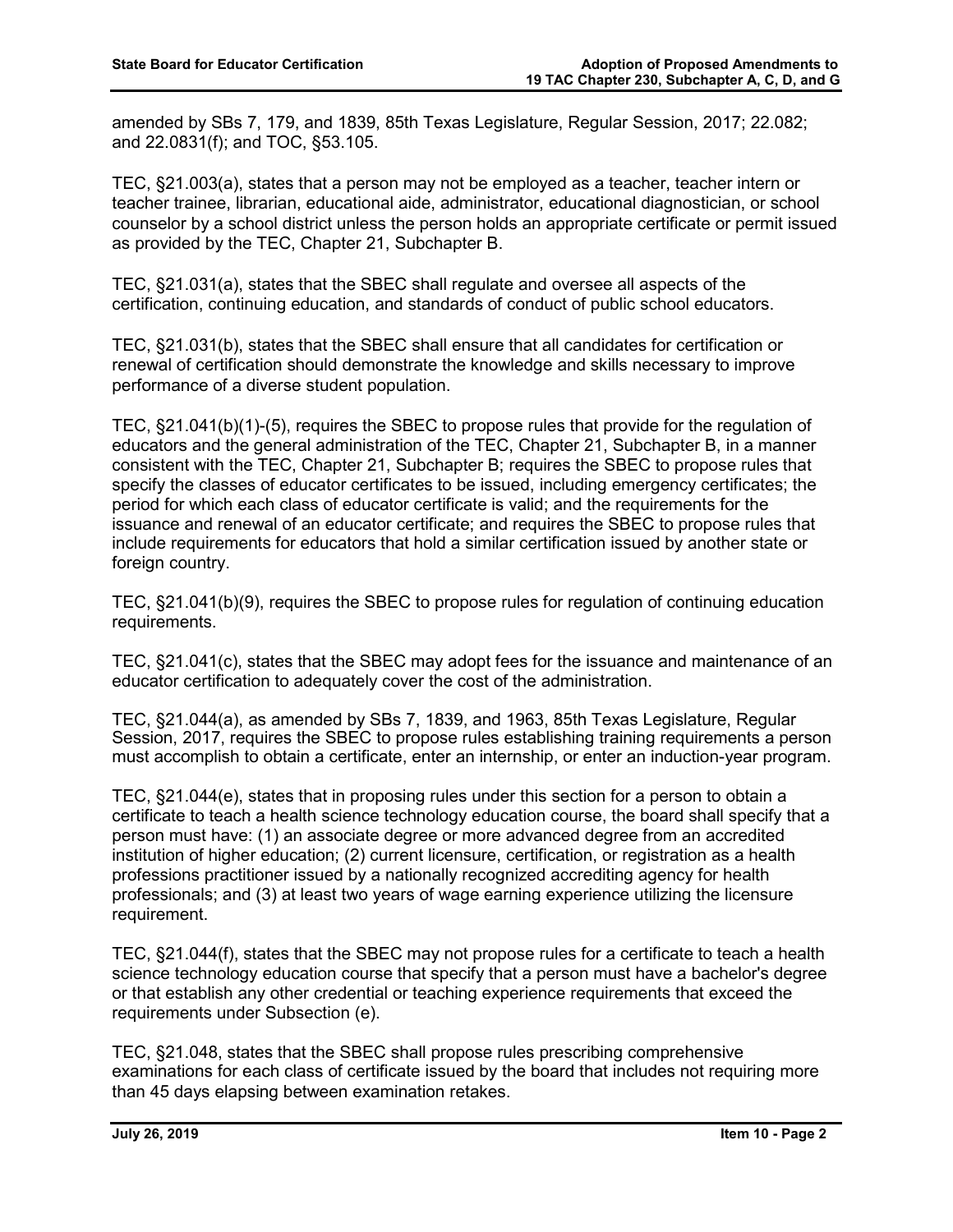TEC, §21.0485, states the issuance requirements for certification to teach students with visual impairments.

TEC, §21.050(a), states that a person who applies for a teaching certificate must possess a bachelor's degree.

TEC, §21.050(b), states that the SBEC may not require more than 18 semester credit hours of education courses at the baccalaureate level for the granting of a teaching certificate.

TEC, §21.050(c), states that a person who receives a bachelor's degree required for a teaching certificate on the basis of higher education coursework completed while receiving an exemption from tuition and fees under the TEC, §54.363, may not be required to participate in any field experience or internship consisting of student teaching to receive a teaching certificate.

TEC, §21.051, as amended by SB 1839, 85th Texas Legislature, Regular Session, 2017, provides a requirement that before a school may employ a certification candidate as a teacher of record, the candidate must have completed at least 15 hours of field-based experience in which the candidate was actively engaged at an approved school in instructional or educational activities under supervision.

TEC, §21.054(a), as amended by SBs 7, 179, and 1839, 85th Texas Legislature, Regular Session, 2017, requires the SBEC to propose rules establishing a process for identifying continuing education courses and programs that fulfill educators' continuing education requirements.

TEC, §22.082, requires SBEC to subscribe to the criminal history clearinghouse as provided by §411.0845, Texas Government Code and may obtain any law enforcement or criminal history records that relate to a specific applicant for or holder of a certificate issued under Chapter 21, Subchapter B.

TEC, §22.0831(c), requires SBEC to review the national criminal history of a person seeking certification.

TEC, §22.0831(f)(1) and (2), states that SBEC may propose rules regarding the deadline for the national criminal history check and implement sanctions for persons failing to comply with the requirements.

TOC, §53.105, states that a licensing authority may require a fee that is in an amount sufficient to cover the cost of administration.

TOC, §54.003, states that a licensing authority shall provide accommodations and eligibility criteria for examinees diagnosed as having dyslexia.

**EFFECTIVE DATE:** The proposed effective date of the proposed amendments would be October 20, 2019 (20 days after filing as adopted with the *Texas Register*). The proposed effective date is based on the SBEC and SBOE meeting schedules.

**PREVIOUS BOARD ACTION:** At the April 26, 2019 SBEC meeting, the SBEC approved the proposed amendments to 19 TAC Chapter 230, Professional Educator Preparation and Certification, Subchapter A, General Provisions, §230.1, Definitions, Subchapter C, Assessment of Educators, §230.21, Educator Assessment, Subchapter D, Types and Classes of Certificates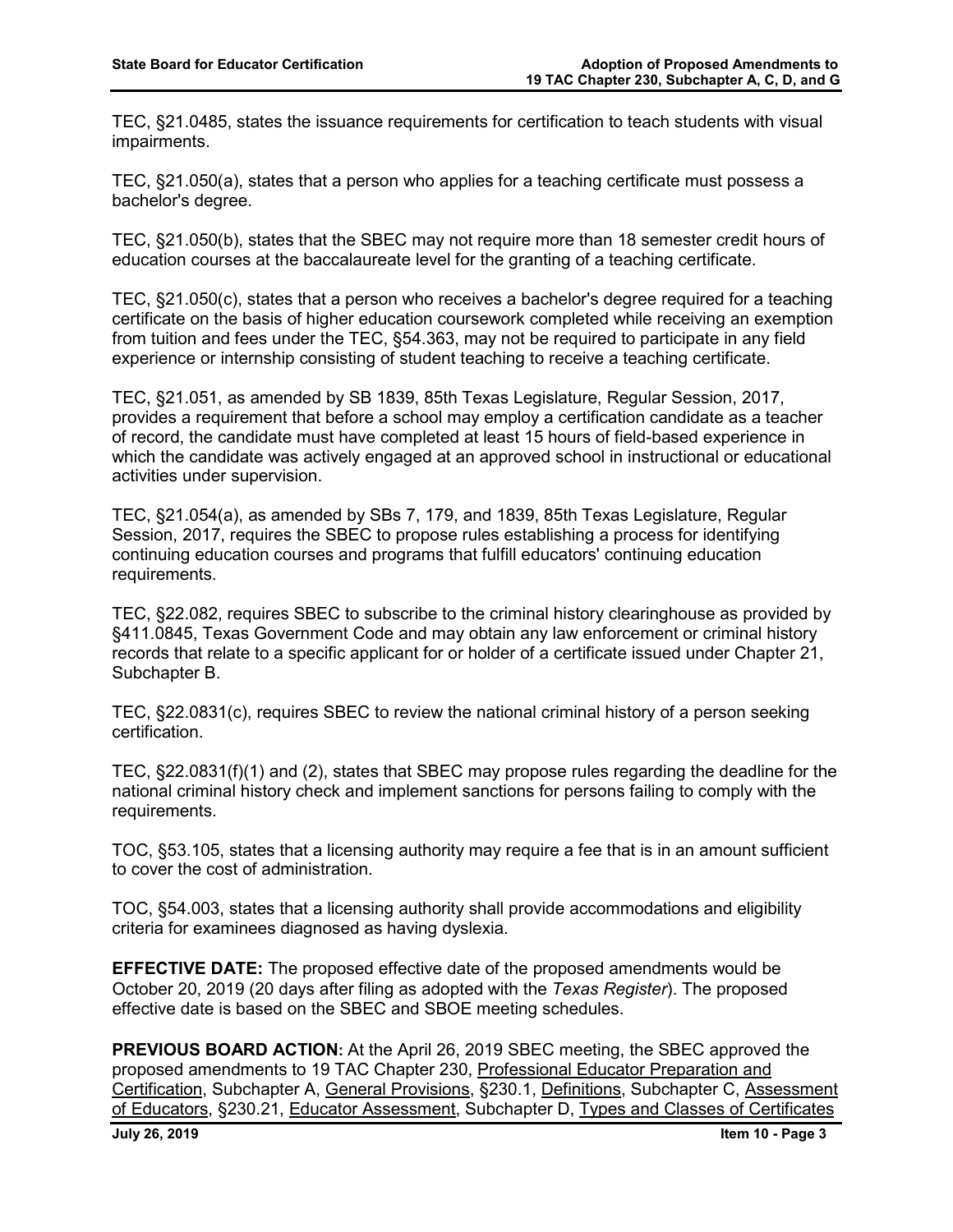Issued, §230.36, Intern Certificates, and §230.37, Probationary Certificates, and Subchapter G, Certificate Issuance Procedures, §230.101, Schedule of Fees for Certification Services, for publication in the *Texas Register* as proposed rules.

**BACKGROUND INFORMATION AND JUSTIFICATION:** The SBEC rules in 19 TAC Chapter 230 specify the requirements for issuance of educator certificates and permits, the testing requirements and associated fees, and the types and classes of certificates issued. These requirements ensure that educators are qualified and professionally prepared to instruct the schoolchildren of Texas.

Some of the changes presented in this item correspond to revisions to 19 TAC Chapter 228, Requirements for Educator Preparation Programs, and amendments to 19 TAC Chapter 227, Provisions for Educator Preparation Programs. The revisions to 19 TAC Chapter 228 and 19 TAC Chapter 227 are presented for action in separate items in this agenda.

### *§230.1. Definitions.*

The proposed amendment to §230.1 would align the test descriptions in Chapter 230 with the changes to pre-admission content test (PACT) examinations proposed in 19 TAC Chapter 228 and Chapter 227.

Proposed new §230.1(8) would define the term *content certification examination* and proposed new §230.1(9) would define the term *content pedagogy examinations*. This amendment would ensure alignment and clarity across chapters regarding the content of certification examinations. Conforming technical edits would also be made.

Since published as proposed, TEA staff has made edits to proposed §230.1(11) and §230.1(21) to maintain the current definitions of "educator" and "teacher."

### *§230.21. Educator Assessment.*

The proposed amendment to §230.21(a)(1)(D) would confirm that a candidate who has not passed a computer- or paper-based certification examination is required to wait 45 days before attempting the examination again. This 45-day wait period would support the reliability and validity of examination results for computer- and paper-based examinations because a candidate could potentially memorize the material and examination questions if he or she were allowed to retake the examination more frequently. The proposed amendment would align with TEC, §21.048(a)(1), that states that the SBEC may not require that more than 45 days elapse before a person may retake an examination. This change allows candidates completing a portfolio or performance-based examination to attempt the examination before the 45 days have elapsed.

TEA staff recommends conducting a robust pilot of edTPA, a performance-based assessment for teachers, prior to full implementation. At the April 2019 SBEC meeting, the Board approved, the edTPA pilot, and requested an update on the status of the pilot. A list of follow-up attachments is below:

- An update with a list of pilot programs can be found in Attachment IV.
- Response to Board inquiries made at the April 2019 SBEC meeting can be found in Attachment V.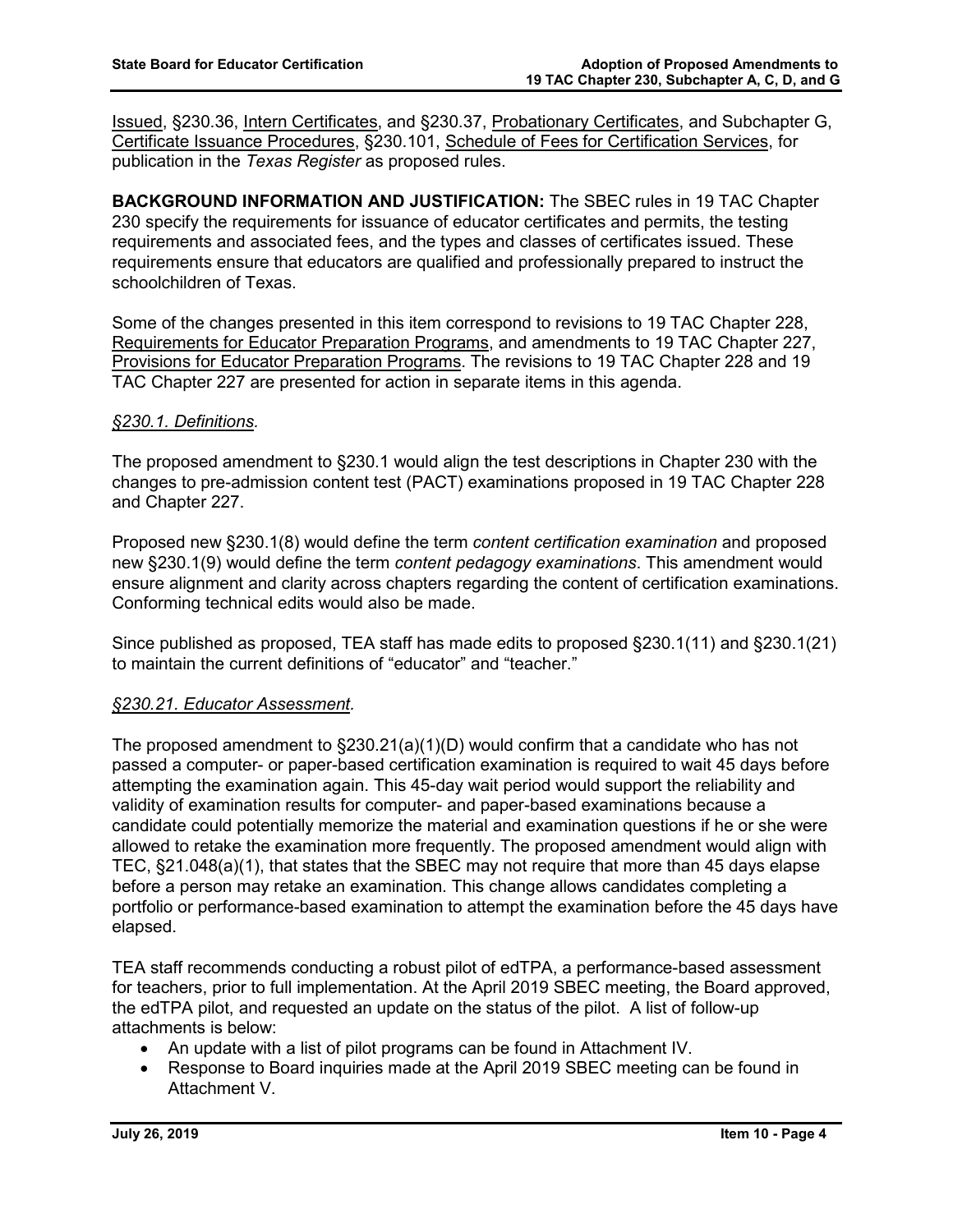- Summary of communication processes and public documents can be found in Attachment III.
- A list of edTPA considerations and responses can be found in Attachment VI.

At the April 2019 SBEC meeting, the Board requested that staff continue to engage with educator preparation programs interested in pursuing an alternative performance assessment. A summary of actions and examination design standards can be found in Attachment VII.

The proposed amendment to Figure §230.21(e) would add edTPA as an optional assessment in addition to the current Pedagogy and Professional Responsibilities (PPR EC-12) exam for the demonstration of pedagogical knowledge and skills for the majority of initial educator certification categories. This change is necessary to enable a candidate taking part in the edTPA pilot to receive certification on the basis of edTPA and to prevent a pilot candidate from having to take an additional test, thus removing a potential disincentive from participating in the pilot and helping to ensure a more representative pilot sample.

The proposed amendment would align Figure §230.21(e) to the current list of active certifications by removing §233.10, Dance: Grades 8-12, and §233.5, Technology Applications: Grades 8-12, which are no longer offered. The proposed amendment would replace two TExES assessments: 141 Computer Science, 8-12, and 142 Technology Applications, EC-12, with the following updated TExES content assessments for those certificates: 241 Computer Science, 8- 12, and 242 Technology Applications, EC-12, respectively. These proposed changes are necessary to remove outdated provisions and provide clarity to candidates and preparation programs.

The proposed change to the column titles in Figure §230.21(e) would align the test descriptions in this chapter with the changes to PACT examinations, concurrently proposed in 19 TAC Chapter 228 and Chapter 227, and would align with the new definitions proposed in §230.1(8) and §230.1(9). The proposed amendment would adjust the "Required Content Test(s)" column name to "Required Content Pedagogy Test(s)" to reflect the distinction between examinations that test only pedagogy and those that test content in alignment with the new PACT examinations. The proposed amendment would adjust the "Pedagogy and Professional Responsibilities (PPR) Requirements" column name to "Pedagogical Requirement(s)" as it is intended to encompass all pedagogical assessments for all classes of certification.

In addition, the proposed amendment to Figure §230.21(e) would move the Performance Assessment for School Leaders (PASL), the content test for the Principal as Instructional Leader certification and endorsement, from the proposed new "Required Content Pedagogy Test(s)" column to the proposed new "Pedagogical Requirement(s)" column. This amendment would align with the certificate issuance procedures found in §§230.36, 241.20, and 241.35 because the PASL is a performance-based pedagogical certification exam that will require additional time for candidates to complete during their intern year.

### *§230.36. Intern Certificates and §230.37. Probationary Certificates.*

SBEC is statutorily authorized to ensure that all candidates for certification or renewal of certification demonstrate the knowledge and skills necessary to improve the performance of the diverse population of this state. The SBEC rules in 19 TAC §230.36 and §230.37 specify the types and classes of certificates issued. These rules help ensure that applicants for certification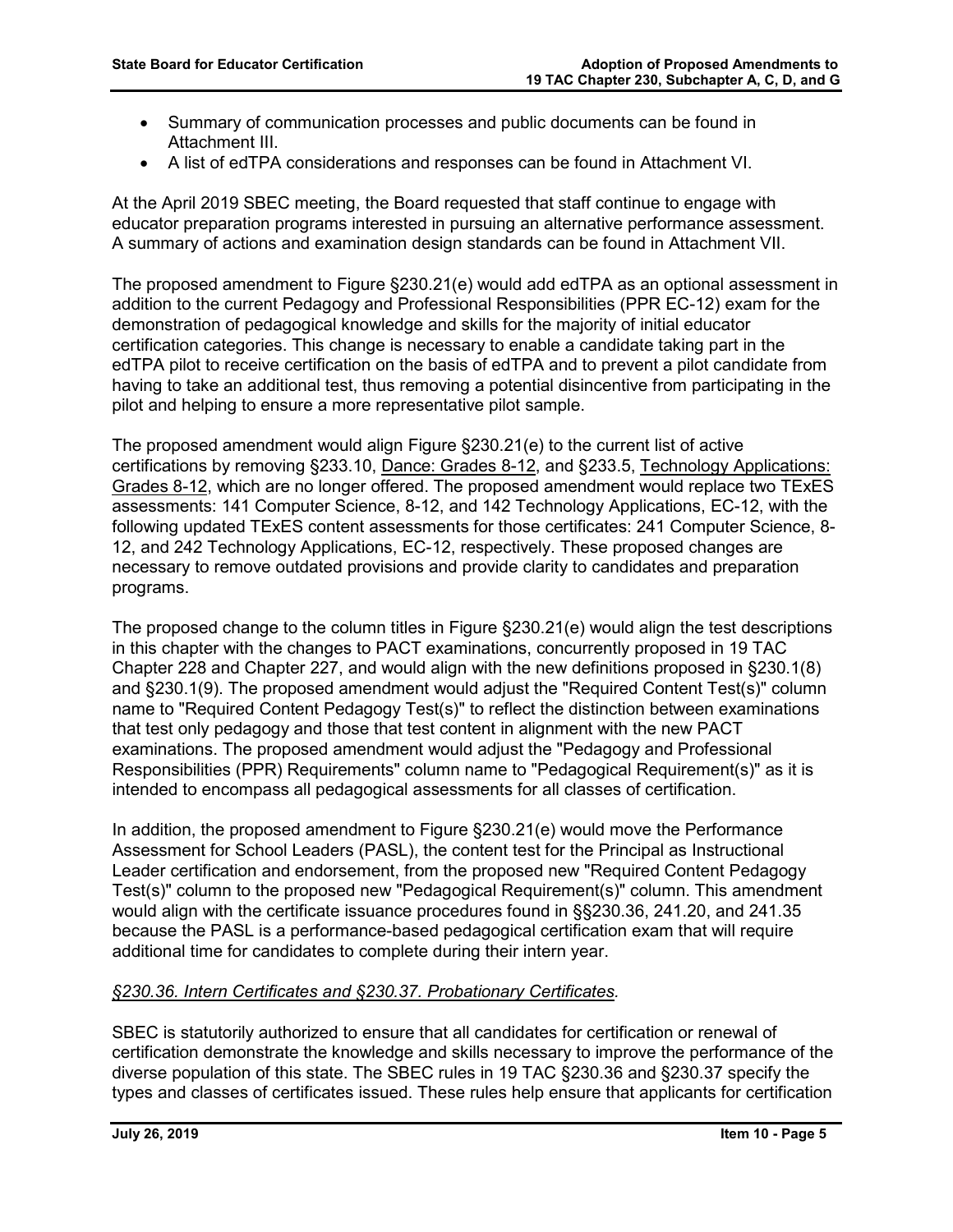and candidates enrolled in educator preparation programs (EPPs) are qualified and professionally prepared to instruct the schoolchildren of Texas.

Research has shown that teachers who engage in hands-on practice as educators prior to entering the classroom as teachers of record are better prepared for their first teaching assignments, leading to better student outcomes. The proposed amendments to §230.36 and §230.37, along with concurrently proposed amendments to Chapter 228, would add an optional new route toward certification for candidates called intensive pre-service. The programmatic requirements of this route are stated in proposed new §228.33, Intensive Pre-Service. Candidates using the proposed new intensive pre-service option would demonstrate their proficiency and readiness to enter a classroom through pre-service practice instead of a standardized assessment. This would allow candidates to focus on their pre-service practice prior to entering the classroom as a teacher of record. Candidates would subsequently be held accountable to the same required certification assessments as other educator candidates before becoming fully certified. The proposed amendments to §230.36 and §230.37 would set out the requirements for certificate issuance of candidates participating in this proposed new optional intensive pre-service route.

The proposed amendments also include minor technical edits.

### *§230.36. Intern Certificates.*

The proposed amendment to §230.36(d)(1) and (2) would align the test descriptions in Chapter 230 with the forthcoming changes to PACT examinations as outlined in the Chapter 227 item in this agenda and would align with the definition changes in §230.1(8) and §230.1(9). This change is necessary to ensure alignment across the chapters and to provide clarity and consistency for candidates and EPPs.

Proposed new §230.36(f) would align with proposed new 19 TAC §228.33, Intensive Pre-Service, which would allow certification candidates to be supported by their EPP as they complete the programmatic requirements of intensive pre-service. Specifically, the proposed new rule would reflect the following:

- Section 230.36(f) would clarify that the proposed new intensive pre-service option would apply to applicants for certification admitted into an EPP on or after January 1, 2020 and would clarify that these applicants must meet the requirements specified in rule. This amendment would align with the implementation date listed in proposed new §228.33, Intensive Pre-Service, and would ensure programs are not allowed to issue certifications under this route until the stated implementation date.
- Section 230.36(f)(1) would clarify that a passing score on the aligned pedagogical rubric specified in proposed new §228.33, Intensive Pre-Service, would be a requirement for issuance of an intern certificate for the intensive pre-service option. This amendment would define the proficiency level required for candidates to be issued an intern certificate through intensive pre-service. This would ensure that teacher candidates have demonstrated a level of content and pedagogy before entering the classroom.
- Section 230.36(f)(2) would confirm successful completion of the required content certification (subject-matter only) examination and would be required for issuance of an intern certificate for the intensive pre-service option. This amendment would ensure that candidates issued an intern certificate through intensive pre-service have demonstrated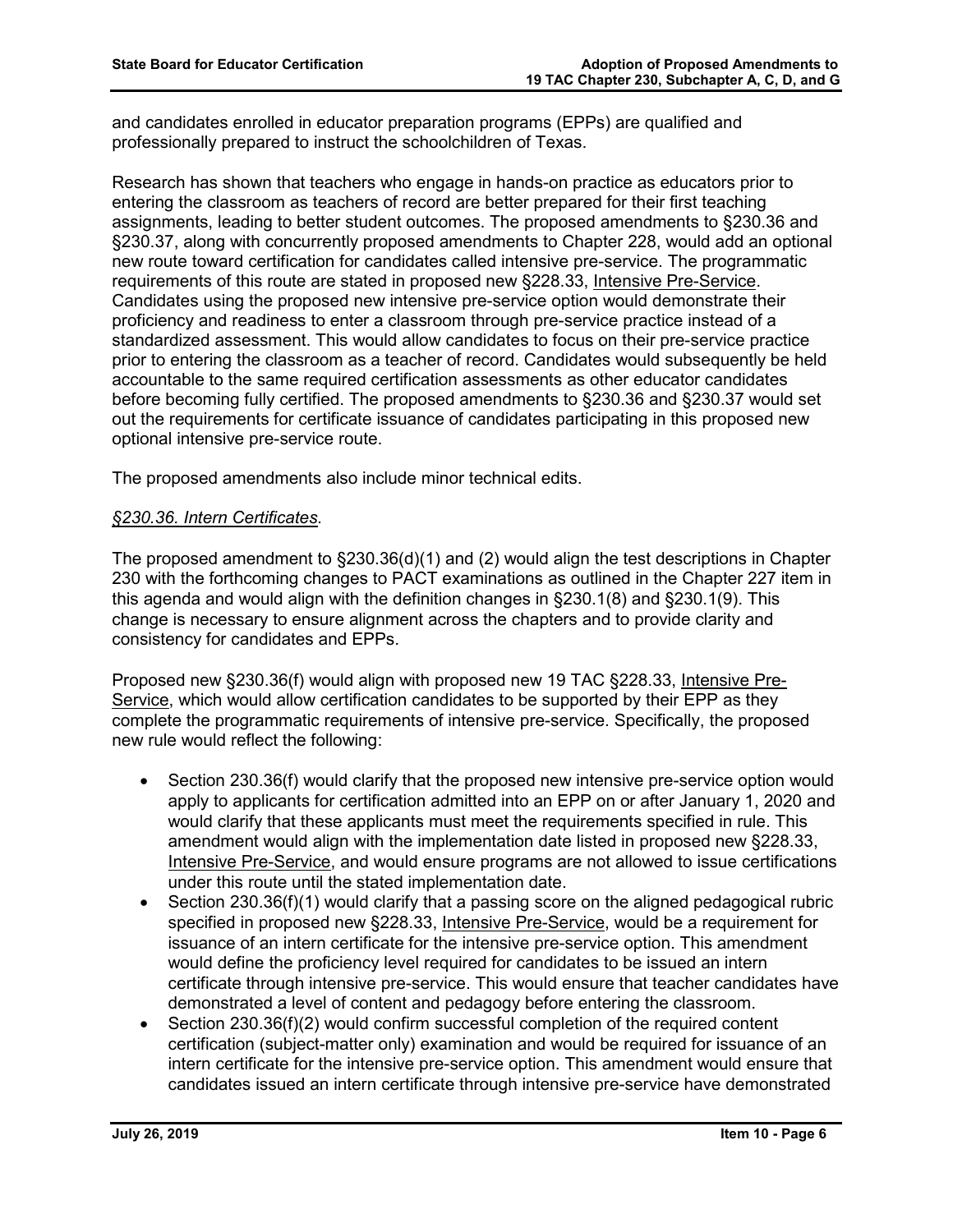a minimum amount of content knowledge needed to teach their specific certification category.

• Section 230.36(f)(3) would clarify that candidates must meet the provisions, requirements, and conditions specified for issuance of all intern certificates in §230.36(a)-(c).

The proposed amendment to  $\S 230.36(f)(1)$  and (2) would apply to all certification categories, except Special Education EC-12 and Bilingual Education. This amendment would acknowledge that candidates teaching in special education and bilingual categories need special critical proficiencies to serve in these specialized areas. Section 230.36(f)(2)(A) and (B) would specify that Special Education EC-12 certification candidates must also pass the TExES Special Education Supplemental and that candidates for bilingual certificates would be required to pass the Bilingual Target Language Proficiency Test (BTLPT) or related language proficiency exam. This amendment would ensure that candidates teaching in Special Education and bilingual categories demonstrate the required critical proficiencies to serve in these specialized areas.

Since published as proposed, TEA staff has made technical edits to proposed §230.36(f)(2) to comport with the commissioner's rules concerning passing standards for educator certification examinations in 19 TAC §151.1001.

# *§230.37. Probationary Certificates.*

The proposed amendment to  $\S230.37(e)(3)$  would clarify that the needed assessments for issuance of probationary certificates for certificate categories other than classroom teacher would be those listed in the content pedagogy column of Figure §230.21(e). The pedagogical assessments for certifications other than classroom teacher require extensive preparation and demonstration that would be unreasonable to complete before a candidate seeks a standard certificate. The proposed amendment would ensure that a candidate has the appropriate amount of time to complete the pedagogical assessment. Currently, this only applies to the Principal as Instructional Leader certification.

Proposed new §230.37(f) would allow candidates undertaking intensive pre-service to receive a probationary certificate without having to pass the PPR EC-12 examination. The proposed amendment would also clarify that an applicant must meet the requirements for the intern certificate options specified in §230.36(f); the provisions, requirements, and conditions specified for all probationary certificates in §230.37(a)-(c); and successfully complete the required content pedagogy tests prescribed in Figure §230.21(e) by the end of the first school year. The proposed amendment would ensure that candidates participating in this optional route are held to the same certification requirements as other candidates and would allow candidates the time needed to complete the required assessments.

Since published as proposed, TEA staff has consolidated the requirements in proposed §230.37(f)(1)-(3) to remove redundancies by consolidating former §230.37(f)(1)-(3) into new §230.37(f)(1) and has made technical edits to proposed §230.37(f)(3) to comport with the commissioner's rules concerning passing standards for educator certification examinations in 19 TAC §151.1001.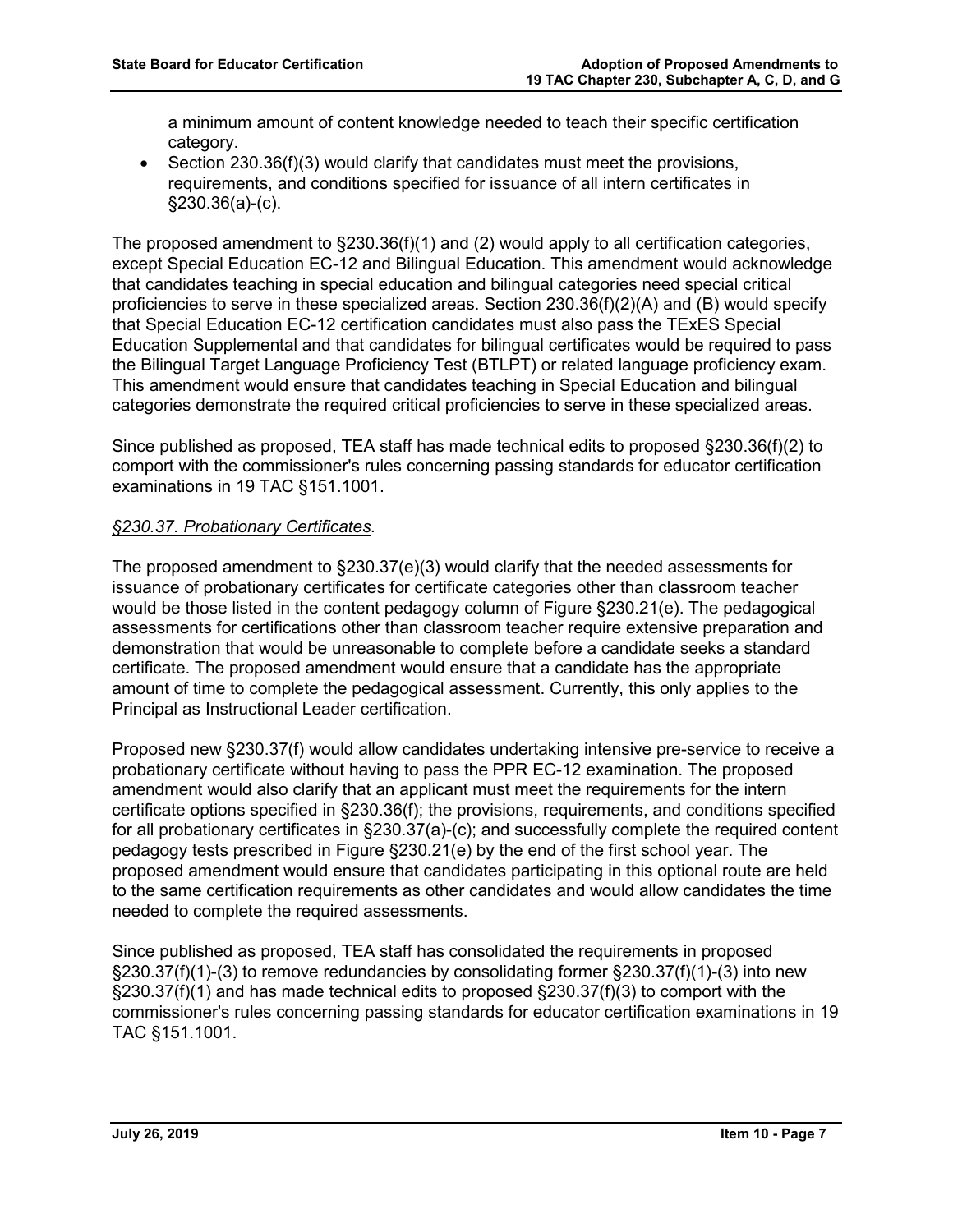### *§230.101. Schedule of Fees for Certification Services.*

The proposed amendment to §230.101(c)(6) would specify the required fee for edTPA and §230.101(c)(7) would specify the fee for edTPA re-takes. This would establish the fee for edTPA in rule and would allow for the pilot of edTPA. During the pilot period, candidates would have the option to take the edTPA or the current PPR EC-12 assessment.

Proposed new §230.101(d) would differentiate between the examinations used for admission purposes and the examinations used for certification purposes.

Attachment II reflects the proposed changes to Chapter 230, Subchapters A, C, D, and G, including Figure §230.21(e).

No further changes are recommended to the proposed amendments to Chapter 230, Professional Educator Preparation and Certification, Subchapter A, General Provisions, §230.1, Definitions, Subchapter C, Assessment of Educators, §230.21, Educator Assessment, Subchapter D, Types and Classes of Certificates Issued, §230.36, Intern Certificates, and §230.37, Probationary Certificates, and Subchapter G, Certificate Issuance Procedures, §230.101, Schedule of Fees for Certification Services, but additional changes may be recommended at the time of the meeting based on public comment.

**FISCAL IMPACT:** No changes have been made to this section since published as proposed. The TEA staff has determined that there is additional fiscal impact on state government required to comply with the proposal. The TEA estimates a cost of \$128,909 for each of the next five fiscal years (FYs) from FYs 2020-2024 for the development and ongoing administrative costs needed to maintain assessments. However, the TEA will receive an \$11 remittance for each Pre-Admission Content Test taken for an estimated total of \$128,909 for FYs 2020-2024 to offset the costs. Based on the 2017-2018 testing data, the TEA estimated 11,719 test attempts under the Pre-Admission Content Test route. In most cases, because an EPP has a choice in their admission requirements, estimated costs to state government in this analysis do not include EPPs.

**LOCAL EMPLOYMENT IMPACT:** No changes have been made to this section since published as proposed. The proposal would have no effect on local economy; therefore, no local employment impact statement is required under Texas Government Code (TGC), §2001.022.

**SMALL BUSINESS, MICROBUSINESS, AND RURAL COMMUNITY IMPACT:** No changes have been made to this section since published as proposed. The proposal has no direct adverse economic impact for small businesses, microbusinesses, or rural communities; therefore, no regulatory flexibility analysis, specified in TGC, §2006.002, is required. The SBEC does not anticipate an adverse effect for EPPs as a result of this proposal, including EPPs that qualify as small businesses or micro-businesses. The SBEC expects that these proposed rule changes may allow more candidates to qualify for admission into EPPs as a result of the admittance test now only requiring subject-matter knowledge. If EPPs have been relying on the PACT test to screen out candidates who did not already understand pedagogy, rather than teaching pedagogy to the level required by the educator standards, the increased revenue brought by more candidates may be offset to some extent by increased instruction costs. Even for these EPPs, the increase in instructional costs is not expected to be so significant as to overcome the increase in revenue from the additional qualified candidates. The educator standards on which the EPPs' curriculum is based have not changed with these proposed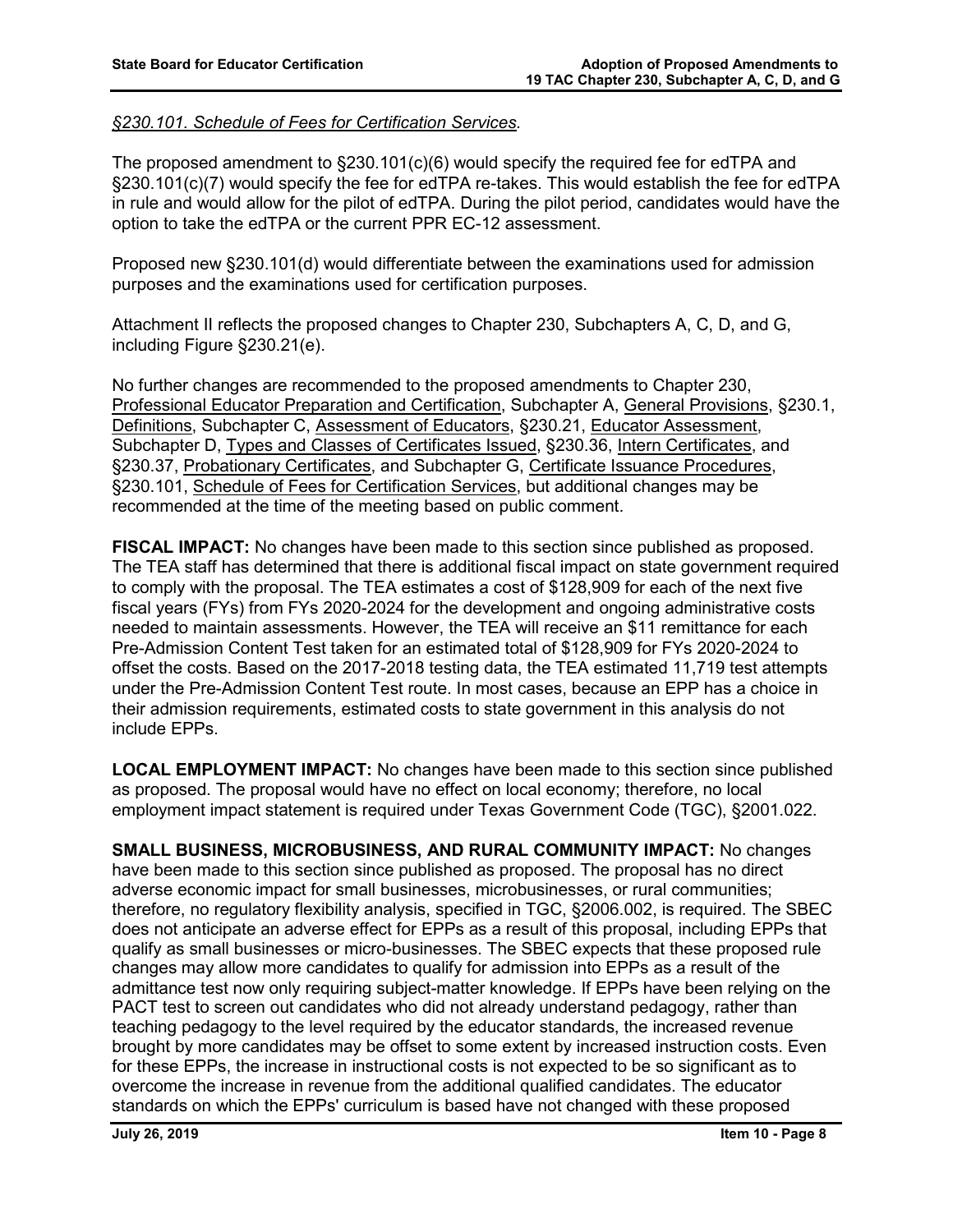amendments. Moreover, EPPs can avoid any economic impact from the new assessment by implementing an additional pre-admission pedagogy examination of their own as an additional admission requirement. SBEC also does not anticipate an adverse effect for educator preparation programs that choose to participate in the edTPA pilot, as the standards on which the EPPs' curriculum is based have not changed.

**COST INCREASE TO REGULATED PERSONS:** No changes have been made to this section since published as proposed. The proposal does impose a cost on regulated persons, another state agency, a special district, or a local government, and, therefore, is subject to TGC, §2001.0045. However, the proposal is exempt from TGC, §2001.0045, as provided under that statute, because the proposal is necessary to reduce the burden or responsibilities imposed on regulated persons. In addition, the proposal is necessary to ensure that certified Texas educators are competent to educate Texas students and, therefore, necessary to protect the safety and welfare of the residents of this state.

**TAKINGS IMPACT ASSESSMENT:** No changes have been made to this section since published as proposed. The proposal does not impose a burden on private real property and, therefore, does not constitute a taking under TGC, §2007.043.

**GOVERNMENT GROWTH IMPACT:** The TEA staff prepared a Government Growth Impact Statement assessment for this proposed rulemaking. During the first five years the proposed rulemaking would be in effect, it would require an increase in fees paid to the agency, but those fees will only cover the increased costs of administering the new PACT examination and the edTPA performance assessment for those who choose to participate in the pilot. The proposed rulemaking would create new regulations. A new regulation in proposed §230.21(a)(1)(D) would require a candidate who has not passed a computer- or paper-based certification examination to wait 45 days before attempting the examination again in order to prevent the candidate from memorizing the material and examination questions. A new regulation in proposed new §230.37(f) would allow candidates undertaking intensive pre-service to receive a probationary certificate without having to pass the PPR EC-12 examination and ensure that candidates participating in this optional route are held to the same certification requirements as other candidates. In addition, the new regulation would allow candidates the time needed to complete the required assessments and, ultimately, these candidates would meet the same certification requirements as other teacher candidates.

The proposed rulemaking would not create or eliminate a government program; would not require the creation of new employee positions or elimination of existing employee positions; would not require an increase or decrease in future legislative appropriations to the agency; would not require a decrease in fees paid to the agency; would not expand, limit, or repeal an existing regulation; would not increase or decrease the number of individuals subject to its applicability; and would not positively or adversely affect the state's economy.

**PUBLIC BENEFIT AND COST TO PERSONS:** No changes have been made to this section since published as proposed. The public and student benefit anticipated as a result of the proposed amendments would broaden the pool of potential educators in Texas by allowing EPPs to admit educator candidates who are competent in the subject they wish to teach but are not already well-versed in pedagogy. It would also offer continued and clear guidance on processes and procedures for testing and certificate issuance.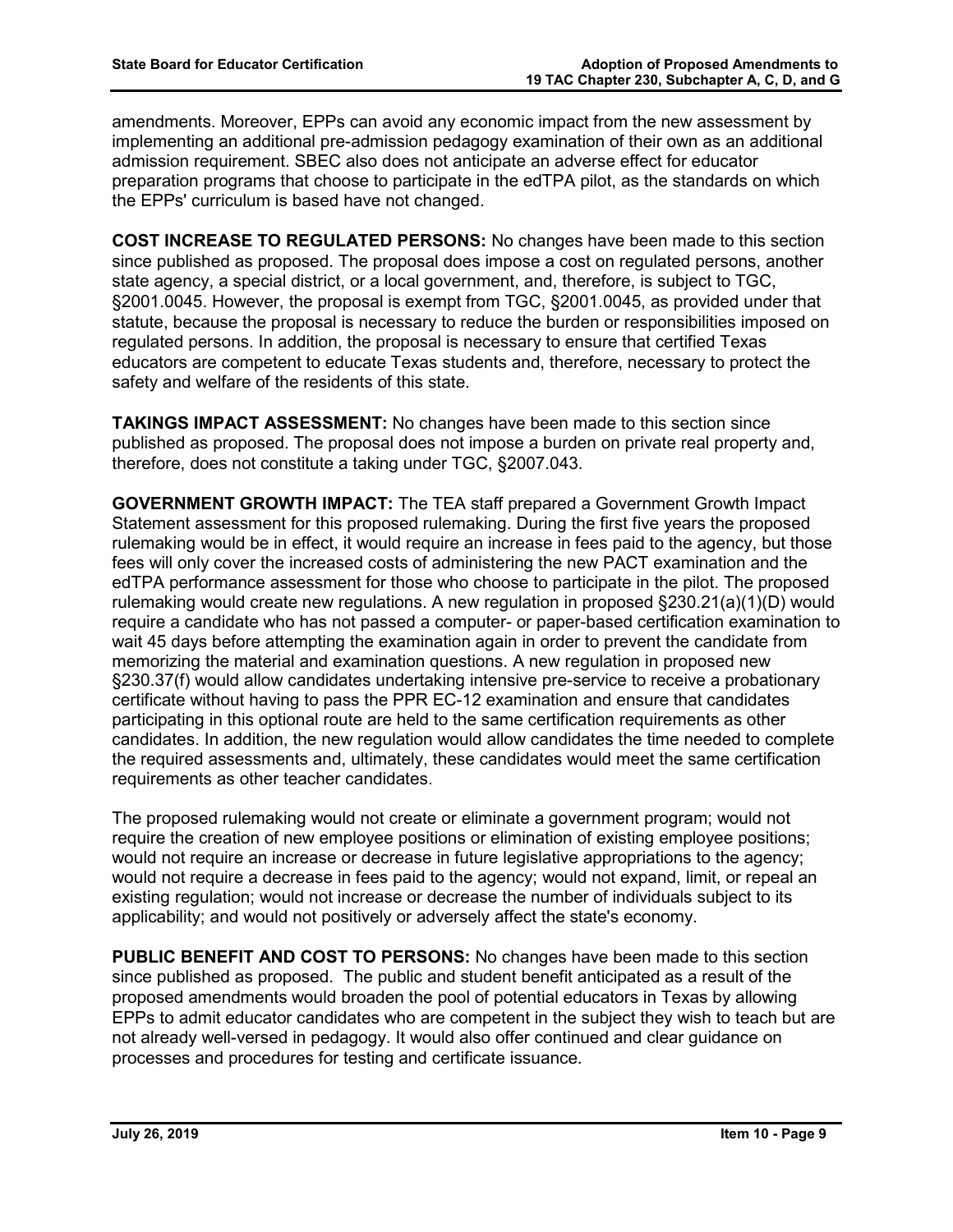The TEA staff has determined that there is a cost to individuals required to comply with the proposal. Certain candidates for admission to an EPP--candidates who have neither a 2.5 undergraduate grade point average nor the required number of hours of college coursework in the specific content area in which the candidate is seeking certification--would have to take a new, additional content certification examination prior to admission. Previously, these candidates could simply take the examination required for final certification as an educator prior to admission. Under the proposed rules, these candidates take three examinations in the course of the educator preparation process: (1) a content certification examination before admission to an EPP, and after completion of the EPP for certification as an educator, (2) the content pedagogy examination, and (3) the PPR EC-12 examination. The total estimated cost to persons will be \$1,242,214 for each of the next five fiscal years (FYs) from FY 2020-2024. The cost is based on 11,719 possible examinees estimated to take the tests (using 2017-2018 data) at the price of \$106 per test. The \$106 total testing fee will be required from each candidate applying to take the content certification examination. The remainder of the fee for the content certification examination will go to the testing vendor, NCS Pearson.

Since the edTPA pilot examination is optional, compliance with the proposal does not result in additional costs to regulated persons.

**DATA AND REPORTING IMPACT:** No changes have been made to this section since published as proposed. The proposal would have no new data and reporting impact.

**PRINCIPAL AND CLASSROOM TEACHER PAPERWORK REQUIREMENTS:** No changes have been made to this section since published as proposed. The TEA staff has determined that the proposal would not require a written report or other paperwork to be completed by a principal or classroom teacher.

**PUBLIC COMMENTS:** The public comment period on the proposal began May 31, 2019, and ended July 1, 2019. Any comments received will be provided to the SBEC under separate cover prior to the July 26, 2019 meeting. The SBEC will take registered oral and written comments on this item at the July 26, 2019 meeting in accordance with the SBEC board operating policies and procedures.

### **ASSOCIATE COMMISSIONER'S RECOMMENDATION:**

Approve for adoption, subject to the State Board of Education review, the proposed amendments to 19 TAC Chapter 230, Professional Educator Preparation and Certification, Subchapter A, General Provisions, §230.1, Definitions, Subchapter C, Assessment of Educators, §230.21, Educator Assessment, Subchapter D, Types and Classes of Certificates Issued, §230.36, Intern Certificates, and §230.37, Probationary Certificates, and Subchapter G, Certificate Issuance Procedures, §230.101, Schedule of Fees for Certification Services, with an effective date of 20 days after filing the adoption notice with the *Texas Register*.

### **Staff Member Responsible:**

Grace Wu, Director, Educator Standards, Testing, and Preparation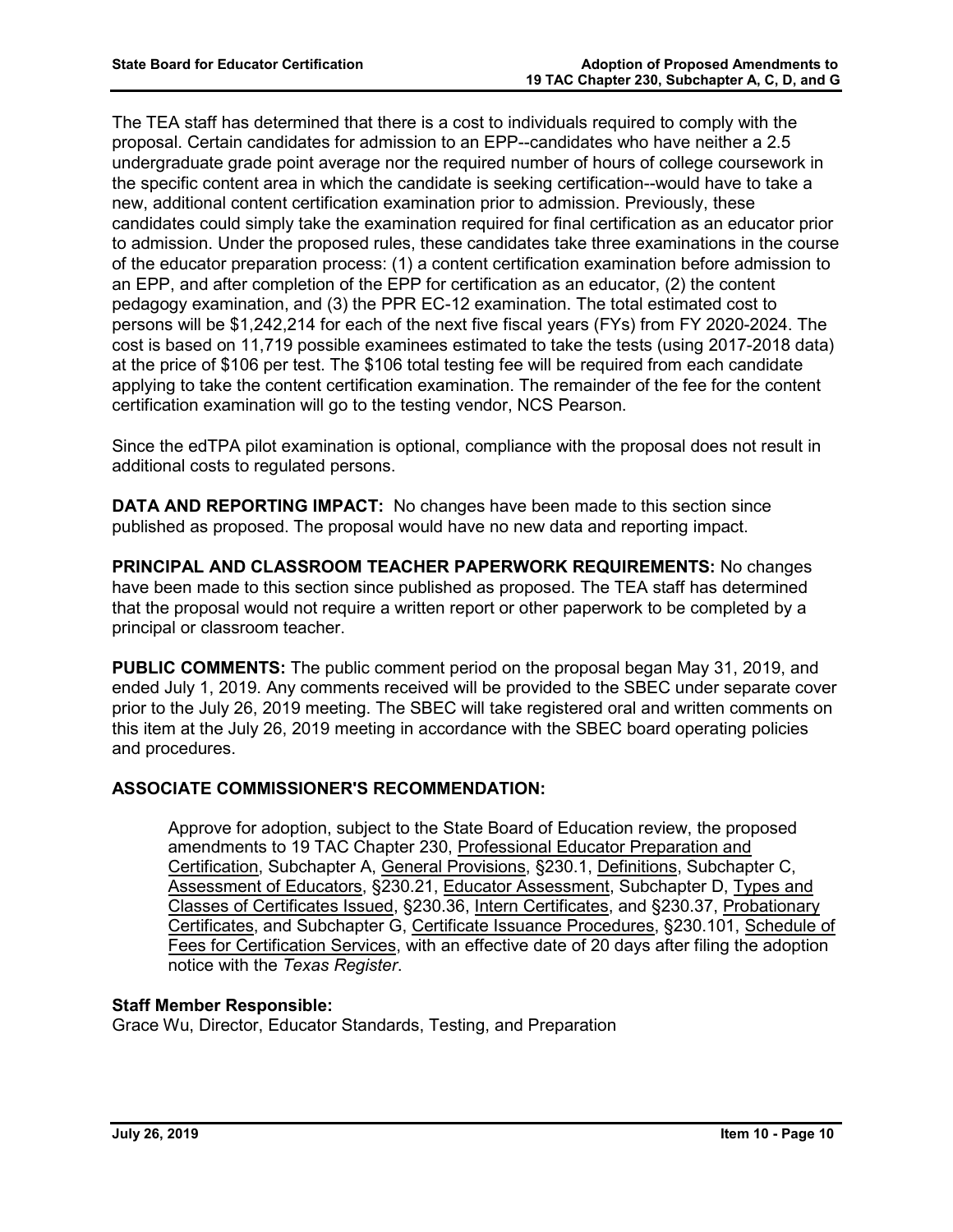# **Attachments:**

- I. Statutory Citations
- II. Text of Proposed Amendments to 19 TAC Chapter 230, Professional Educator Preparation and Certification, Subchapter A, General Provisions, §230.1, Definitions, Subchapter C, Assessment of Educators, §230.21, Educator Assessment, Subchapter D, Types and Classes of Certificates Issued, §230.36, Intern Certificates, and §230.37, Probationary Certificates, and Subchapter G, Certificate Issuance Procedures, §230.101, Schedule of Fees for Certification Services, including Figure: 19 TAC §230.21(e)
- III. Summary of Communication Process and Documents Prior to Official Rule-Making
- IV. edTPA Pilot Update
- V. Response to SBEC Question at April Meeting
- VI. edTPA Considerations and Responses
- VII.Update on Exploring edTPA Alternatives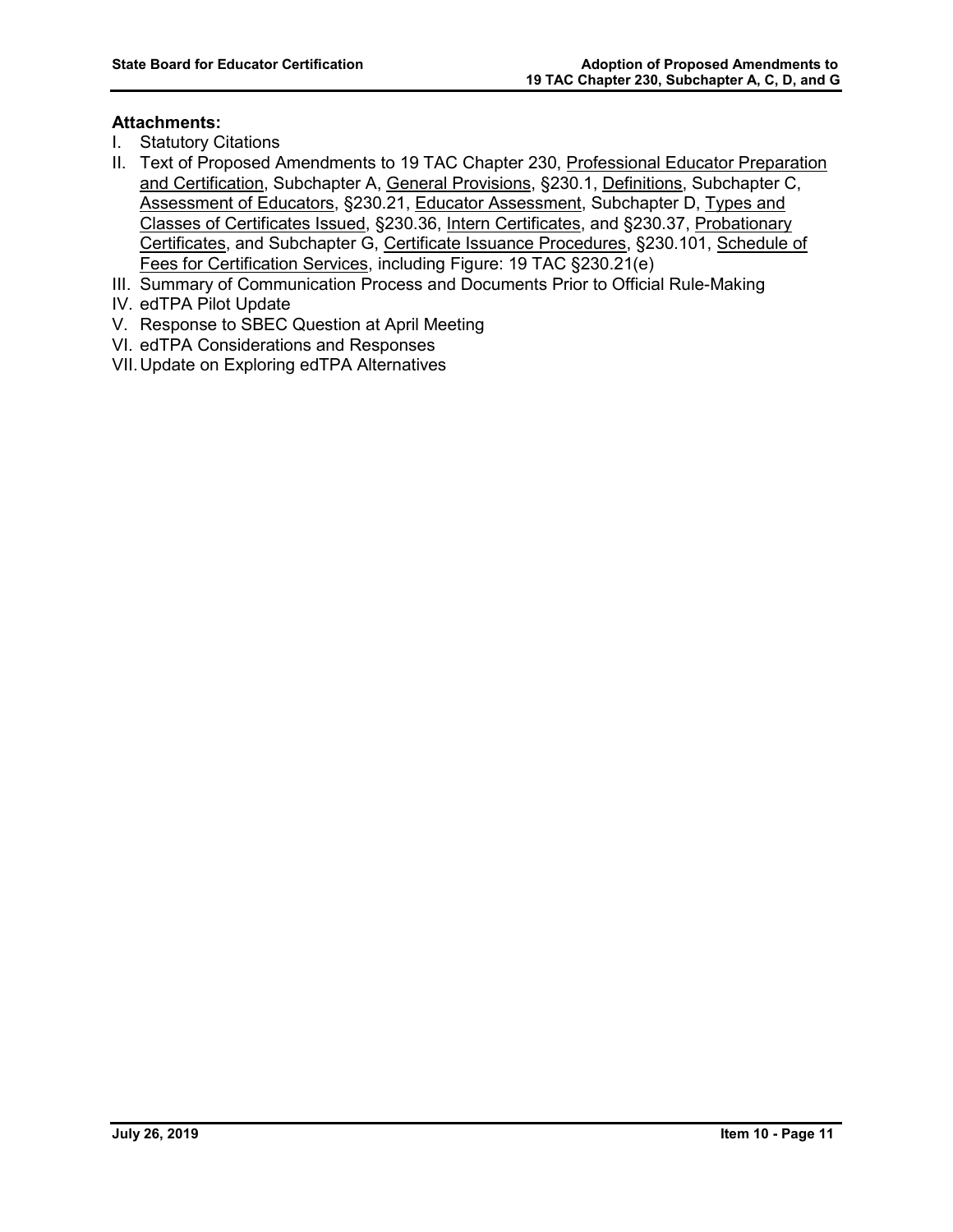# **ATTACHMENT I**

### **Statutory Citations Relating to 19 TAC Chapter 230, Professional Educator Preparation and Certification, Subchapter A, General Provisions, §230.1, Definitions, Subchapter C, Assessment of Educators, §230.21, Educator Assessment, Subchapter D, Types and Classes of Certificates Issued, §230.36, Intern Certificates, and §230.37, Probationary Certificates, and Subchapter G, Certificate Issuance Procedures, §230.101, Schedule of Fees for Certification Services**

### **Texas Education Code, §21.003, Certification Required (excerpt):**

(a) A person may not be employed as a teacher, teacher intern or teacher trainee, librarian, educational aide, administrator, educational diagnostician, or school counselor by a school district unless the person holds an appropriate certificate or permit issued as provided by Subchapter B.

# **Texas Education Code, §21.031, Purpose:**

- (a) The State Board for Educator Certification is established to recognize public school educators as professionals and to grant educators the authority to govern the standards of their profession. The board shall regulate and oversee all aspects of the certification, continuing education, and standards of conduct of public school educators.
- (b) In proposing rules under this subchapter, the board shall ensure that all candidates for certification or renewal of certification demonstrate the knowledge and skills necessary to improve the performance of the diverse student population of this state.

### **Texas Education Code, §21.041, Rules; Fees (excerpts):**

- (b) The board shall propose rules that:
	- (1) provide for the regulation of educators and the general administration of this subchapter in a manner consistent with this subchapter;
	- (2) specify the classes of educator certificates to be issued, including emergency certificates;
	- (3) specify the period for which each class of educator certificate is valid;
	- (4) specify the requirements for the issuance and renewal of an educator certificate;
	- (5) provide for the issuance of an educator certificate to a person who holds a similar certificate issued by another state or foreign country, subject to Section 21.052;
	- (9) provide for continuing education requirements; and
- (c) The board shall propose a rule adopting a fee for the issuance and maintenance of an educator certificate that, when combined with any fees imposed under Subsection (d), is adequate to cover the cost of administration of this subchapter.

### **Texas Education Code, §21.044, Educator Preparation:**

(a) The board shall propose rules establishing the training requirements a person must accomplish to obtain a certificate, enter an internship, or enter an induction-year program. The board shall specify the minimum academic qualifications required for a certificate.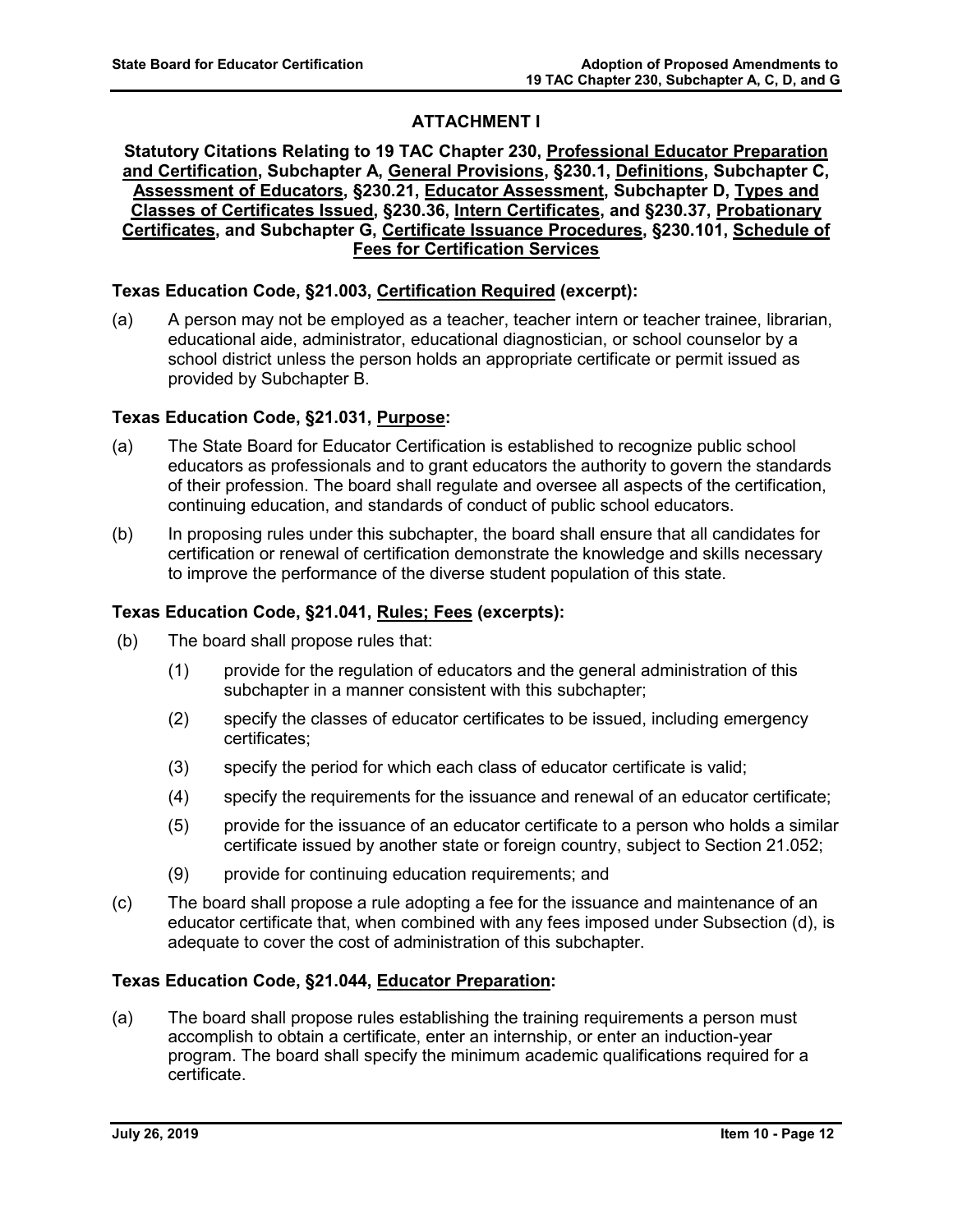### **Texas Education Code, §21.048, Certification Examinations:**

- (a) The board shall propose rules prescribing comprehensive examinations for each class of certificate issued by the board.
	- (1) The board may not require that more than 45 days elapse before a person may retake an examination. A person may not retake an examination more than four times, unless the board waives the limitation for good cause as prescribed by the board.
- (b) The board may not administer a written examination to determine the competence or level of performance of an educator who has a hearing impairment unless the examination has been field tested to determine its appropriateness, reliability, and validity as applied to, and minimum acceptable performance scores for, persons with hearing impairments.
- (c) An educator who has a hearing impairment is exempt from taking a written examination for a period ending on the first anniversary of the date on which the board determines, on the basis of appropriate field tests, that the examination complies with the standards specified in Subsection (b). On application to the board, the board shall issue a temporary exemption certificate to a person entitled to an exemption under this subsection.
- (c-1) The results of an examination administered under this section are confidential and are not subject to disclosure under Chapter 552, Government Code, unless:
	- (1) the disclosure is regarding notification to a parent of the assignment of an uncertified teacher to a classroom as required by Section 21.057; or
	- (2) the educator has failed the examination more than five times.
- (d) In this section:
	- (1) "Hearing impairment" means a hearing impairment so severe that the person cannot process linguistic information with or without amplification.
	- (2) "Reliability" means the extent to which an experiment, test, or measuring procedure yields the same results on repeated trials.
	- (3) "Validity" means being:
		- (A) well-grounded or justifiable;
		- (B) relevant and meaningful;
		- (C) correctly derived from premises or inferences; and
		- (D) supported by objective truth or generally accepted authority.

### **Texas Education Code, §21.0485, Certification To Teach Students With Impairments:**

- (a) To be eligible to be issued a certificate to teach students with visual impairments, a person must:
	- (1) complete either:
		- (A) all course work required for that certification in an approved educator preparation program; or
		- (B) an alternative educator certification program approved for the purpose by the board;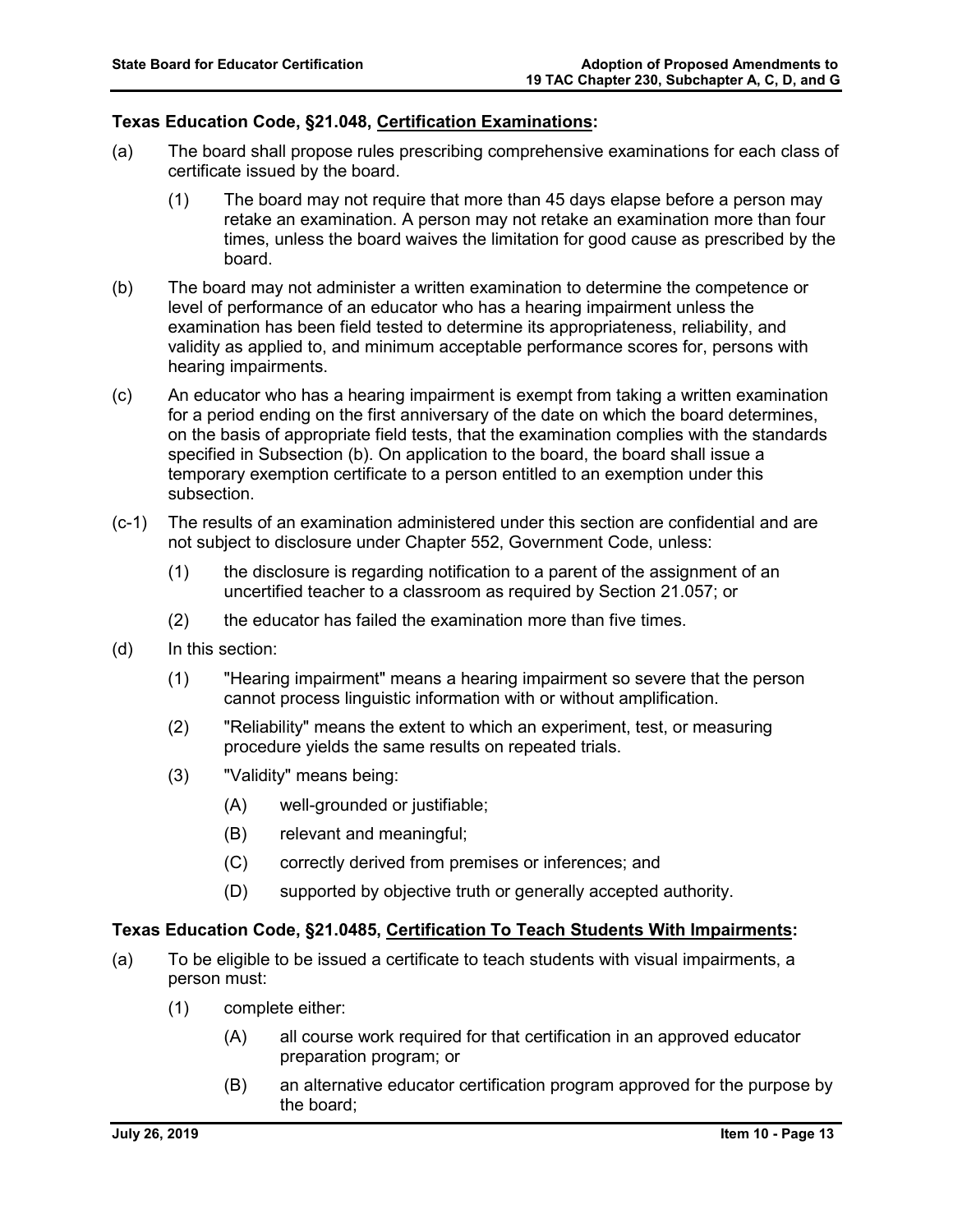- (2) perform satisfactorily on each examination prescribed under Section 21.048 for certification to teach students with visual impairments, after completing the course work or program described by Subdivision (1); and
- (3) satisfy any other requirements prescribed by the board.
- (b) Subsection (a) does not apply to eligibility for a certificate to teach students with visual impairments, including eligibility for renewal of that certificate, if the application for the initial certificate was submitted on or before September 1, 2011.

### **Texas Education Code, §21.050, Academic Degree Required for Teaching Certificate; Internship:**

- (a) A person who applies for a teaching certificate for which board rules require a bachelor's degree must possess a bachelor's degree received with an academic major or interdisciplinary academic major, including reading, other than education, that is related to the curriculum as prescribed under Subchapter A, Chapter 28.
- (b) The board may not require more than 18 semester credit hours of education courses at the baccalaureate level for the granting of a teaching certificate. The board shall provide for a minimum number of semester credit hours of internship to be included in the hours needed for certification. The board may propose rules requiring additional credit hours for certification in bilingual education, English as a second language, early childhood education, or special education.
- (c) A person who receives a bachelor's degree required for a teaching certificate on the basis of higher education coursework completed while receiving an exemption from tuition and fees under Section 54.214 may not be required to participate in any field experience or internship consisting of student teaching to receive a teaching certificate.

### **Texas Education Code, §21.051, as amended by SB 1839, 85th Texas Legislature, Regular Session, 2017, Rules Regarding Field-Based Experience and Options for Field Experience and Internships:**

- (a) In this section, "teacher of record" means a person employed by a school district who teaches the majority of the instructional day in an academic instructional setting and is responsible for evaluating student achievement and assigning grades.
- (b) Before a school district may employ a candidate for certification as a teacher of record, the candidate must complete at least 15 hours of field-based experience in which the candidate is actively engaged in instructional or educational activities under supervision at:
	- (1) a public school campus accredited or approved for the purpose by the agency; or
	- (2) a private school recognized or approved for the purpose by the agency.
- (c) Subsection (b) applies only to an initial certification issued on or after September 1, 2012. Subsection (b) does not affect:
	- (1) the validity of a certification issued before September 1, 2012; or
	- (2) the eligibility of a person who holds a certification issued before September 1, 2012, to obtain a subsequent renewal of the certification in accordance with board rule.
- (d) Subsection (b) does not affect the period within which an individual must complete fieldbased experience hours as determined by board rule if the individual is not accepted into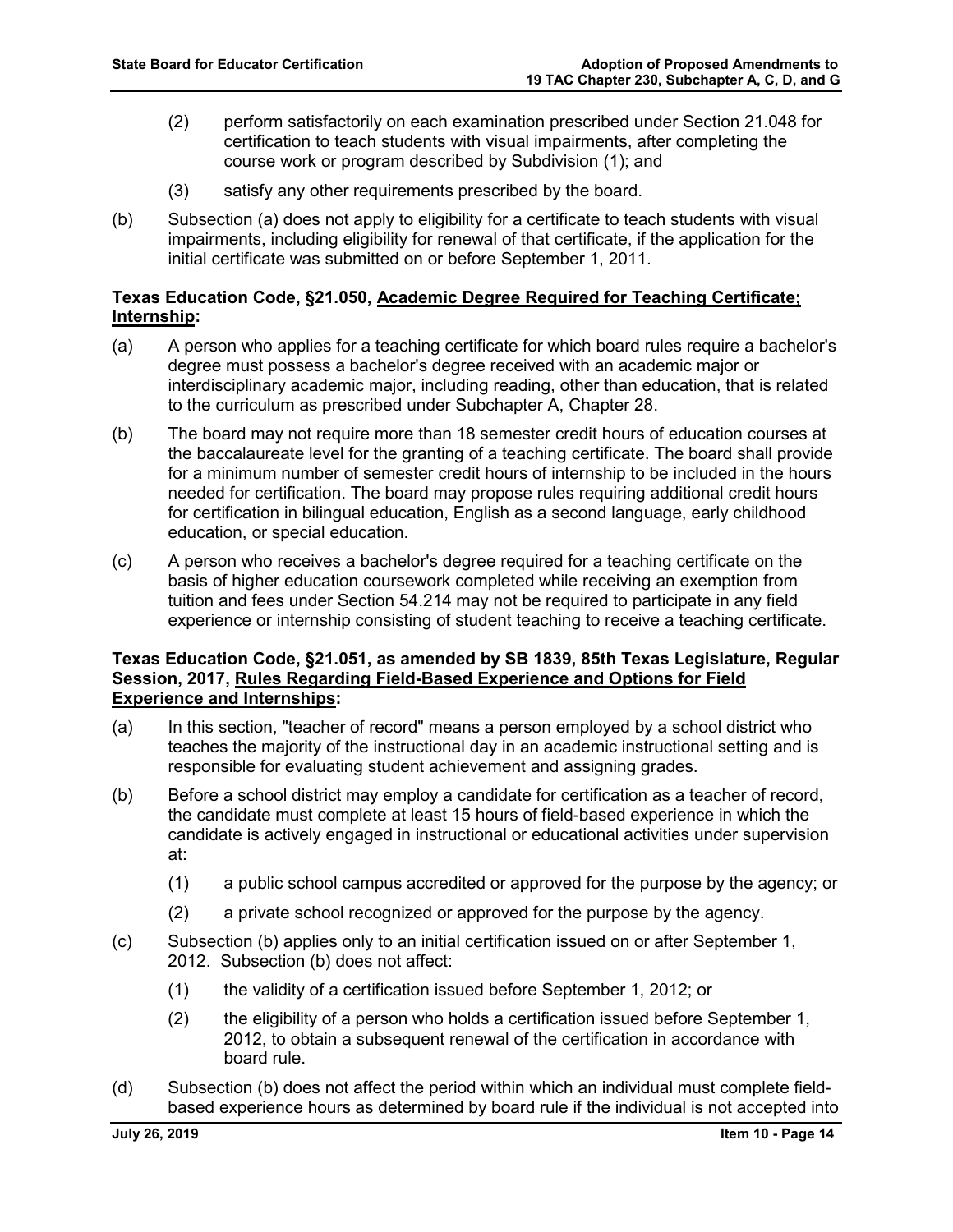an educator preparation program before the deadline prescribed by board rule and is hired for a teaching assignment by a school district after the deadline prescribed by board rule.

- (e) The board shall propose rules relating to the field-based experience required by Subsection (b). The commissioner by rule shall adopt procedures and standards for recognizing a private school under Subsection (b)(2).
- (f) The board shall propose rules providing flexible options for persons for any field-based experience or internship required for certification.

### **Texas Education Code, §21.054, as amended by SBs 7, 179, and 1839, 85th Texas Legislature, Regular Session, 2017, Continuing Education (excerpt):**

(a) The board shall propose rules establishing a process for identifying continuing education courses and programs that fulfill educators' continuing education requirements.

### **Texas Education Code, §22.082, Access to Criminal History Records by State Board for Educator Certification:**

The State Board for Educator Certification shall subscribe to the criminal history clearinghouse as provided by, Texas Government Code, §411.0845 and may obtain from any law enforcement or criminal justice agency all criminal history record information and all records contained in any closed criminal investigation file that relate to a specific applicant for or holder of a certificate issued under Chapter 21, Subchapter B.

### **Texas Education Code, §22.0831, National Criminal History Record Information Review of Certified Educators (excerpts):**

- (c) The board shall review the national criminal history record information of a person who has not previously submitted fingerprints to the department or been subject to a national criminal history record information review.
- (f) The board may propose rules to implement this section, including rules establishing:
	- (1) deadlines for a person to submit fingerprints and photographs in compliance with this section; and
	- (2) sanctions for a person's failure to comply with the requirements of this section, including suspension or revocation of a certificate or refusal to issue a certificate.

### **Texas Occupations Code, §53.105, Fees:**

A licensing authority may charge a person requesting an evaluation under this subchapter a fee adopted by the authority. Fees adopted by a licensing authority under this subchapter must be in an amount sufficient to cover the cost of administering this subchapter.

### **Texas Occupations Code, §54.003, Examination Accommodations for Person With Dyslexia:**

- (a) In this section, "dyslexia" has the meaning assigned by Section 51.970, Education Code.
- (b) For each licensing examination administered by a state agency, the agency shall provide reasonable examination accommodations to an examinee diagnosed as having dyslexia.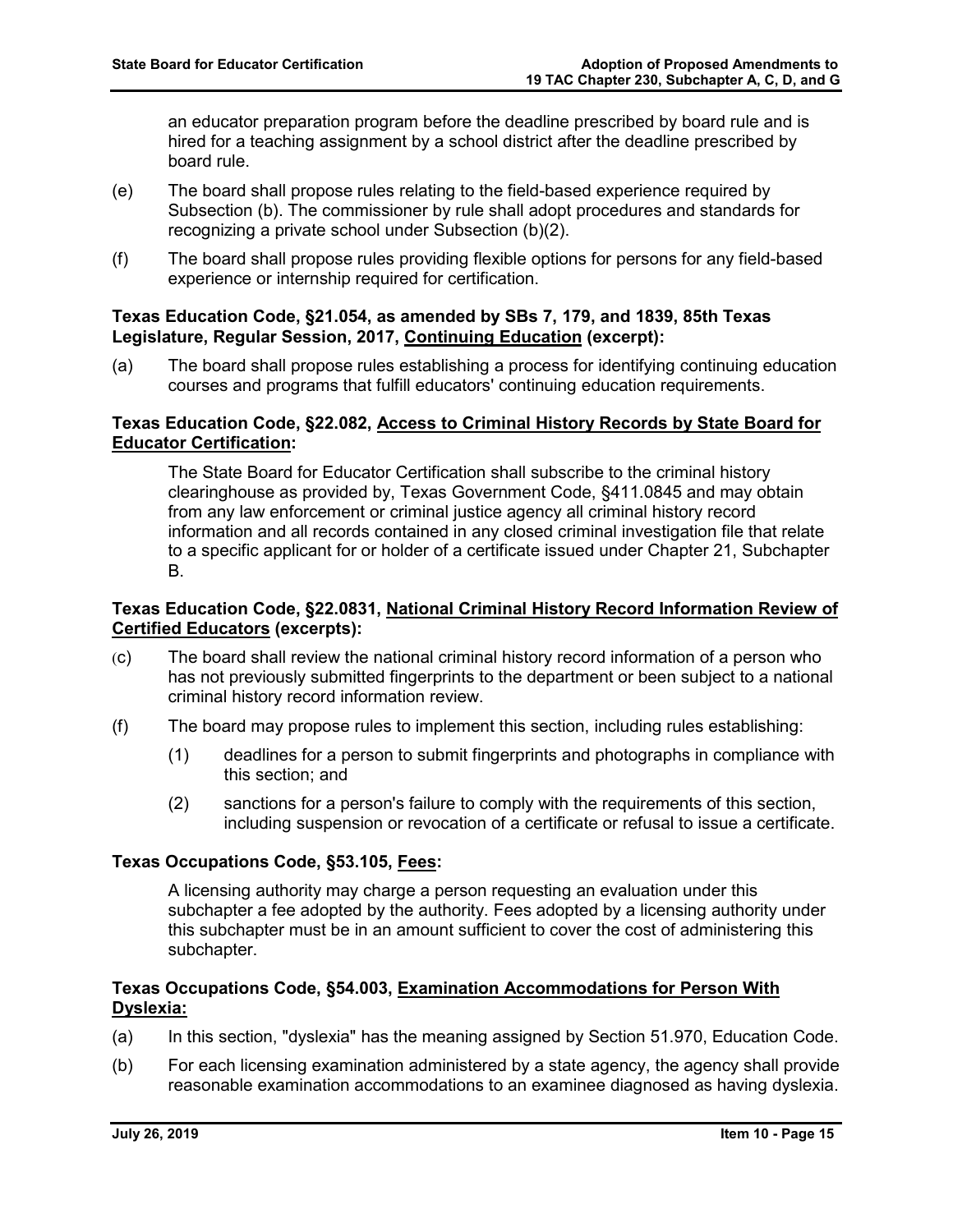(c) Each state agency shall adopt rules necessary to implement this section, including rules to establish the eligibility criteria an examinee must meet for accommodation under this section.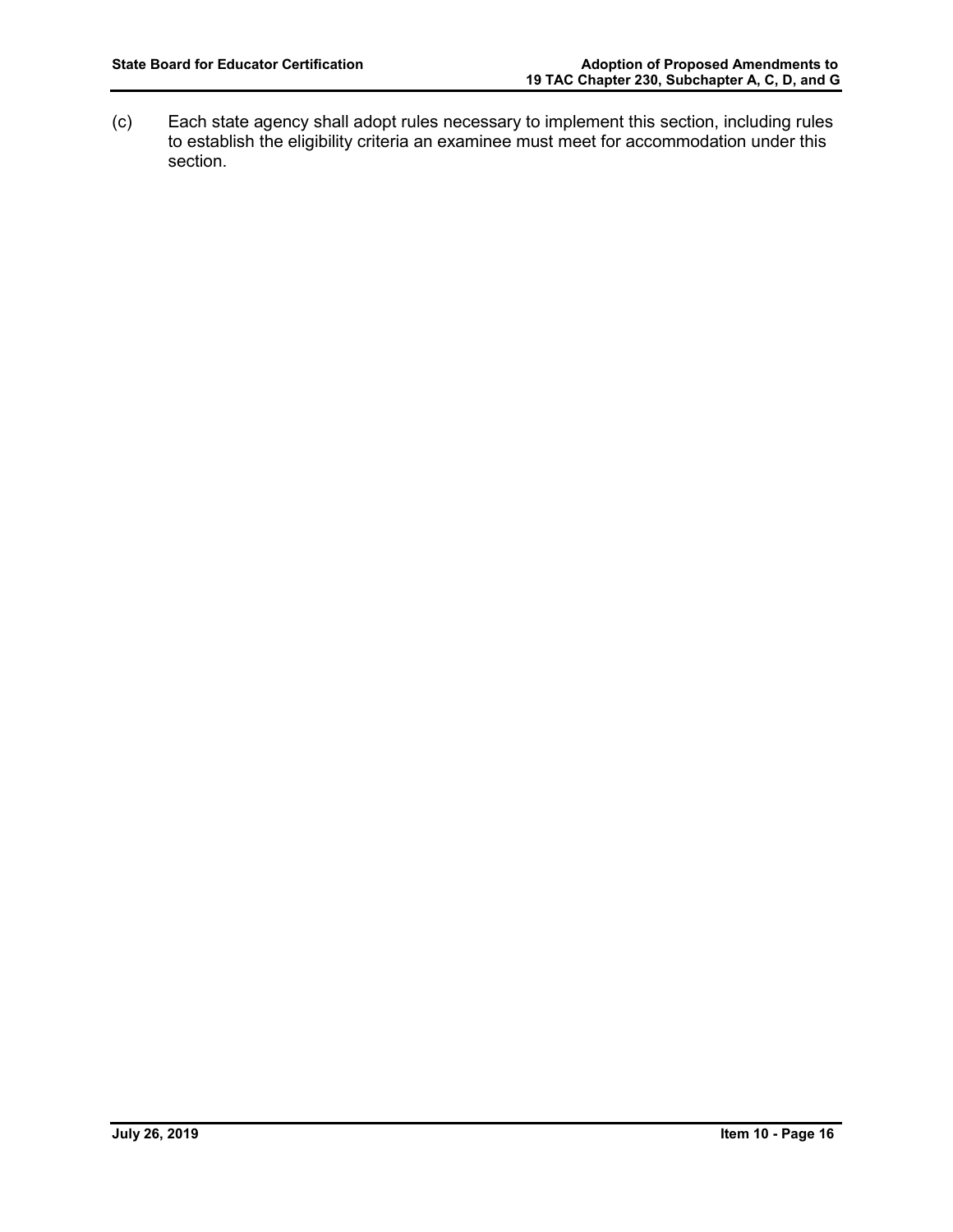#### **ATTACHMENT II Text of Proposed Amendments to 19 TAC**

### **Chapter 230. Professional Educator Preparation and Certification**

### **Subchapter A. General Provisions**

#### **§230.1. Definitions.**

The following words and terms, when used in this chapter, Chapter 232 of this title (relating to General Certification Provisions), and Chapter 233 of this title (relating to Categories of Classroom Teaching Certificates), shall have the following meanings, unless the context clearly indicates otherwise.

- (1) Accredited institution of higher education--An institution of higher education that, at the time it conferred the degree, was accredited or otherwise approved by an accrediting organization recognized by the Texas Higher Education Coordinating Board.
- (2) Appropriate--Suitable for a particular purpose. The term denotes compliance with State Board for Educator Certification (SBEC) rules and with SBEC procedures and policies posted on the Texas Education Agency website that are related to the stated particular purpose.
- (3) Candidate--An individual who has been formally or contingently admitted into an educator preparation program; also referred to as an enrollee or participant.
- (4) Certificate--Any educator credential issued by the State Board for Educator Certification under the authority of the Texas Education Code, Chapter 21, Subchapter B.
- (5) Certification class--A certificate, as described in §230.33 of this title (relating to Classes of Certificates), that has defined characteristics and includes the following: superintendent, principal, classroom teacher, school counselor, school librarian, educational diagnostician, reading specialist, and master teacher.
- (6) Charter school--A Texas public school operated by a charter holder under an open-enrollment charter school granted either by the State Board of Education (SBOE) or commissioner of education, whichever is applicable, pursuant to Texas Education Code, §12.101, identified with its own county district number.
- (7) Classroom teacher--An educator who is employed by a school or district and who, not less than an average of four hours each day, teaches in an academic instructional setting or a career and technical education instructional setting. This term does not include an educational aide or a fulltime administrator.
- (8) Content certification examination--A standardized test or assessment required by statute or State Board for Educator Certification rule that governs an individual's admission to an educator preparation program.
- (9) Content pedagogy examinations--A standardized test or assessment required by statute or State Board for Educator Certification rule that governs an individual's certification as an educator.
- (10) [(8)] Continuing professional education--Professional development required for the renewal of standard and/or lifetime certificates that is designed to ensure improvement in both the performance of the educator and achievement of his or her students.
- $(11)$   $(\frac{99}{2})$  Educator--An individual who is required to hold a certificate issued under the Texas Education Code, Chapter 21, Subchapter B[ $\frac{1}{2}$  also referred to as teacher].
- $(12)$   $[\frac{(10)}{(10)}]$  Educator preparation program--An entity approved by the State Board for Educator Certification to offer training and coursework that must adequately prepare candidates for educator certification and meet the standards and requirements of the board.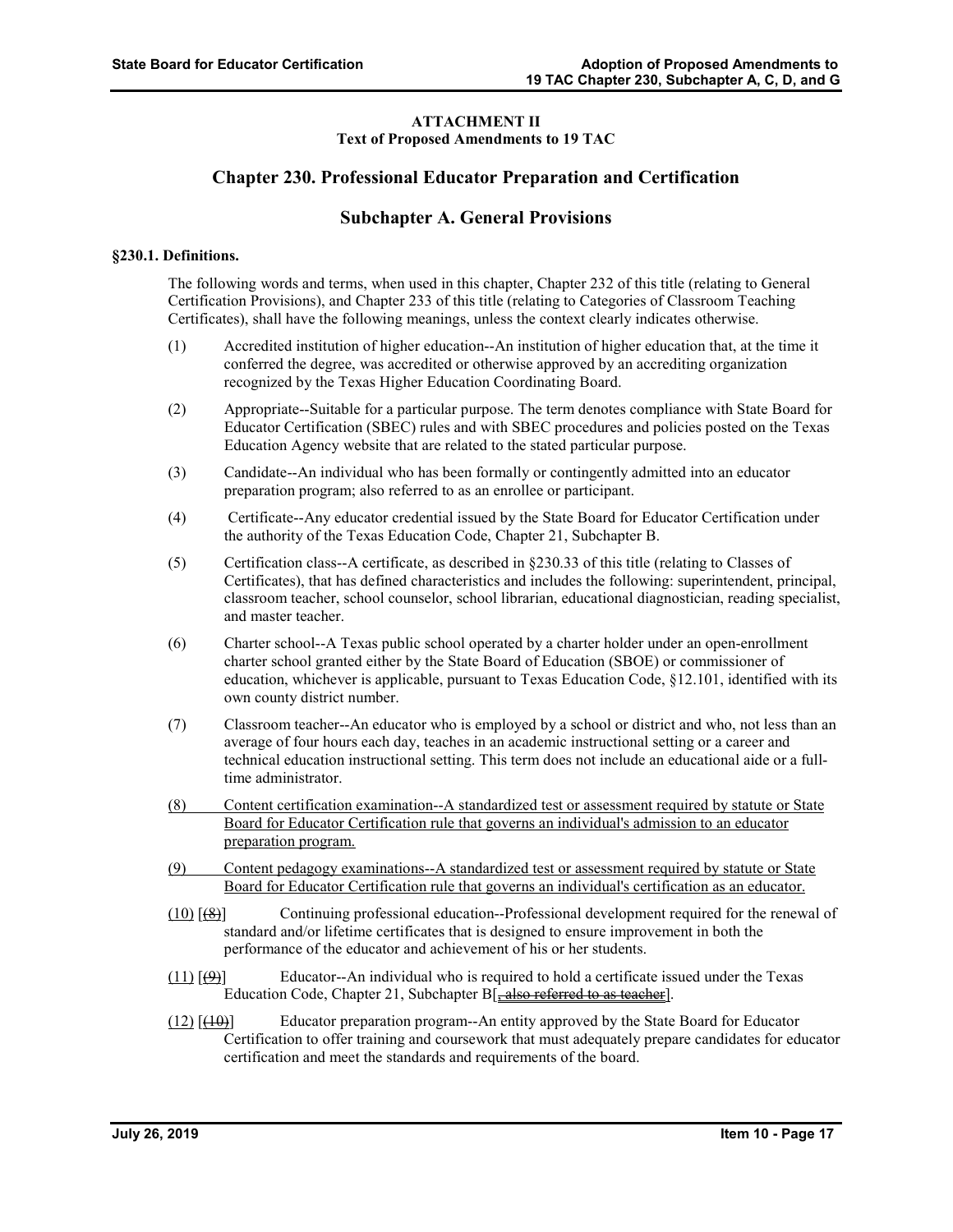- (13) [(11)] Examination--A standardized test or assessment required by statute or State Board for Educator Certification rule that governs an individual's admission to an educator preparation program, certification as an educator, continuation as an educator, or advancement as an educator.
- $(14)$  [ $(12)$ ] Hearing impairment--As defined in the Texas Education Code,  $\S$ 21.048(d)(1), a hearing impairment so severe that the person cannot process linguistic information with or without amplification.
- (15) [(13)] Initial certification--The first Texas educator certificate for a particular class issued to an individual as specified in §230.33 of this title (relating to Classes of Certificates).
- (16) [(14)] Intern certificate--A type of certificate issued to a candidate who has passed all required content examinations and is completing requirements for certification through an approved educator preparation program.
- $(17)$   $[\frac{(15)}{(15)}]$  Private school--A non-public school whose educational program has been evaluated by a regional accrediting agency and whose program has met and is maintaining certain educational standards.
- $(18)$  [ $(16)$ ] Probationary certificate--A type of certificate issued to a candidate who has passed all required examinations and is completing requirements for certification through an approved educator preparation program.
- $(19)$   $(17)$  Professional class--A term that refers to certificates for duties other than classroom teacher (e.g., superintendent, principal, school counselor, school librarian, educational diagnostician, reading specialist, and master teachers).
- $(20)$   $[\frac{(18)}{(18)}]$  Standard certificate--A type of certificate issued to an individual who has met all requirements for a given class of certification, as specified in §230.33 of this title (relating to Classes of Certificates).
- $(21)$  [ $(19)$ ] Teacher--An individual who is required to hold a certificate issued under the Texas Education Code, Chapter 21, Subchapter B<sup>[</sup><sub>7</sub> also referred to as educator].
- $(22)$   $[\frac{(20)}{]}$  Teacher of record--An educator who is employed by a school or district and who teaches in an academic instructional setting or a career and technical instructional setting not less than an average of four hours each day and is responsible for evaluating student achievement and assigning grades.
- $(23)$  [ $(21)$ ] Teacher service record--The official document used to record years of service and days used and accumulated under the state's former minimum sick leave program or the state's current personal leave program.
- $(24)$   $\left[\frac{(22)}{(22)}\right]$  Texas Essential Knowledge and Skills (TEKS)--The kindergarten-Grade 12 state curriculum in Texas adopted by the State Board of Education and used as the foundation of all state certification examinations.
- $(25)$   $\left[\frac{(23)}{(23)}\right]$  Texas school district--A school district accredited and approved by the Texas Education Agency under the Texas Education Code, Chapter 11.

### **Subchapter C. Assessment of Educators**

#### **§230.21. Educator Assessment.**

- (a) A candidate seeking certification as an educator must pass the examination(s) required by the Texas Education Code (TEC), §21.048, and the State Board for Educator Certification (SBEC) in §233.1(e) of this title (relating to General Authority) and shall not retake an examination more than four times, unless the limitation is waived for good cause. The burden of proof shall be upon the candidate to demonstrate good cause.
	- (1) For the purposes of the retake limitation described by the TEC, §21.048, an examination retake is defined as a second or subsequent attempt to pass any examination required for the issuance of a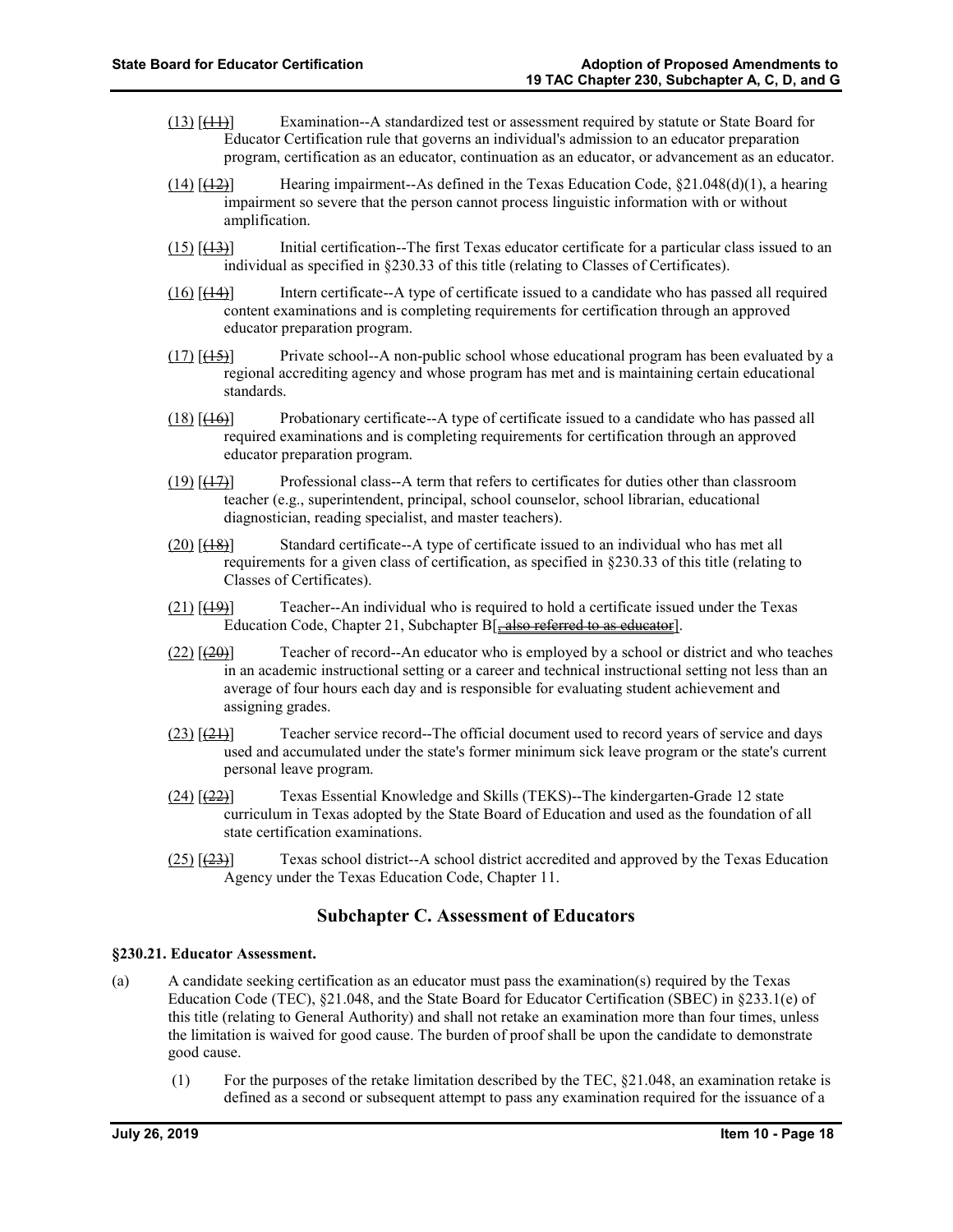certificate, including an individual core subject examination that is part of the overall examination required for the issuance of a Core Subjects certificate as described in §233.2 of this title (relating to Early Childhood; Core Subjects).

- (A) A canceled examination score is not considered an examination retake.
- (B) An examination taken by an educator during a pilot period is not considered part of an educator's five-time test attempt limit.
- (C) Pursuant to TEC, §21.0491(d), the limit on number of test attempts does not apply to the trade and industrial workforce training certificate examination prescribed by the SBEC.
- (D) A candidate who fails a computer- or paper-based examination cannot retake the examination before 45 days have elapsed following the candidate's last attempt to pass the examination.
- (2) Good cause is:
	- (A) the candidate's highest score on an examination is within one conditional standard error of measurement (CSEM) of passing , and the candidate has completed 50 clock-hours of educational activities. CSEMs will be published annually on the Texas Education Agency (TEA) website;
	- (B) the candidate's highest score on an examination is within two CSEMs of passing , and the candidate has completed 100 clock-hours of educational activities;
	- (C) the candidate's highest score on an examination is within three CSEMs of passing , and the candidate has completed 150 clock-hours of educational activities;
	- (D) the candidate's highest score on an examination is not within three CSEMs of passing , and the candidate has completed 200 clock-hours of educational activities;
	- (E) if the candidate needs a waiver for more than one of the individual core subject examinations that are part of the overall examination required for the issuance of a Core Subjects certificate, the candidate has completed the number of clock-hours of educational activities required for each individual core subject examination as described in subparagraphs (A)-(D) of this paragraph up to a maximum of 300 clock-hours. The number of clock-hours for each examination may be divided equally based on the number of examinations in the waiver request, but the number of clock-hours for an examination shall not be less than 50; or
	- (F) if a CSEM is not appropriate for an examination, the TEA staff will identify individuals who are familiar and knowledgeable with the examination content to review the candidate's performance on the five most recent examinations, identify the deficit competency or competencies, and determine the number of clock-hours of educational activities required.
- (3) Educational activities are defined as:
	- (A) institutes, workshops, seminars, conferences, interactive distance learning, video conferencing, online activities, undergraduate courses, graduate courses, training programs, in-service, or staff development given by an approved continuing professional education provider or sponsor, pursuant to §232.17 of this title (relating to Pre-Approved Professional Education Provider or Sponsor) and §232.19 of this title (relating to Approval of Private Companies, Private Entities, and Individuals), or an approved educator preparation program (EPP), pursuant to §228.10 of this title (relating to Approval Process); and
	- (B) being directly related to the knowledge and skills included in the certification examination competency or competencies in which the candidate answered less than 70 percent of competency questions correctly. The formula for identifying a deficit competency is the combined total of correct answers for each competency on the five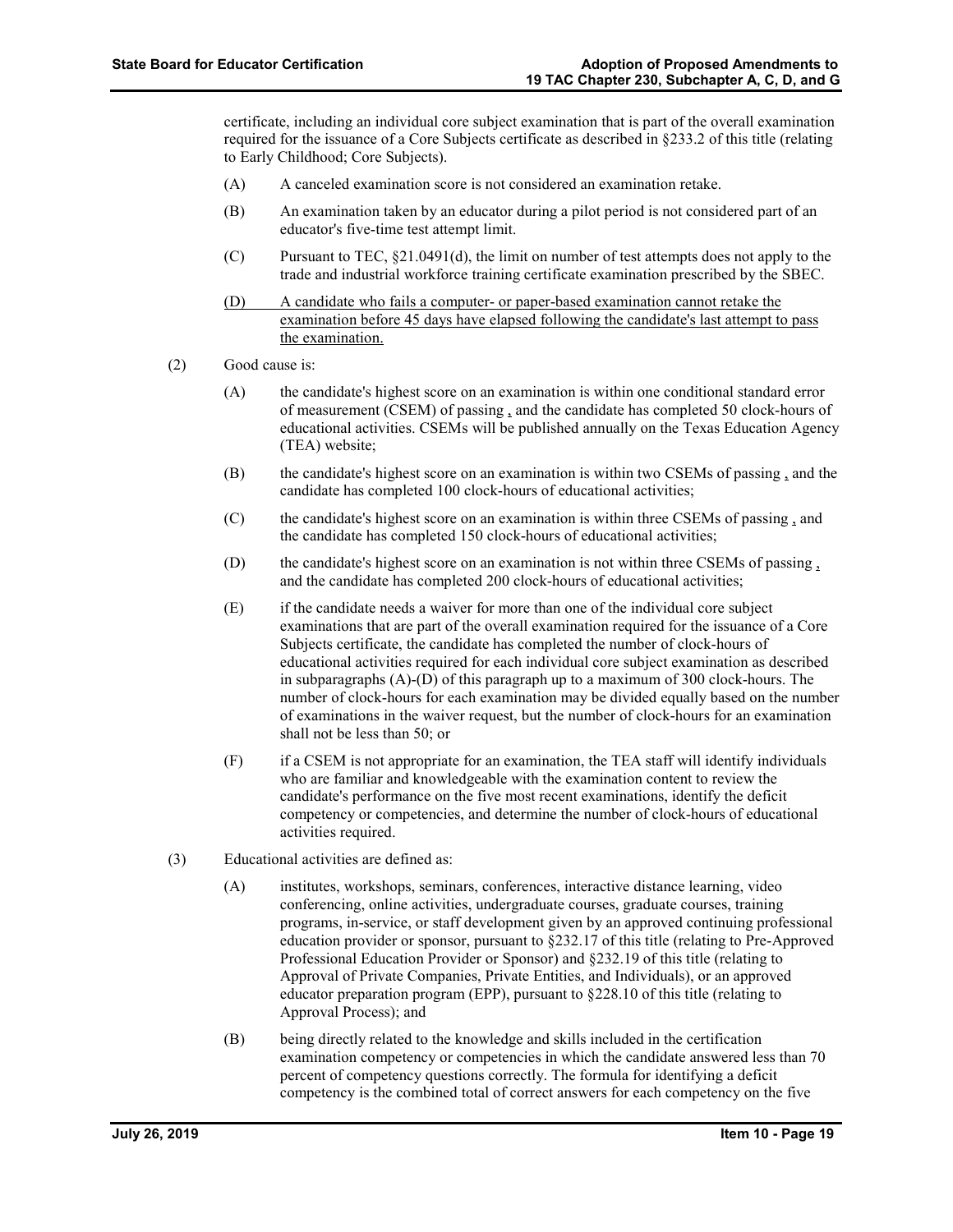most recent examinations divided by the combined total of questions for each competency on the five most recent examinations.

- (4) Documentation of educational activities that a candidate must submit includes:
	- (A) the provider, sponsor, or program's name, address, telephone number, and email address. The TEA staff may contact the provider, sponsor, or program to verify an educational activity;
	- (B) the name of the educational activity (e.g., course title, course number);
	- (C) the competency or competencies addressed by the educational activity as determined by the formula described in paragraph  $(3)(B)$  of this subsection;
	- (D) the provider, sponsor, or program's description of the educational activity (e.g., syllabus, course outline, program of study); and
	- (E) the provider, sponsor, or program's written verification of the candidate's completion of the educational activity (e.g., transcript, certificate of completion). The written verification must include:
		- (i) the provider, sponsor, or program's name;
		- (ii) the candidate's name;
		- (iii) the name of the educational activity;
		- $(iv)$  the date(s) of the educational activity; and
		- (v) the number of clock-hours completed for the educational activity. Clock-hours completed before the most recent examination attempt or after a request for a waiver is submitted shall not be included. One semester credit hour earned at an accredited institution of higher education is equivalent to 15 clock-hours.
- (5) To request a waiver of the limitation, a candidate must meet the following conditions:
	- (A) the candidate is otherwise eligible to take an examination. A candidate seeking a certificate based on completion of an EPP must have the approval of an EPP to request a waiver;
	- (B) beginning September 1, 2016, the candidate pays the non-refundable waiver request fee of \$160;
	- (C) the candidate requests the waiver of the limitation in writing on forms developed by the TEA staff; and
	- (D) the request for the waiver is postmarked not earlier than:
		- (i) 45 calendar days after an unsuccessful attempt at the fourth retake of an examination as defined in the TEC, §21.048; or
		- (ii) 90 calendar days after the date of the most recent denied waiver of the limitation request; or
		- (iii) 180 calendar days after the date of the most recent unsuccessful examination attempt that was the result of the most recently approved request for waiver of the limitation.
- (6) The TEA staff shall administratively approve each application that meets the criteria specified in paragraphs (2)-(5) of this subsection.
- (7) An applicant who does not meet the criteria in paragraphs (2)-(5) of this subsection may appeal to the SBEC for a final determination of good cause. A determination by the SBEC is final and may not be appealed.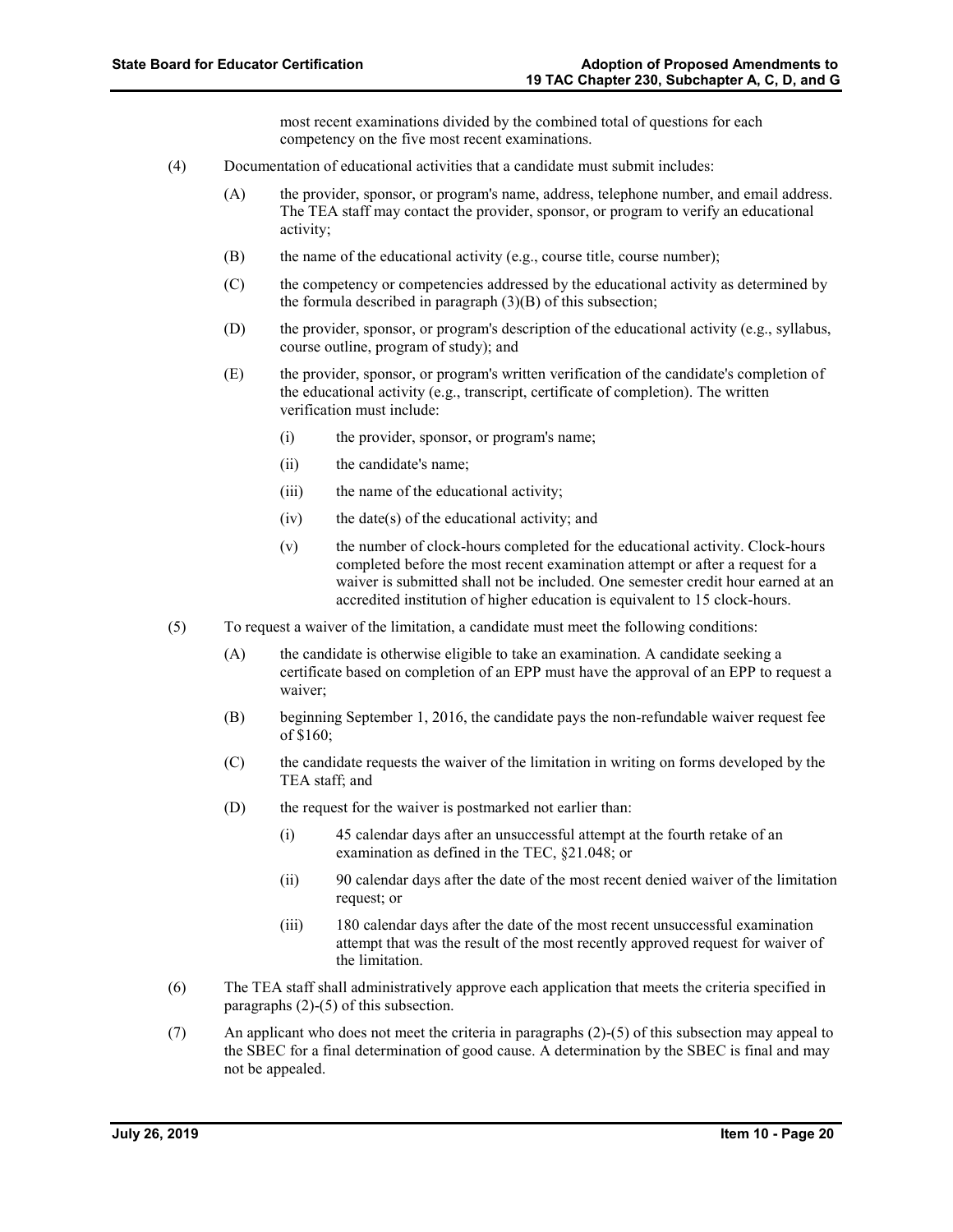- (b) A candidate seeking a standard certificate as an educator based on completion of an approved EPP may take the appropriate certification examination(s) required by subsection (a) of this section only at such time as the EPP determines the candidate's readiness to take the examinations, or upon successful completion of the EPP, whichever comes first.
- (c) The holder of a lifetime Texas certificate effective before February 1, 1986, must pass examinations prescribed by the SBEC to be eligible for continued certification, unless the individual has passed the Texas Examination of Current Administrators and Teachers (TECAT).
- (d) The commissioner of education approves the satisfactory level of performance required for certification examinations, and the SBEC approves a schedule of examination fees and a plan for administering the examinations.
- (e) The appropriate examination(s) required for certification are specified in the figure provided in this subsection.

#### Figure: 19 TAC  $$230.21(e)$  [Figure: 19 TAC  $$230.21(e)$ ]

- (f) Scores from examinations required under this title must be made available to the examinee, the TEA staff, and, if appropriate, the EPP from which the examinee will seek a recommendation for certification.
- (g) The following provisions concern ethical obligations relating to examinations.
	- (1) An educator or candidate who participates in the development, design, construction, review, field testing, scoring, or validation of an examination shall not reveal or cause to be revealed the contents of the examination to any other person.
	- (2) An educator or candidate who administers an examination shall not:
		- (A) allow or cause an unauthorized person to view any part of the examination;
		- (B) copy, reproduce, or cause to be copied or reproduced any part of the examination;
		- (C) reveal or cause to be revealed the contents of the examination;
		- (D) correct, alter, or cause to be corrected or altered any response to a test item contained in the examination;
		- (E) provide assistance with any response to a test item contained in the examination or cause assistance to be provided; or
		- (F) deviate from the rules governing administration of the examination.
	- (3) An educator or candidate who is an examinee shall not:
		- (A) copy, reproduce, or cause to be copied or reproduced any test item contained in the examination;
		- (B) provide assistance with any response to a test item contained in the examination, or cause assistance to be provided;
		- (C) solicit or accept assistance with any response to a test item contained in the examination;
		- (D) deviate from the rules governing administration of the examination; or
		- (E) otherwise engage in conduct that amounts to cheating, deception, or fraud.
	- (4) An educator, candidate, or other test taker shall not:
		- (A) solicit information about the contents of test items on an examination that the educator, candidate, or other test taker has not already taken from an individual who has had access to those items, or offer information about the contents of specific test items on an examination to individuals who have not yet taken the examination;
		- (B) fail to pay all test costs and fees as required by this chapter or the testing vendor; or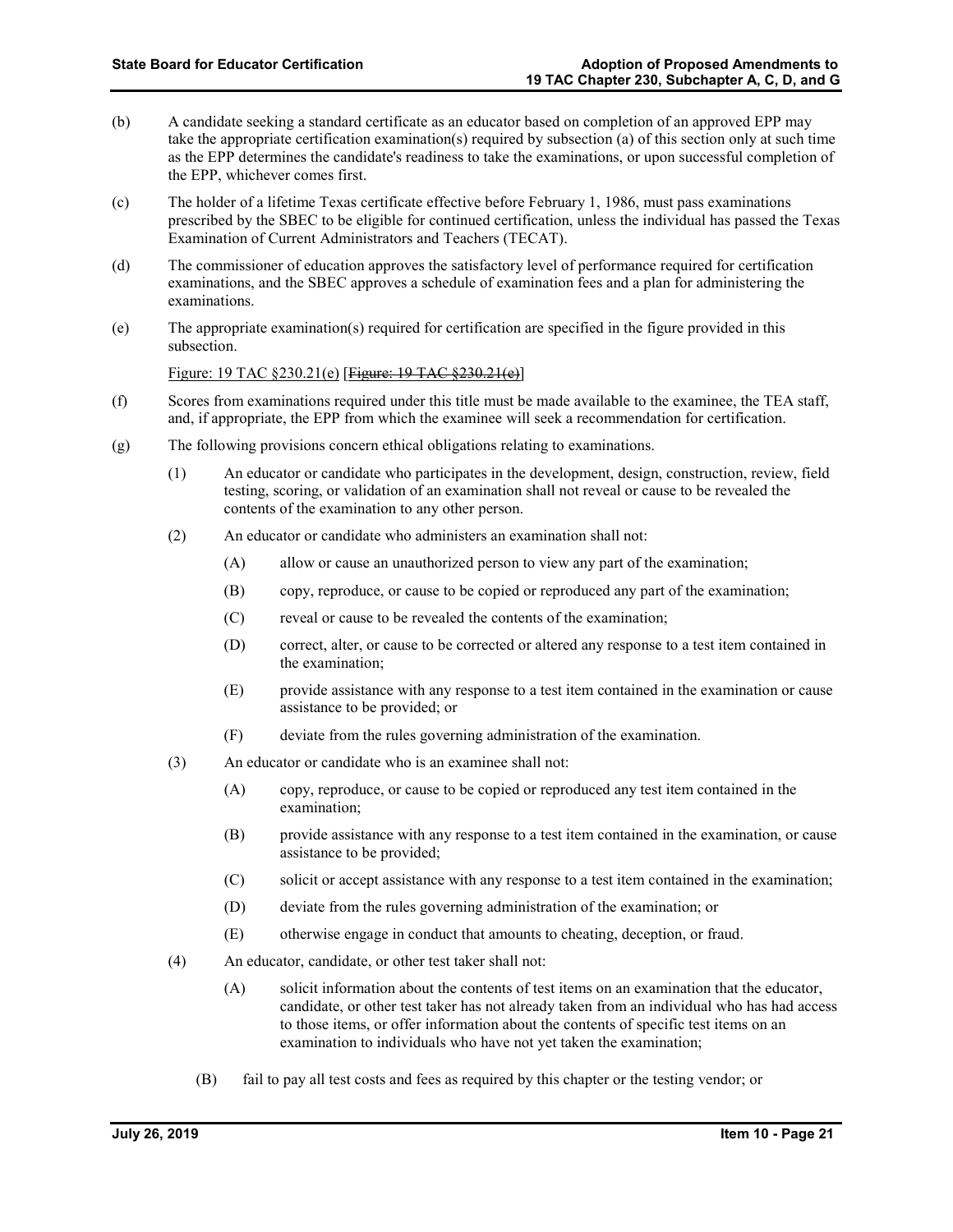- (C) otherwise engage in conduct that amounts to violations of test security or confidentiality integrity, including cheating, deception, or fraud.
- (5) A person who violates this subsection is subject to:
	- (A) sanction, including, but not limited to, disallowance and exclusion from future examinations either in perpetuity or for a period of time that serves the best interests of the education profession, in accordance with the provisions of the TEC,  $\S21.041(b)(7)$ , and Chapter 249 of this title (relating to Disciplinary Proceedings, Sanctions, and Contested Cases); and/or
	- (B) denial of certification in accordance with the provisions of the TEC, §21.041(b)(7), and Chapter 249 of this title; and/or
	- (C) voiding of a score from an examination in which a violation specified in this subsection occurred as well as a loss of a test attempt for purposes of the retake limit in subsection (a) of this section.

### **Subchapter D. Types and Classes of Certificates Issued**

#### **§230.36. Intern Certificates.**

- (a) General provisions.
	- (1) Certificate classes. An intern certificate may be issued for any class of certificate except educational aide.
	- (2) Requirement to hold an intern certificate. A candidate seeking certification as an educator must hold an intern certificate while participating in an internship through an approved educator preparation program (EPP).
- (b) Requirements for issuance. An intern certificate may be issued to a candidate seeking certification as an educator who meets the conditions and requirements prescribed in this subsection.
	- (1) Bachelor's degree. Except as otherwise provided in rules of the State Board for Educator Certification related to certain career and technical education certificates based on skill and experience, the candidate must hold a bachelor's degree or higher from an accredited institution of higher education. An individual who has earned a degree outside the United States must provide an original, detailed report or course-by-course evaluation for all college-level credits prepared by a foreign credential evaluation service recognized by the Texas Education Agency (TEA). The evaluation must verify that the individual holds, at a minimum, the equivalent of a bachelor's degree issued by an accredited institution of higher education in the United States.
	- (2) General certification requirements. The candidate must meet the general certification requirements prescribed in §230.11 of this title (relating to General Requirements).
	- (3) Fee. The candidate must pay the fee prescribed in §230.101 of this title (relating to Schedule of Fees for Certification Services).
	- (4) Fingerprints. The candidate must submit fingerprints in accordance with §232.35(c) of this title (relating to Submission of Required Information) and the Texas Education Code (TEC), §22.0831.
- (c) Conditions. The validity and effectiveness of an intern certificate is subject to the following conditions.
	- (1) Internship. The holder of an intern certificate must be a participant in good standing of an approved Texas EPP, serving in an acceptable, paid internship supervised by the EPP.
	- (2) Inactive status. An intern certificate will become inactive 30 calendar days after the holder's separation from the school assignment or the EPP. The unexpired term of an intern certificate may be reactivated if the holder satisfies the requirements specified in this section.
	- (3) Term of an intern certificate. An intern certificate shall be valid for one 12-month period from the date of issuance.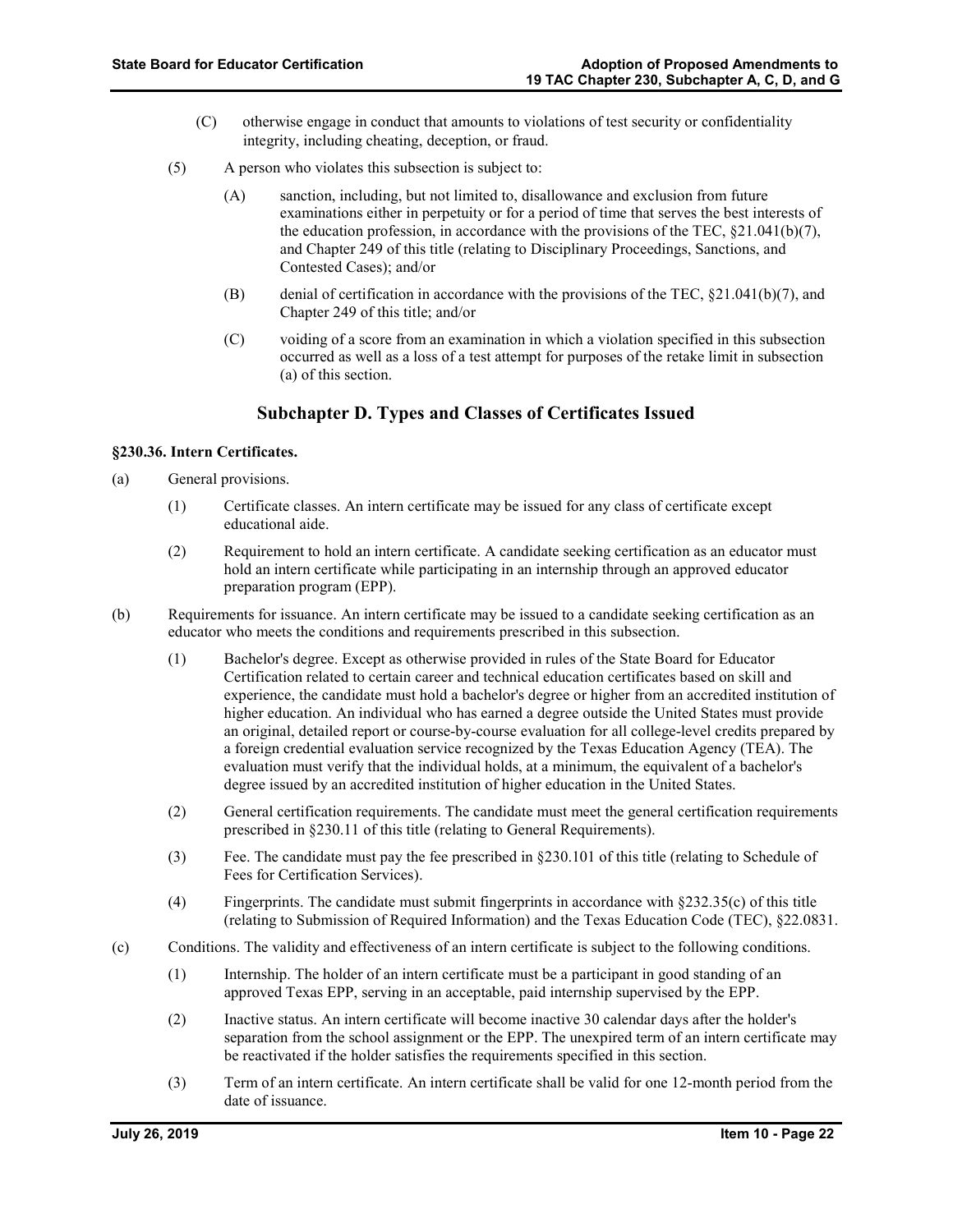- (4) Limit on preliminary certifications and permits. Without obtaining standard certification, an individual may not serve for more than three 12-month periods while holding any combination of the following:
	- (A) intern certificates, limited to one 12-month period maximum, as described in this subsection;
	- (B) probationary certificates, limited to two 12-month periods maximum, as specified in §230.37 of this title (relating to Probationary Certificates)
	- (C) emergency permits as specified in Subchapter F of this chapter (relating to Permits); or
	- (D) one-year certificates as specified in Subchapter H of this chapter (relating to Texas Educator Certificates Based on Certification and College Credentials from Other States or Territories of the United States) and Chapter 245 of this title (relating to Certification of Educators from Other Countries).
- (5) Reduction in force exception. If an educator is employed under an intern certificate and is terminated or resigns in lieu of termination before the end of the school year due to a reduction in force, that intern term shall not count as one of the three years referenced in paragraph (4) of this subsection.
- (d) Testing requirements for issuance of an intern certificate. Beginning September 1, 2017, a candidate must meet the subject matter knowledge requirements for issuance of an intern certificate to serve an internship in a classroom teacher assignment for each subject area to be taught.
	- (1) To meet the subject matter knowledge requirements to be issued an intern certificate for an internship in a classroom teacher assignment on or after September 1, 2017, a candidate must pass all of the appropriate [extinuation] content pedagogy examinations, as prescribed in Subchapter C of this chapter.
	- (2) To meet the subject matter knowledge requirements to be issued an intern certificate for an internship in a career and technical education classroom teacher assignment that is based on skill and experience on or after September 1, 2017, a candidate must satisfy the requirements for that subject area contained in §233.14 of this title (relating to Career and Technical Education (Certificates requiring experience and preparation in a skill area)) and pass the appropriate content  $pedagogy[*certification*] examination(s), as prescribed in Subchapter C of this chapter.$
- (e) Intern certificate in a certification class other than classroom teacher. An intern certificate may be issued for assignment as a superintendent, principal, reading specialist, master teacher, school librarian, school counselor, and educational diagnostician to an individual who meets the applicable requirements prescribed in subsection (b) of this section and who also meets the requirements prescribed in this subsection.
	- (1) An applicant for an intern certificate in a certification class other than classroom teacher must meet all requirements established by the recommending EPP, which shall be based on the qualifications and requirements for the class of certification sought and the duties to be performed by the holder of an intern certificate in that class.
	- (2) The individual must have also been:
		- (A) accepted and enrolled to participate in a Texas EPP that has been approved to prepare candidates for the certificate sought; and
		- (B) assigned in the certificate area being sought in a Texas school district, open-enrollment charter school, or, pursuant to §228.35 of this title (relating to Preparation Program Coursework and/or Training), other school approved by the TEA.
	- (3) The holder of an intern certificate in a certification class other than classroom teacher is subject to all terms and conditions of an intern certificate prescribed in subsection (c) of this section.
	- (4) The following provisions apply to the intern certificate for Principal as Instructional Leader.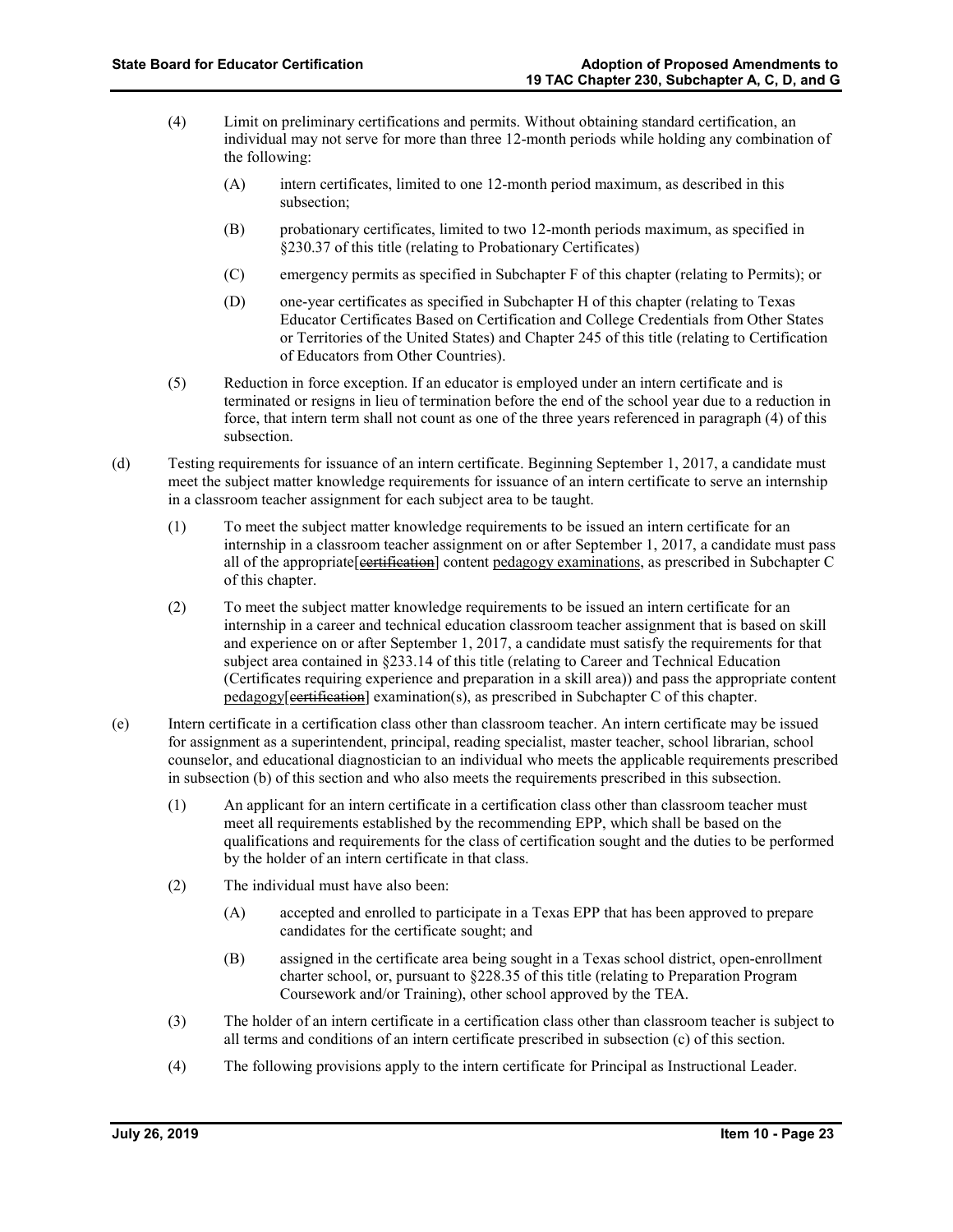- (A) During the transition period of December 1, 2018 through September 1, 2019, the SBEC may issue an intern certificate to a candidate who meets the requirements specified in paragraphs (1)-(3) of this subsection.
- (B) Effective September 1, 2019, the SBEC may issue an intern certificate to a candidate who meets requirements specified in paragraphs (1)-(3) of this subsection and has passed the Principal as Instructional Leader examination specified in Subchapter C of this chapter (relating to Assessment of Educators).
- (f) Intern certificate for intensive pre-service. An intern certificate may be issued to an applicant who is admitted to an EPP intensive pre-service as prescribed in §228.33 of this title (relating to Intensive Pre-Service) on or after January 1, 2020, who and meets the following requirements]:
	- (1) obtained a passing score on the aligned pedagogical rubric specified in §228.33 of this title;
	- (2) obtained a passing score, in accordance with §151.1001 of this title (relating to Passing Standards), on successfully completed the required content certification (subject-matter only) examination and the following additional requirements for special education and bilingual assignments;
		- (A) Special education assignments also require a passing score, in accordance with §151.1001 of this title, on successful completion of the TExES Special Education Supplemental examination prescribed in §230.21(e) of this title (relating to Educator Assessment); and
		- (B) Bilingual education assignments also require a passing score, in accordance with §151.1001 of this title, on successful completion of the TExES Bilingual Target Language Proficiency examination or the related language proficiency examination prescribed in §230.21(e) of this title; and
	- (3) met the requirements as prescribed in subsections (a)-(c) of this section.

#### **§230.37. Probationary Certificates.**

- (a) General provisions.
	- (1) Certificate classes. A probationary certificate may be issued for any class of certificate except educational aide.
	- (2) Requirement to hold a probationary certificate. A candidate seeking certification as an educator must hold a probationary certificate while participating in an internship through an approved educator preparation program (EPP).
- (b) Requirements for issuance. A probationary certificate may be issued to a candidate seeking certification as an educator who meets the conditions and requirements prescribed in this subsection.
	- (1) Bachelor's degree. Except as otherwise provided in rules of the State Board for Educator Certification related to certain career and technical education certificates based on skill and experience, the candidate must hold a bachelor's degree or higher from an accredited institution of higher education. An individual who has earned a degree outside the United States must provide an original, detailed report or course-by-course evaluation of all college-level credits prepared by a foreign credential evaluation service recognized by the Texas Education Agency (TEA). The evaluation must verify that the individual holds, at a minimum, the equivalent of a bachelor's degree issued by an accredited institution of higher education in the United States.
	- (2) General certification requirements. The candidate must meet the general certification requirements prescribed in §230.11 of this title (relating to General Requirements).
	- (3) Fee. The candidate must pay the fee prescribed in §230.101 of this title (relating to Schedule of Fees for Certification Services).
	- (4) Fingerprints. The candidate must submit fingerprints in accordance with §232.35(c) of this title (relating to Submission of Required Information) and the Texas Education Code (TEC), §22.0831.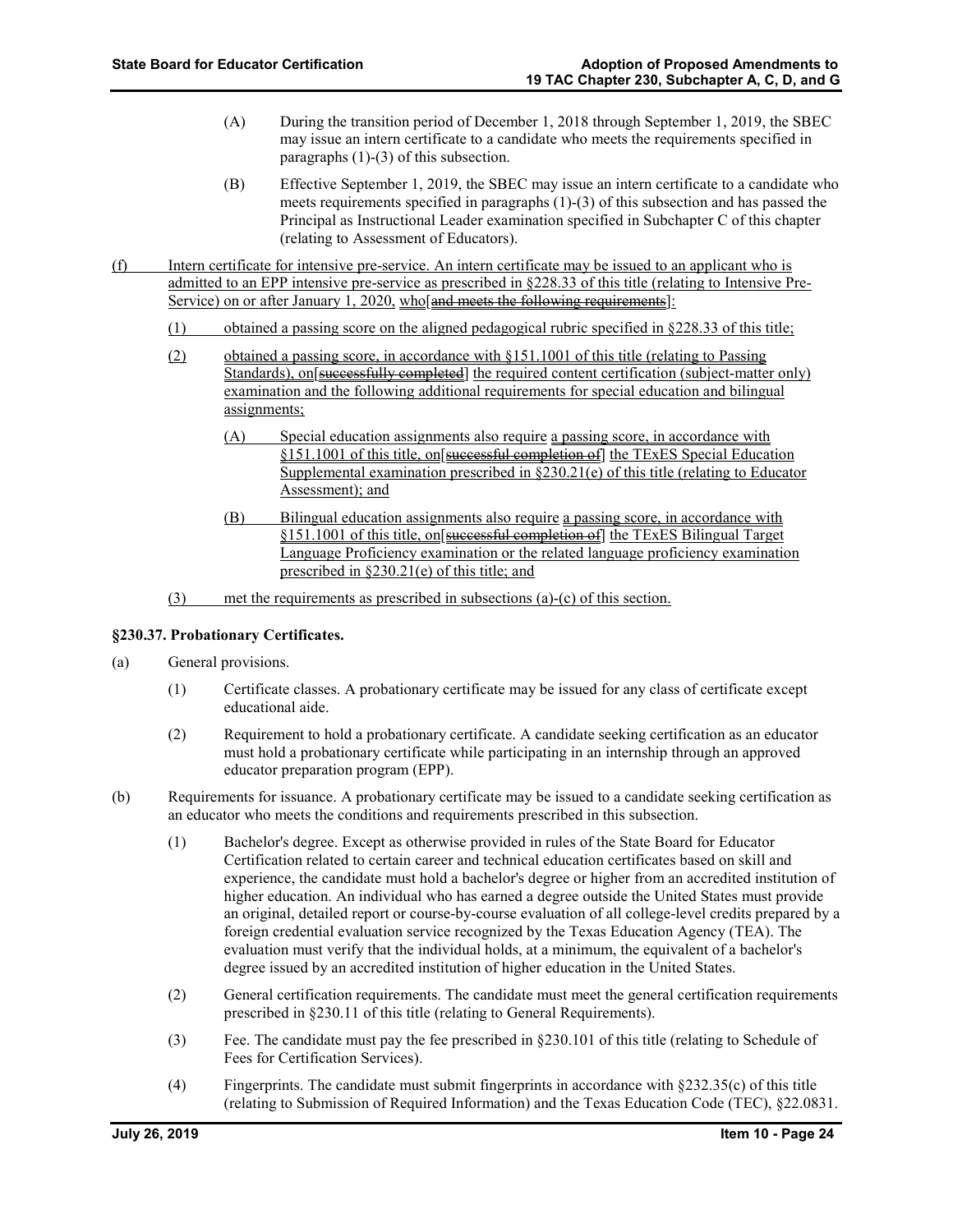- (c) Conditions. The validity and effectiveness of a probationary certificate is subject to the following conditions.
	- (1) Internship. The holder of a probationary certificate must be a participant in good standing of an approved Texas EPP, serving in an acceptable, paid internship supervised by the EPP.
	- (2) Inactive status. A probationary certificate will become inactive 30 calendar days after the holder's separation from the school assignment or the EPP. The unexpired term of a probationary certificate may be reactivated if the holder satisfies the program enrollment and school assignment requirements specified in §228.35 of this title (relating to Preparation Program Coursework and/or Training.
	- (3) Term of a probationary certificate. A probationary certificate shall be valid for a 12-month period from the date of issuance.
	- (4) Limit on preliminary certifications and permits. Without obtaining standard certification, an individual may not serve for more than three 12-month periods while holding any combination of the following:
		- (A) intern certificates, limited to one 12-month period maximum, as described in this subsection;
		- (B) probationary certificates, limited to two 12-month periods maximum, as described in this subsection;
		- (C) emergency permits as specified in Subchapter F of this chapter (relating to Permits); or
		- (D) one-year certificates as specified in Subchapter H of this chapter (relating to Texas Educator Certificates Based on Certification and College Credentials from Other States or Territories of the United States) and Chapter 245 of this title (relating to Certification of Educators from Other Countries).
	- (5) Reduction in force exception. If an educator is employed under a probationary certificate and is terminated or resigns in lieu of termination before the end of the school year due to a reduction in force, that probationary term shall not count as one of the two allowed annual probationary terms.
- (d) Testing requirements for issuance of a probationary certificate.
	- (1) Prior to September 1, 2017, a candidate must meet the subject matter knowledge requirements for issuance of a probationary certificate to serve an internship in a classroom teacher assignment for each subject area to be taught:
		- (A) At the elementary school level, by passing the appropriate content area certification examination(s), as prescribed in Subchapter C of this chapter (relating to Assessment of Educators), appropriate to the grade level and subject matter assignment(s) as prescribed in Chapter 231 of this title (relating to Requirements for Public School Personnel Assignments).
		- (B) At the middle or high school level:
			- (i) by passing the appropriate content area certification examination(s), as prescribed in Subchapter C of this chapter, appropriate to the grade level and subject matter assignment(s) as prescribed in Chapter 231 of this title; or
			- (ii) by completing coursework that complies with the TEC, §21.050, and comprised of not fewer than 24 semester credit hours, including 12 semester credit hours of upper division coursework in the subject area(s) taught; or
			- (iii) in the case of career and technical education assignments based on skill and experience, by satisfying the requirements for that subject area contained in §233.14 of this title (relating to Career and Technical Education (Certificates requiring experience and preparation in a skill area)).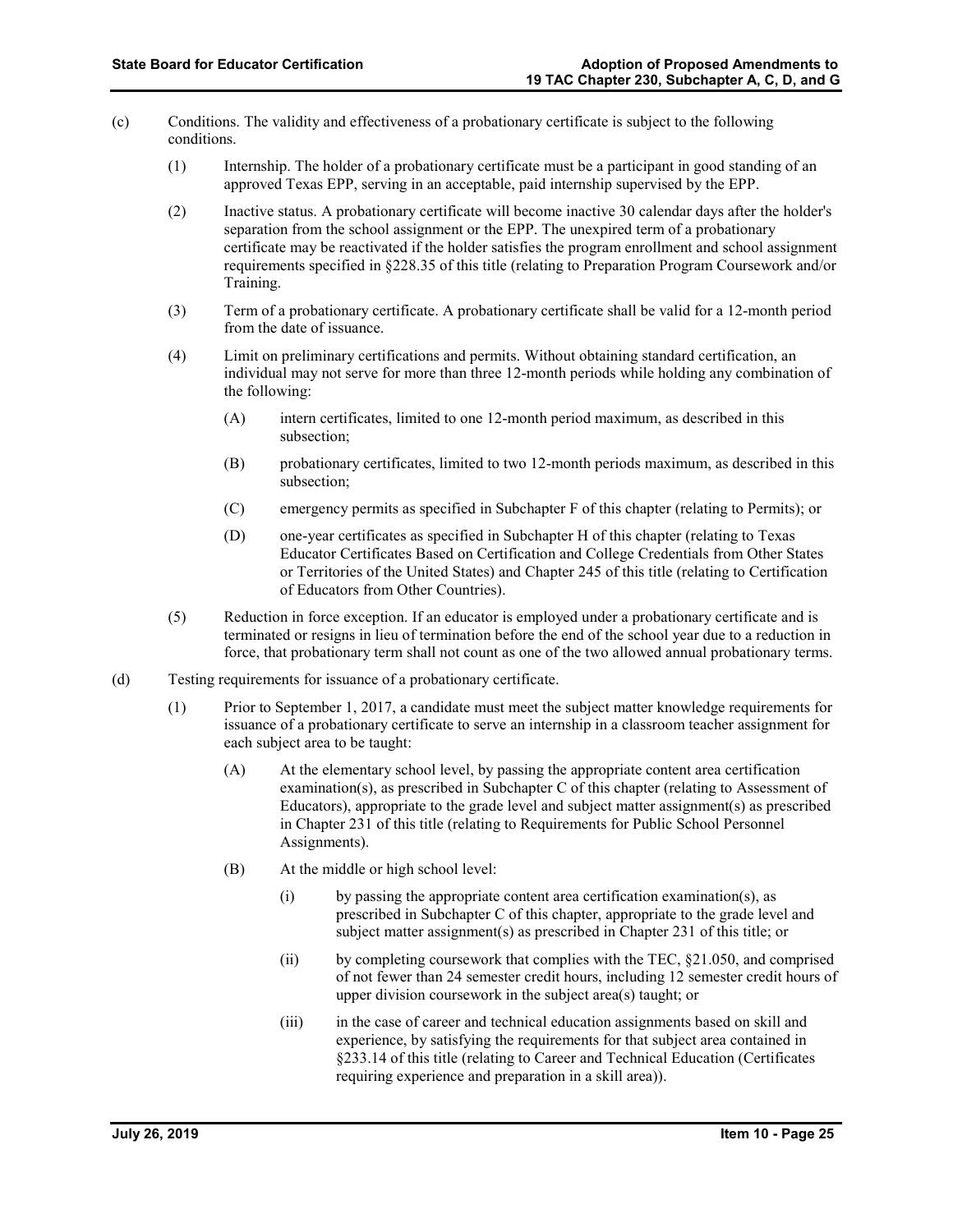- (C) A candidate who is the teacher of record in a special education assignment must meet the appropriate subject matter knowledge requirements prescribed in subparagraph  $(A)$ and/or (B) of this paragraph and pass the appropriate special education certification examination(s), as prescribed in Subchapter C of this chapter, appropriate to the assignment(s) as prescribed in Chapter 231 of this title. If a candidate has not passed the special education supplemental examination prior to the beginning of an internship, an EPP may permit the internship assignment if:
	- (i) the EPP has developed a plan to address any deficiencies identified through the candidate's previous attempt(s) on the examination; and
	- (ii) the EPP implements the plan during the initial internship  $\frac{1}{2}$  [,] An [an] EPP shall not permit an additional internship if all examinations requirements are not met.
- (D) A candidate who is in a bilingual education and/or English as a Second Language (ESL) assignment must meet the appropriate subject matter knowledge requirements prescribed in subparagraph (A) and/or (B) of this paragraph and pass the appropriate bilingual education and/or ESL certification examination(s), as prescribed in Subchapter C of this chapter, appropriate to the assignment(s) as prescribed in Chapter 231 of this title. If a candidate has not passed the bilingual education supplemental examination, ESL supplemental examination, or the Bilingual Target Language Proficiency[bilingual target language proficiency] test prior to the beginning of an internship, an EPP may permit the internship if:
	- (i) the EPP has developed a plan to address any deficiencies identified through the candidate's previous attempt(s) on the examination(s); and
	- (ii) the EPP implements the plan during the initial internship. An EPP shall not permit an additional internship if all examination requirements are not met.
- (2) Beginning September 1, 2017, a candidate must meet all testing requirements for issuance of a probationary certificate.
	- (A) To meet the subject matter knowledge requirements to be issued a probationary certificate for an internship in a classroom teacher assignment, a candidate must pass the appropriate certification examination(s), including the appropriate pedagogy and professional responsibilities examination, as prescribed in Subchapter C of this chapter.
	- (B) To meet the subject matter knowledge requirements to be issued a probationary certificate for an internship in a career and technical education classroom teacher assignment that is based on skill and experience, a candidate must satisfy the requirements for that subject area contained in §233.14 of this title and pass the appropriate certification examination(s), including the appropriate pedagogy and professional responsibilities examination, as prescribed in Subchapter C of this chapter.
- (e) Probationary certificate in a certification class other than classroom teacher. A probationary certificate may be issued for an assignment as a superintendent, principal, reading specialist, master teacher, school librarian, school counselor, and/or educational diagnostician to an individual who meets the applicable requirements prescribed in subsection (b) of this section and who also meets the requirements prescribed in this subsection.
	- (1) An applicant for a probationary certificate in a certification class other than classroom teacher must meet all requirements established by the recommending EPP, which shall be based on the qualifications and requirements for the class of certification sought and the duties to be performed by the holder of a probationary certificate in that class.
	- (2) The individual must have also been:
		- (A) accepted and enrolled to participate in a Texas EPP that has been approved to prepare candidates for the certificate sought; and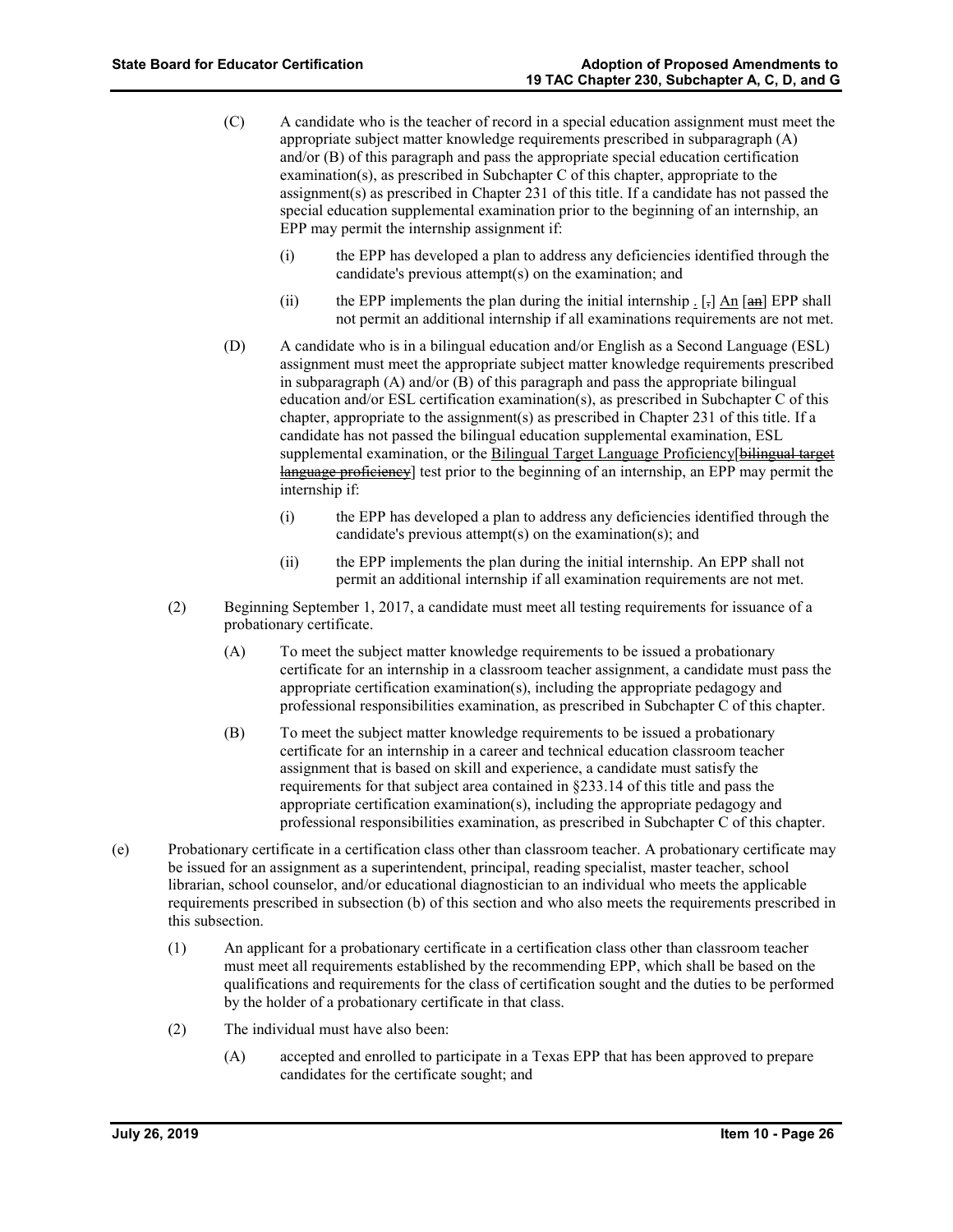- (B) assigned in the certificate category  $[area]$  being sought in a Texas school district, openenrollment charter school, or, pursuant to §228.35 of this title, other school approved by the TEA.
- (3) Effective September 1, 2017, to meet the subject matter requirements for issuance of the probationary certificate in a certification class other than classroom teacher, the individual must pass the appropriate content pedagogy examination(s) for that certificate.
- (4) The holder of a probationary certificate in a certification class other than classroom teacher is subject to all terms and conditions of an intern certificate prescribed in subsection (c) of this section.
- (f) Probationary certificate for intensive pre-service. A probationary certificate may be issued to an applicant who is admitted to an EPP intensive pre-service as prescribed in §228.33 of this title (relating to Intensive Pre-Service) on or after January 1, 2020, who:
	- (1) meets the applicable requirements prescribed in subsections (a)-(c) [subsection  $(b)$ ] of this section;
	- (2) has met requirements of §230.36(f) of this title; and
	- $[3]$  has met the requirements as prescribed in subsections (a) (c) of this section; and]
	- (3) [(4)] has obtained a passing score, in accordance with 19 TAC §151.1001 of this title (relating to Passing Standards), on successfully completed the required content pedagogy tests prescribed in §230.21(e) of this title (relating to Educator Assessment).

### **Subchapter G. Certificate Issuance Procedures**

#### **§230.101. Schedule of Fees for Certification Services.**

- (a) An applicant for a certificate or a school district requesting a permit shall pay the applicable fee from the following list.
	- (1) Educational aide certificate:
		- (A) prior to September 1, 2017--\$30; and
		- (B) after August 31, 2017--\$15.
	- (2) Standard certificate--\$75.
	- (3) Probationary or intern certificate:
		- (A) prior to September 1, 2017--\$50; and
		- (B) after August 31, 2017--\$75.
	- (4) Addition of certification based on completion of appropriate examination--\$75.
	- (5) Review of a credential issued by a jurisdiction other than Texas (nonrefundable):
		- (A) prior to September 1, 2016--\$175; and
		- (B) after August 31, 2016--\$160.
	- (6) One-year certificate based on a credential issued by a jurisdiction other than Texas--\$50.
	- (7) Emergency permit (nonrefundable)--\$55.
	- (8) National criminal history check (nonrefundable)--The fee, posted on the Texas Education Agency website, shall include a \$10 criminal history review fee in addition to the current cost of fingerprint scanning, processing, and obtaining national criminal history record information from the Texas Department of Public Safety, its contractors, and the Federal Bureau of Investigation. The same fee will be paid by current certified educators who are subject to a national criminal history check pursuant to the Texas Education Code, §§22.082, 22.0831, and 22.0836.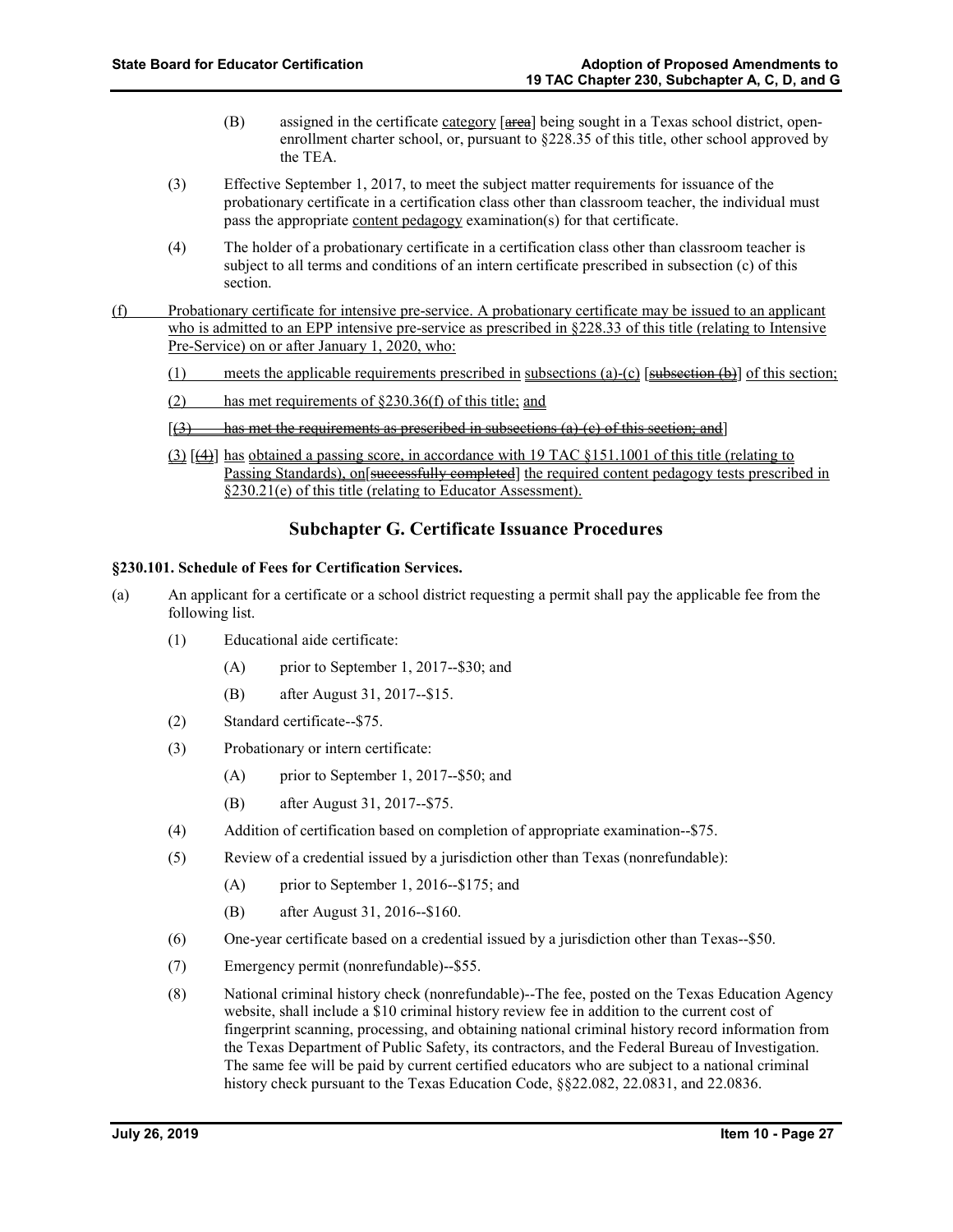- (9) Review of the superintendent application for the substitution of managerial experience for the principal certificate requirement (nonrefundable)--\$160.
- (10) On-time renewal of educational aide certificate:
	- (A) prior to September 1, 2017--\$10; and
	- (B) after August 31, 2017--no charge.
- (11) Additional fee for late renewal of educational aide certificate:
	- (A) prior to September 1, 2017--\$5; and
	- (B) after August 31, 2017--no charge.
- (12) Reactivation of an inactive educational aide certificate--\$15.
- (13) Reinstatement following restitution of child support or student loan repayment for educational aide certificate--\$20.
- (14) On-time renewal of a standard certificate--\$20.
- (15) Additional fee for late renewal of a standard certificate--\$10.
- (16) Reactivation of an inactive standard certificate--\$40; except for an inactivation pursuant to §232.9 of this title (relating to Inactive Status and Late Renewal).
- (17) Reinstatement following restitution of child support or student loan repayment--\$50.
- (18) Visiting international teacher certificate--\$75.
- (19) Request for preliminary criminal history evaluation (nonrefundable)--\$50.
- (b) The fee for correcting a certificate or permit when the error is not made by the Texas Education Agency shall be equal to the fee for the original certificate or permit.
- (c) An individual registering to take certification tests shall pay the applicable fee(s) from the following list of categories:
	- (1) Selected Response-Only Assessments  $\frac{1}{2}$  [, ] \$116.
	- (2) Single Subject Area Tests  $(801-809)$ -- [<sub>5</sub>] \$58.
	- (3) Enhanced Selected-Response/Constructed-Response Assessments for Tests  $(801-809) [\frac{1}{2}]$  \$70.
	- (4) Enhanced Selected-Response/Constructed-Response Assessments  $\frac{1}{2}$  [1] \$136.
	- (5) Enhanced Selected-Response/Constructed-Response Administrator and Student Services Assessments  $\frac{1}{2}$  [ $\frac{1}{2}$ ] \$200.
	- (6) Performance-Based Assessments for teachers--\$311.
	- (7) Performance-Based Assessments for teachers, retake per task--\$111.
- (d) An individual registering to take a content certification examination prior to admission to an EPP shall pay the applicable fee(s) from the following list of categories:
	- (1) Content Certification Examinations except American Sign Language (ASL)--\$106.
	- (2) Essential Academic Skills Sub-Tests Retake (701-703)--\$56.
	- (3) Content Certification Examinations for ASL Sub-Test--\$56.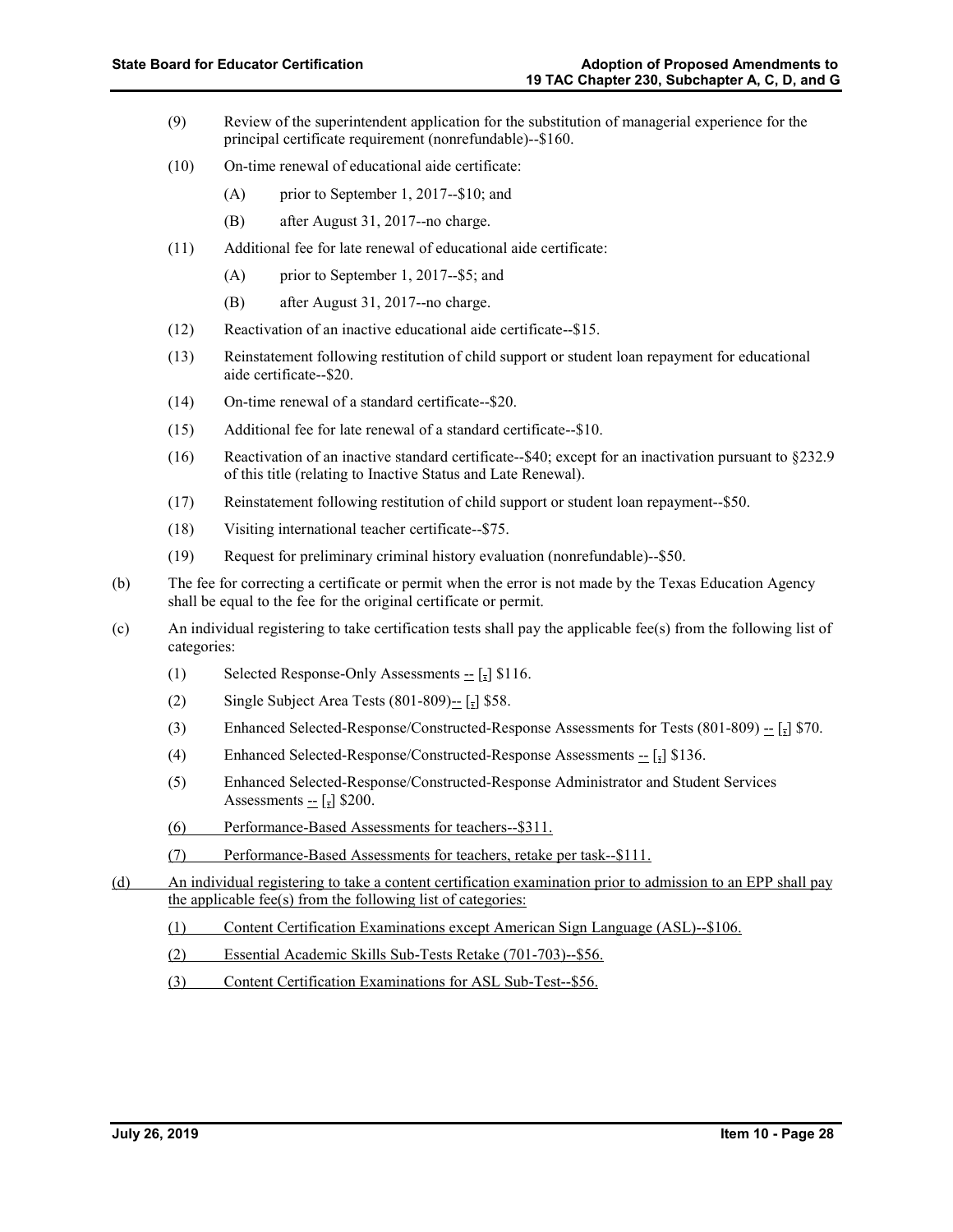# **Figure: 19 TAC §230.21(e)**

| <b>Certificate TAC</b><br>Reference | <b>Certificate Name</b>                                               | <b>Required Content</b><br><b>Pedagogy Test(s)</b>                                                                                                                                                                                                   | Pedagogical<br>Requirement(s)<br>[Pedagogy and<br><b>Professional</b><br><b>Responsibilities (PPR)</b><br><b>Requirements</b> |
|-------------------------------------|-----------------------------------------------------------------------|------------------------------------------------------------------------------------------------------------------------------------------------------------------------------------------------------------------------------------------------------|-------------------------------------------------------------------------------------------------------------------------------|
| Art                                 |                                                                       |                                                                                                                                                                                                                                                      |                                                                                                                               |
| §233.10                             | Art: Early Childhood-<br>Grade 12                                     | 178 Art EC-12 Texas<br>Examinations of<br><b>Educator Standards</b><br>(TExES)                                                                                                                                                                       | 160 Pedagogy and<br>Professional<br><b>Responsibilities (PPR)</b><br>EC-12 TExES or 2015<br>edTPA: Visual Arts                |
| <b>Bilingual Education</b>          |                                                                       |                                                                                                                                                                                                                                                      |                                                                                                                               |
| §233.6                              | <b>Bilingual Education</b><br>Supplemental: Spanish                   | 164 Bilingual Education<br><b>Supplemental TExES</b><br>and 190 Bilingual<br><b>Target Language</b><br>Proficiency (BTLPT) -<br><b>Spanish TExES</b>                                                                                                 | Not Applicable: Not a<br><b>Stand-alone Certificate</b>                                                                       |
| §233.6                              | <b>Bilingual Education</b><br>Supplemental: American<br>Sign Language | 164 Bilingual Education<br><b>Supplemental TExES</b><br>and 184 American Sign<br>Language (ASL) EC-12<br>TExES and 073 Texas<br>Assessment of Sign<br>Communications-<br>American Sign<br>Language (TASC-ASL)                                        | Not Applicable: Not a<br><b>Stand-alone Certificate</b>                                                                       |
| §233.6                              | <b>Bilingual Education</b><br>Supplemental: Arabic                    | 164 Bilingual Education<br><b>Supplemental TExES</b><br>and American Council<br>for the Teaching of<br>Foreign Languages<br>(ACTFL) 614 Oral<br>Proficiency Interview<br>(OPI) - Arabic and 615<br><b>Writing Proficiency</b><br>Test (WPT) - Arabic | Not Applicable: Not a<br><b>Stand-alone Certificate</b>                                                                       |
| §233.6                              | <b>Bilingual Education</b><br>Supplemental: Chinese                   | 164 Bilingual Education<br><b>Supplemental TExES</b><br>and ACTFL 618 OPI-<br>Chinese (Mandarin)<br>and 619 WPT - Chinese<br>(Mandarin)                                                                                                              | Not Applicable: Not a<br><b>Stand-alone Certificate</b>                                                                       |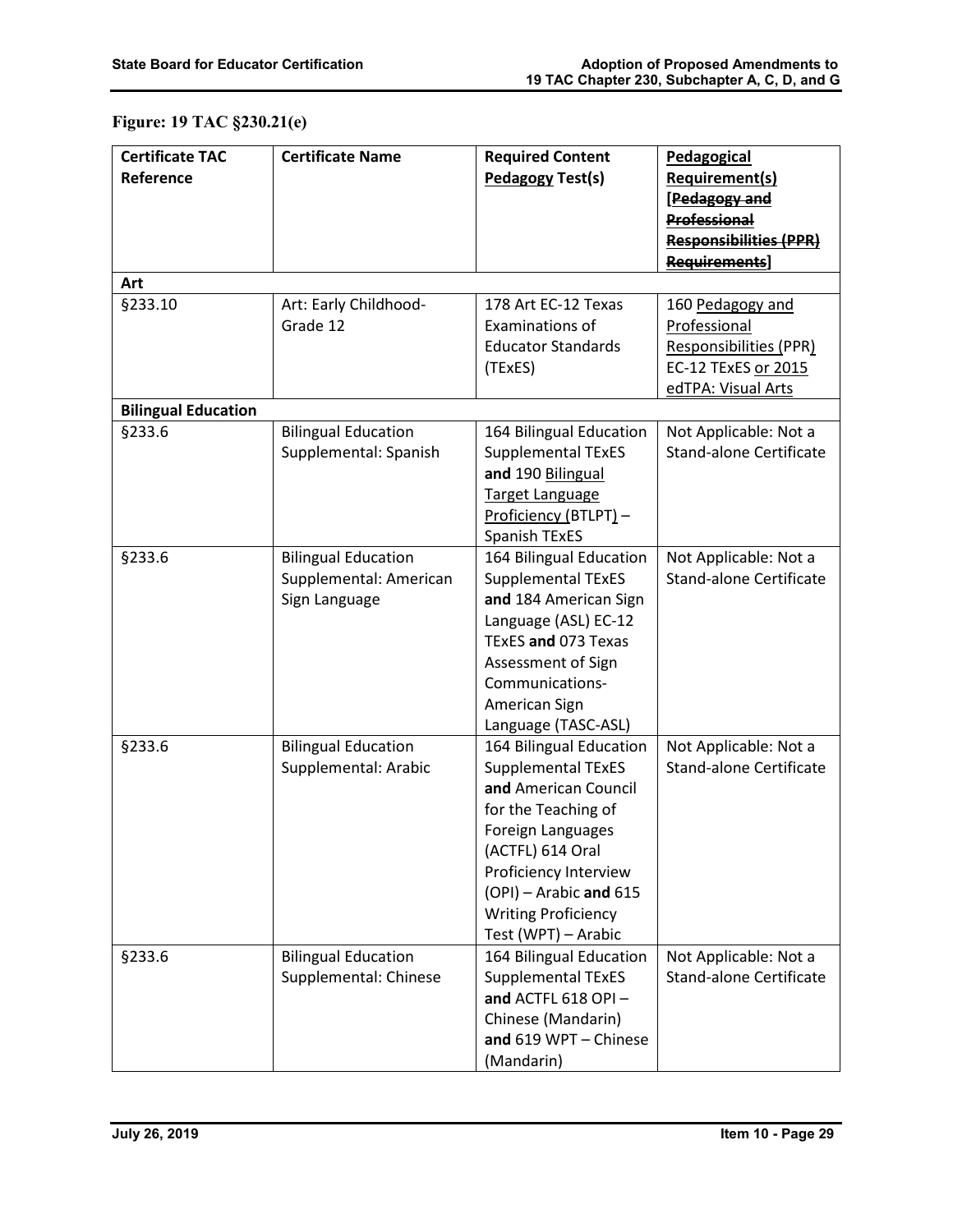| <b>Certificate TAC</b><br>Reference    | <b>Certificate Name</b>                                                 | <b>Required Content</b><br>Pedagogy Test(s)                                                                                                              | Pedagogical<br><b>Requirement(s)</b><br>[Pedagogy and<br><b>Professional</b><br><b>Responsibilities (PPR)</b><br>Requirements] |
|----------------------------------------|-------------------------------------------------------------------------|----------------------------------------------------------------------------------------------------------------------------------------------------------|--------------------------------------------------------------------------------------------------------------------------------|
| <b>Bilingual Education (continued)</b> |                                                                         |                                                                                                                                                          |                                                                                                                                |
| §233.6                                 | <b>Bilingual Education</b><br>Supplemental: Japanese                    | 164 Bilingual Education<br><b>Supplemental TExES</b><br>and ACTFL 616 OPI-<br>Japanese and 617 WPT<br>- Japanese                                         | Not Applicable: Not a<br><b>Stand-alone Certificate</b>                                                                        |
| §233.6                                 | <b>Bilingual Education</b><br>Supplemental:<br>Vietnamese               | 164 Bilingual Education<br>Supplemental TExES<br>and ACTFL 620 OPI $-$<br>Vietnamese and 621<br>WPT - Vietnamese                                         | Not Applicable: Not a<br><b>Stand-alone Certificate</b>                                                                        |
| <b>Career and Technical Education</b>  |                                                                         |                                                                                                                                                          |                                                                                                                                |
| §233.13                                | <b>Technology Education:</b><br>Grades 6-12                             | 171 Technology<br><b>Education 6-12 TExES</b>                                                                                                            | 160 PPR EC-12 TExES or<br>2143 edTPA:<br><b>Technology and</b><br><b>Engineering Education</b>                                 |
| §233.13                                | Family and Consumer<br>Sciences, Composite:<br>Grades 6-12              | <b>American Association</b><br>of Family and<br><b>Consumer Sciences</b><br>(AAFCS) 200 Family and<br>Consumer Sciences-<br><b>Composite Examination</b> | 160 PPR EC-12 TExES or<br>2117 edTPA: Family<br>and Consumer Sciences                                                          |
| §233.13                                | Human Development and<br><b>Family Studies: Grades</b><br>$8 - 12$      | AAFCS 202 Human<br>Development and<br><b>Family Studies</b><br>Concentration<br>Examination                                                              | 160 PPR EC-12 TExES or<br>2117 edTPA: Family<br>and Consumer Sciences                                                          |
| §233.13                                | Hospitality, Nutrition, and<br><b>Food Sciences: Grades</b><br>$8 - 12$ | AAFCS 201 Hospitality,<br>Nutrition, and Food<br><b>Science Concentration</b><br>Examination                                                             | 160 PPR EC-12 TExES or<br>2117 edTPA: Family<br>and Consumer Sciences                                                          |
| §233.13                                | Agriculture, Food, and<br><b>Natural Resources: Grades</b><br>$6 - 12$  | 272 Agriculture, Food,<br>and Natural Resources<br>6-12 TExES                                                                                            | 160 PPR EC-12 TExES or<br>2100 edTPA:<br><b>Agricultural Education</b>                                                         |
| §233.13                                | <b>Business and Finance:</b><br>Grades 6-12                             | 276 Business and<br>Finance 6-12 TExES                                                                                                                   | 160 PPR EC-12 TExES or<br>2102 edTPA: Business<br>Education                                                                    |
| §233.14                                | Marketing: Grades 6-12                                                  | 275 Marketing 6-12<br><b>TExES</b>                                                                                                                       | 160 PPR EC-12 TExES or<br>2102 edTPA: Business<br>Education                                                                    |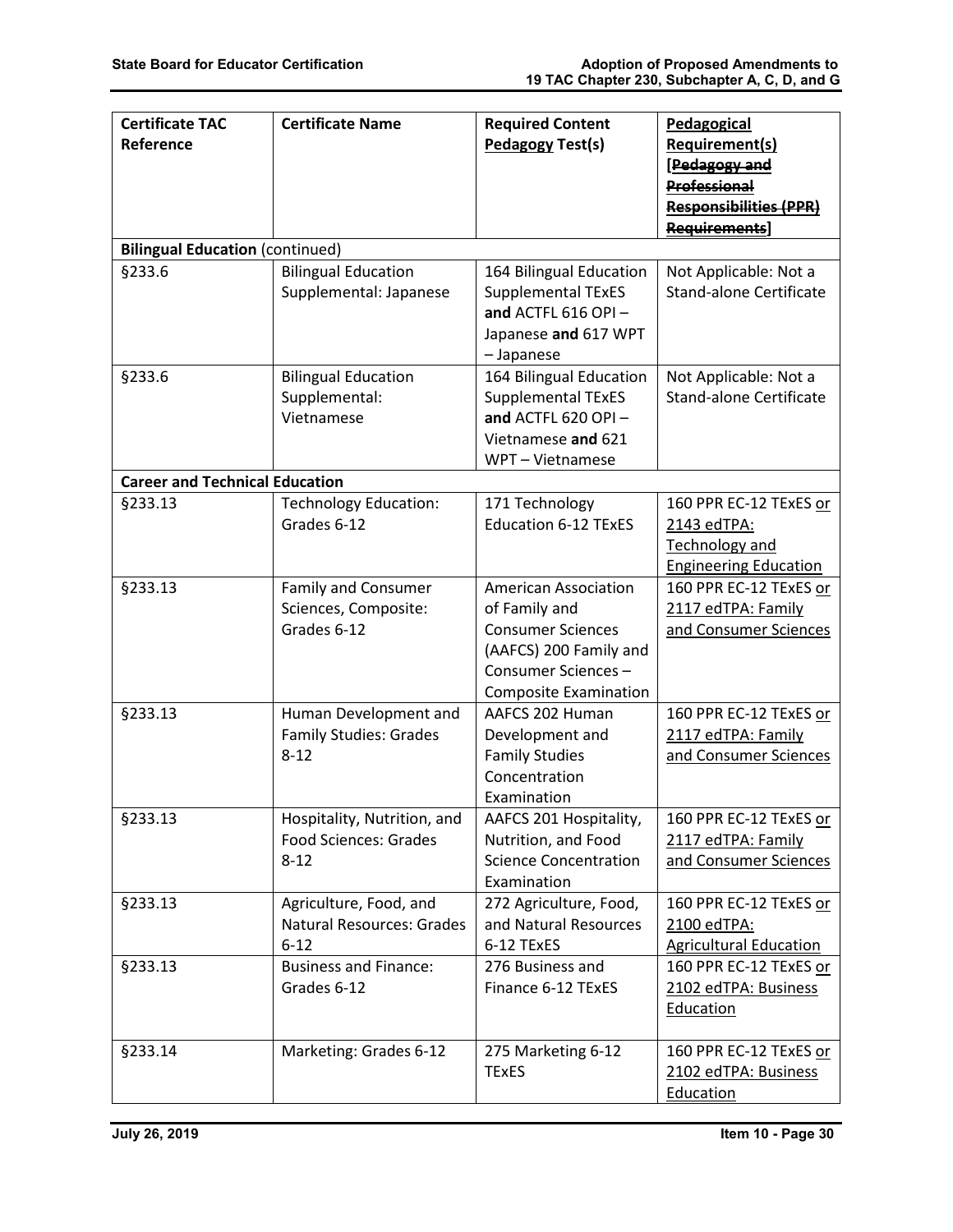| <b>Certificate TAC</b><br>Reference | <b>Certificate Name</b>                                      | <b>Required Content</b><br>Pedagogy Test(s)                                                                                      | Pedagogical<br><b>Requirement(s)</b><br>[Pedagogy and<br><b>Professional</b><br><b>Responsibilities (PPR)</b><br>Requirements]                                                                                                                         |
|-------------------------------------|--------------------------------------------------------------|----------------------------------------------------------------------------------------------------------------------------------|--------------------------------------------------------------------------------------------------------------------------------------------------------------------------------------------------------------------------------------------------------|
| §233.14                             | <b>Health Science: Grades</b><br>$6 - 12$                    | 273 Health Science 6-<br>12 TExES                                                                                                | 160 PPR EC-12 TExES                                                                                                                                                                                                                                    |
| §233.14                             | <b>Trade and Industrial</b><br><b>Education: Grades 6-12</b> | Not Applicable                                                                                                                   | 270 Pedagogy and<br>Professional<br>Responsibilities for<br>Trade and Industrial<br><b>Education 6-12 TExES</b>                                                                                                                                        |
|                                     | <b>Computer Science and Technology Applications</b>          |                                                                                                                                  |                                                                                                                                                                                                                                                        |
| §233.5                              | <b>Computer Science: Grades</b><br>$8 - 12$                  | [141 Computer Science<br>8-12 TExES or]<br>241 Computer Science<br>8-12 TExES                                                    | 160 PPR EC-12 TExES or<br>2143 edTPA:<br>Technology and<br><b>Engineering Education</b>                                                                                                                                                                |
| §233.5                              | <b>Technology Applications:</b><br>Early Childhood-Grade 12  | [142 Technology<br><b>Applications EC-12</b><br><b>TExES or</b> ]<br>242 Technology<br><b>Applications EC-12</b><br><b>TExES</b> | 160 PPR EC-12 TExES or<br>2108 edTPA:<br>Educational<br><b>Technology Specialist</b>                                                                                                                                                                   |
| [\$233.5]                           | [Technology Applications:<br>Grades 8-12]                    | [139 Technology<br>Applications 8-12<br><b>TEXES</b>                                                                             | [160 PPR EC-12 TExES]                                                                                                                                                                                                                                  |
| <b>Core Subjects</b>                |                                                              |                                                                                                                                  |                                                                                                                                                                                                                                                        |
| §233.2                              | Core Subjects: Early<br>Childhood-Grade 6                    | 291 Core Subjects EC-6<br><b>TExES</b>                                                                                           | 160 PPR EC-12 TExES or<br>2110 edTPA:<br><b>Elementary Education:</b><br>Literacy with<br>Mathematics Task 4                                                                                                                                           |
| §233.2                              | Core Subjects: Grades 4-8                                    | 211 Core Subjects 4-8<br><b>TExES</b>                                                                                            | 160 PPR EC-12 TExES or<br>2016 edTPA: Middle<br>Childhood<br>Mathematics or 2017<br>edTPA: Middle<br>Childhood Science or<br>2018 edTPA: Middle<br>Childhood English-<br>Language Arts or 2019<br>edTPA: Middle<br>Childhood<br>History/Social Studies |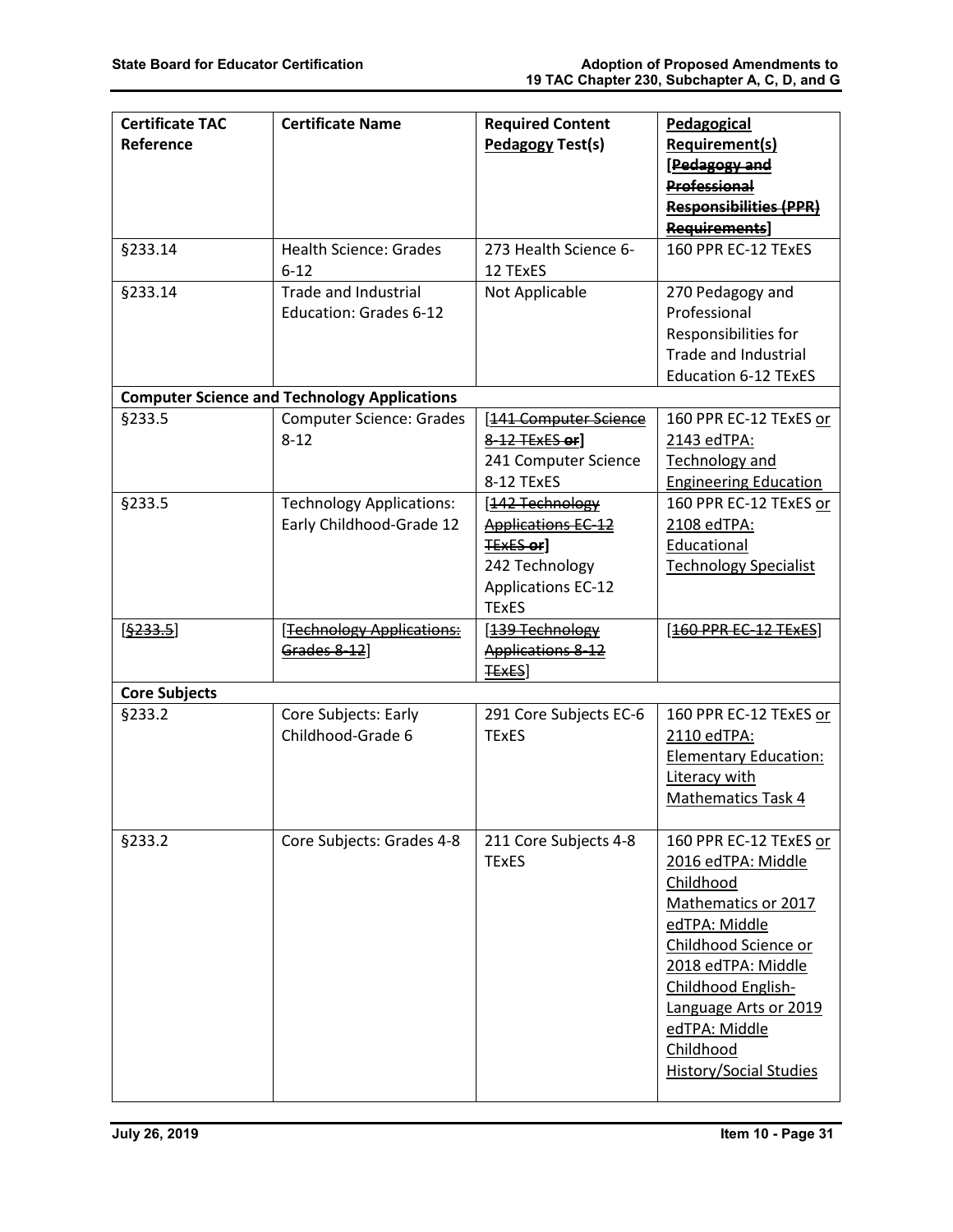| <b>Certificate TAC</b><br>Reference | <b>Certificate Name</b>           | <b>Required Content</b><br>Pedagogy Test(s) | Pedagogical<br>Requirement(s)<br>P <del>edagogy and</del><br>Professional<br>Responsibilities (PPR)<br>Requirements |
|-------------------------------------|-----------------------------------|---------------------------------------------|---------------------------------------------------------------------------------------------------------------------|
| <b>Counselor</b>                    |                                   |                                             |                                                                                                                     |
| \$239.20                            | School Counselor: Early           | 152 School Counselor                        | Not Applicable: Not an                                                                                              |
|                                     | Childhood-Grade 12                | EC-12 TExES                                 | Initial Certificate                                                                                                 |
| Dance                               |                                   |                                             |                                                                                                                     |
| [ <del>§233.10</del> ]              | [ <del>Dance: Grades 8-12</del> ] | [ <del>179 Dance 8-12 TExES</del> ]         | [ <del>160 PPR EC-12 TExES</del> ]                                                                                  |
| §233.10                             | Dance: Grades 6-12                | 279 Dance 6-12 TExES                        | 160 PPR EC-12 TExES or                                                                                              |
|                                     |                                   |                                             | 2021 edTPA: K-12                                                                                                    |
|                                     |                                   |                                             | Performing Arts                                                                                                     |
| <b>Educational Diagnostician</b>    |                                   |                                             |                                                                                                                     |
| §239.84                             | <b>Educational Diagnostician:</b> | 153 Educational                             | Not Applicable: Not an                                                                                              |
|                                     | Early Childhood-Grade 12          | Diagnostician EC-12<br><b>TExES</b>         | Initial Certificate                                                                                                 |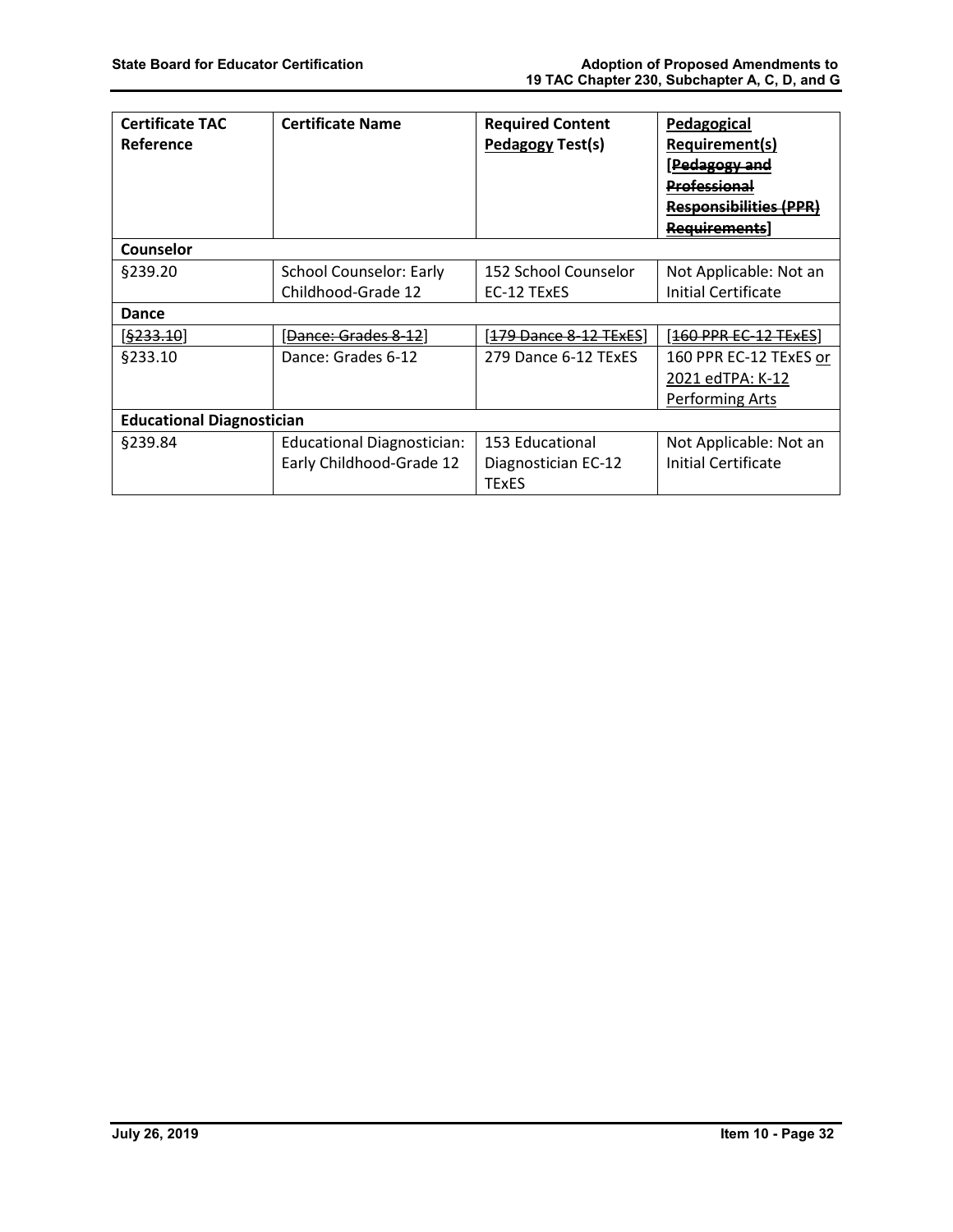| <b>Certificate TAC</b><br>Reference      | <b>Certificate Name</b>                                                   | <b>Required Content</b><br><b>Pedagogy Test(s)</b>                   | [Pedagogy and<br><b>Professional</b><br><b>Responsibilities (PPR)</b><br>Requirements]                                                                           |
|------------------------------------------|---------------------------------------------------------------------------|----------------------------------------------------------------------|------------------------------------------------------------------------------------------------------------------------------------------------------------------|
|                                          |                                                                           |                                                                      | Pedagogical<br><b>Requirement(s)</b>                                                                                                                             |
| <b>English Language Arts and Reading</b> |                                                                           |                                                                      |                                                                                                                                                                  |
| §233.3                                   | English Language Arts and<br>Reading: Grades 4-8                          | 117 English Language<br>Arts and Reading 4-8<br><b>TExES</b>         | 160 PPR EC-12 TExES<br><u>or 2018 edTPA:</u><br>Middle Childhood<br><b>English-Language Arts</b>                                                                 |
| §233.3                                   | English Language Arts and<br>Reading: Grades 7-12                         | 231 English Language<br>Arts and Reading 7-12<br><b>TExES</b>        | 160 PPR EC-12 TExES<br><u>or 2003 edTPA:</u><br>Secondary English-<br>Language Arts                                                                              |
| §233.3                                   | English Language Arts and<br><b>Reading/Social Studies:</b><br>Grades 4-8 | 113 English Language<br>Arts and Reading/Social<br>Studies 4-8 TExES | 160 PPR EC-12 TExES<br>or 2018 edTPA:<br>Middle Childhood<br><b>English-Language Arts</b><br>or 2019 edTPA:<br>Middle Childhood<br><b>History/Social Studies</b> |
| §239.93                                  | <b>Reading Specialist: Early</b><br>Childhood-Grade 12                    | 151 Reading Specialist<br>EC-12 TExES                                | Not Applicable: Not an<br><b>Initial Certificate</b>                                                                                                             |
| <b>English as a Second Language</b>      |                                                                           |                                                                      |                                                                                                                                                                  |
| §233.7                                   | English as a Second<br>Language Supplemental                              | 154 English as a Second<br>Language Supplemental<br><b>TExES</b>     | Not Applicable: Not a<br>Stand-alone<br>Certificate                                                                                                              |
| <b>Gifted and Talented</b>               |                                                                           |                                                                      |                                                                                                                                                                  |
| §233.9                                   | <b>Gifted and Talented</b><br>Supplemental                                | 162 Gifted and Talented<br><b>TExES</b>                              | Not Applicable: Not a<br>Stand-alone<br>Certificate                                                                                                              |
| Health                                   |                                                                           |                                                                      |                                                                                                                                                                  |
| §233.11                                  | Health: Early Childhood-<br>Grade 12                                      | 157 Health Education<br>EC-12 TExES                                  | 160 PPR EC-12 TExES<br>or 2119 edTPA: Health<br>Education                                                                                                        |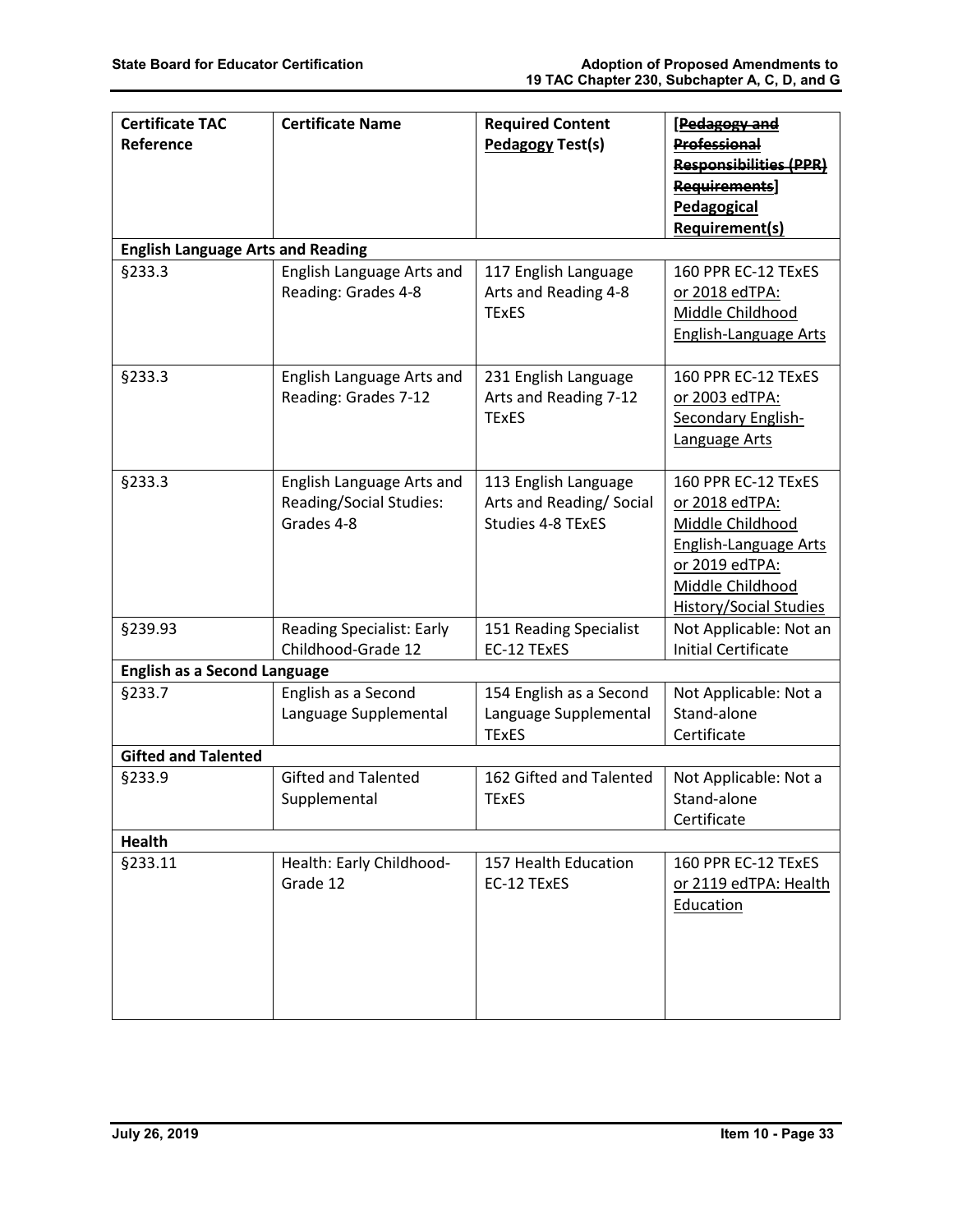| <b>Certificate TAC</b><br>Reference    | <b>Certificate Name</b>                                   | <b>Required Content</b><br>Pedagogy Test(s)                                  | [Pedagogy and<br><b>Professional</b><br><b>Responsibilities (PPR)</b><br>Requirements]<br>Pedagogical |
|----------------------------------------|-----------------------------------------------------------|------------------------------------------------------------------------------|-------------------------------------------------------------------------------------------------------|
|                                        |                                                           |                                                                              | <b>Requirement(s)</b>                                                                                 |
| Journalism                             |                                                           |                                                                              |                                                                                                       |
| §233.3                                 | Journalism: Grades 7-12                                   | 256 Journalism 7-12<br><b>TExES</b>                                          | 160 PPR EC-12 TExES<br>or 2003 edTPA:<br>Secondary English-<br>Language Arts                          |
| <b>Junior Reserve Officer Training</b> |                                                           |                                                                              |                                                                                                       |
| §233.17                                | Junior Reserve Officer<br>Training Corps: Grades 6-<br>12 | Not Applicable                                                               | 160 PPR EC-12 TExES                                                                                   |
| <b>Languages Other Than English</b>    |                                                           |                                                                              |                                                                                                       |
| §233.15                                | American Sign Language:<br>Early Childhood-Grade 12       | 184 ASL EC-12 TExES<br>and 073 TASC-ASL                                      | 160 PPR EC-12 TEXES<br>or 2020 edTPA: World<br>Language                                               |
| §233.15                                | Arabic: Early Childhood-<br>Grade 12                      | ACTFL 605 OPI - Arabic<br>and $600$ WPT $-$ Arabic                           | 160 PPR EC-12 TExES<br>or 2020 edTPA: World<br>Language                                               |
| §233.15                                | Chinese: Early Childhood-<br>Grade 12                     | ACTFL 606 OPI - Chinese<br>(Mandarin) and 601<br>WPT - Chinese<br>(Mandarin) | 160 PPR EC-12 TExES<br>or 2020 edTPA: World<br>Language                                               |
| §233.15                                | French: Early Childhood-<br>Grade 12                      | 610 Languages Other<br>Than English (LOTE)<br>French EC-12 TExES             | 160 PPR EC-12 TExES<br>or 2020 edTPA: World<br>Language                                               |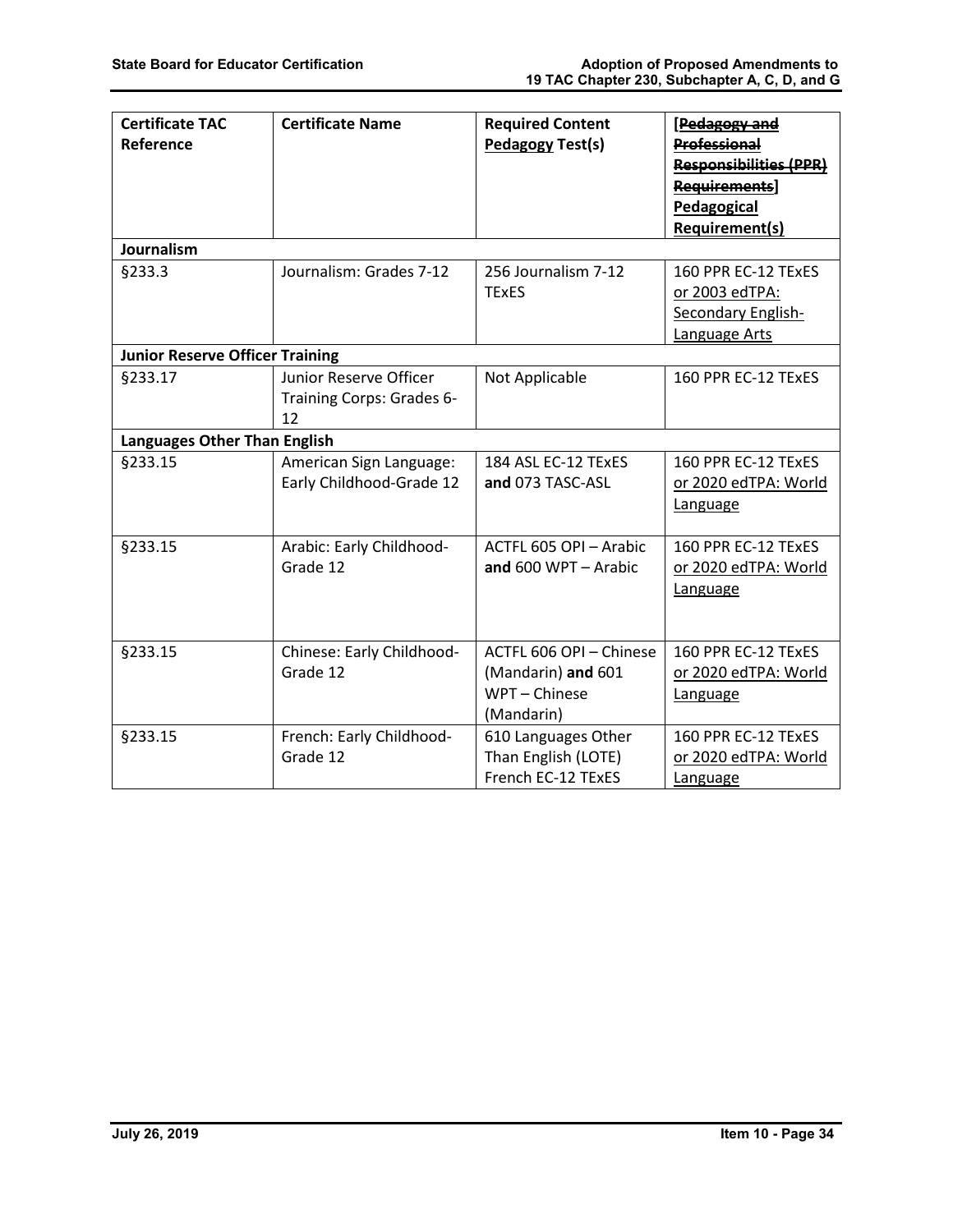| <b>Certificate TAC</b>                   | <b>Certificate Name</b>                       | <b>Required Content</b>                                    | Pedagogical                                                                                    |
|------------------------------------------|-----------------------------------------------|------------------------------------------------------------|------------------------------------------------------------------------------------------------|
| Reference                                |                                               | <b>Pedagogy Test(s)</b>                                    | <b>Requirement(s)</b><br>[Pedagogy and<br><b>Professional</b><br><b>Responsibilities (PPR)</b> |
|                                          |                                               |                                                            | <b>Requirements</b> ]                                                                          |
| Languages Other Than English (continued) |                                               |                                                            |                                                                                                |
| §233.15                                  | German: Early Childhood-<br>Grade 12          | 611 LOTE German EC-12<br><b>TExES</b>                      | 160 PPR EC-12 TExES<br>or 2020 edTPA: World<br>Language                                        |
| §233.15                                  | Hindi: Early Childhood-<br>Grade 12           | ACTFL 622 OPI - Hindi<br>and $623$ WPT - Hindi             | 160 PPR EC-12 TExES<br>or 2020 edTPA: World<br>Language                                        |
| §233.15                                  | Italian: Early Childhood-<br>Grade 12         | ACTFL 624 OPI - Italian<br>and 625 WPT - Italian           | 160 PPR EC-12 TExES<br>or 2020 edTPA: World<br>Language                                        |
| §233.15                                  | Japanese: Early<br>Childhood-Grade 12         | ACTFL 607 OPI-<br>Japanese and 602 WPT<br>- Japanese       | 160 PPR EC-12 TExES<br>or 2020 edTPA: World<br>Language                                        |
| §233.15                                  | Korean: Early Childhood-<br>Grade 12          | ACTFL 630 OPI - Korean<br>and 631 WPT - Korean             | 160 PPR EC-12 TExES<br>or 2020 edTPA: World<br>Language                                        |
| §233.15                                  | Latin: Early Childhood-<br>Grade 12           | 612 LOTE Latin EC-12<br><b>TExES</b>                       | 160 PPR EC-12 TExES<br>or 2104 edTPA:<br><b>Classical Languages</b>                            |
| §233.15                                  | Portuguese: Early<br>Childhood-Grade 12       | ACTFL 632 OPI-<br>Portuguese and 633<br>WPT-Portuguese     | 160 PPR EC-12 TExES<br>or 2020 edTPA: World<br>Language                                        |
| §233.15                                  | Russian: Early Childhood-<br>Grade 12         | ACTFL 608 OPI - Russian<br>and 603 WPT - Russian           | 160 PPR EC-12 TExES<br>or 2020 edTPA: World<br>Language                                        |
| §233.15                                  | Spanish: Early Childhood-<br>Grade 12         | 613 LOTE Spanish EC-12<br><b>TExES</b>                     | 160 PPR EC-12 TExES<br>or 2020 edTPA: World<br><b>Language</b>                                 |
| §233.15                                  | Turkish: Early Childhood-<br>Grade 12         | ACTFL 626 OPI - Turkish<br>and 627 WPT - Turkish           | 160 PPR EC-12 TExES<br>or 2020 edTPA: World<br>Language                                        |
| §233.15                                  | Vietnamese: Early<br>Childhood-Grade 12       | ACTFL 609 OPI-<br>Vietnamese and 604<br>WPT - Vietnamese   | 160 PPR EC-12 TExES<br>or 2020 edTPA: World<br>Language                                        |
| Librarian                                |                                               |                                                            |                                                                                                |
| §239.60                                  | School Librarian: Early<br>Childhood-Grade 12 | 150 School Librarian<br>Early Childhood-12<br><b>TExES</b> | Not Applicable: Not an<br><b>Initial Certificate</b>                                           |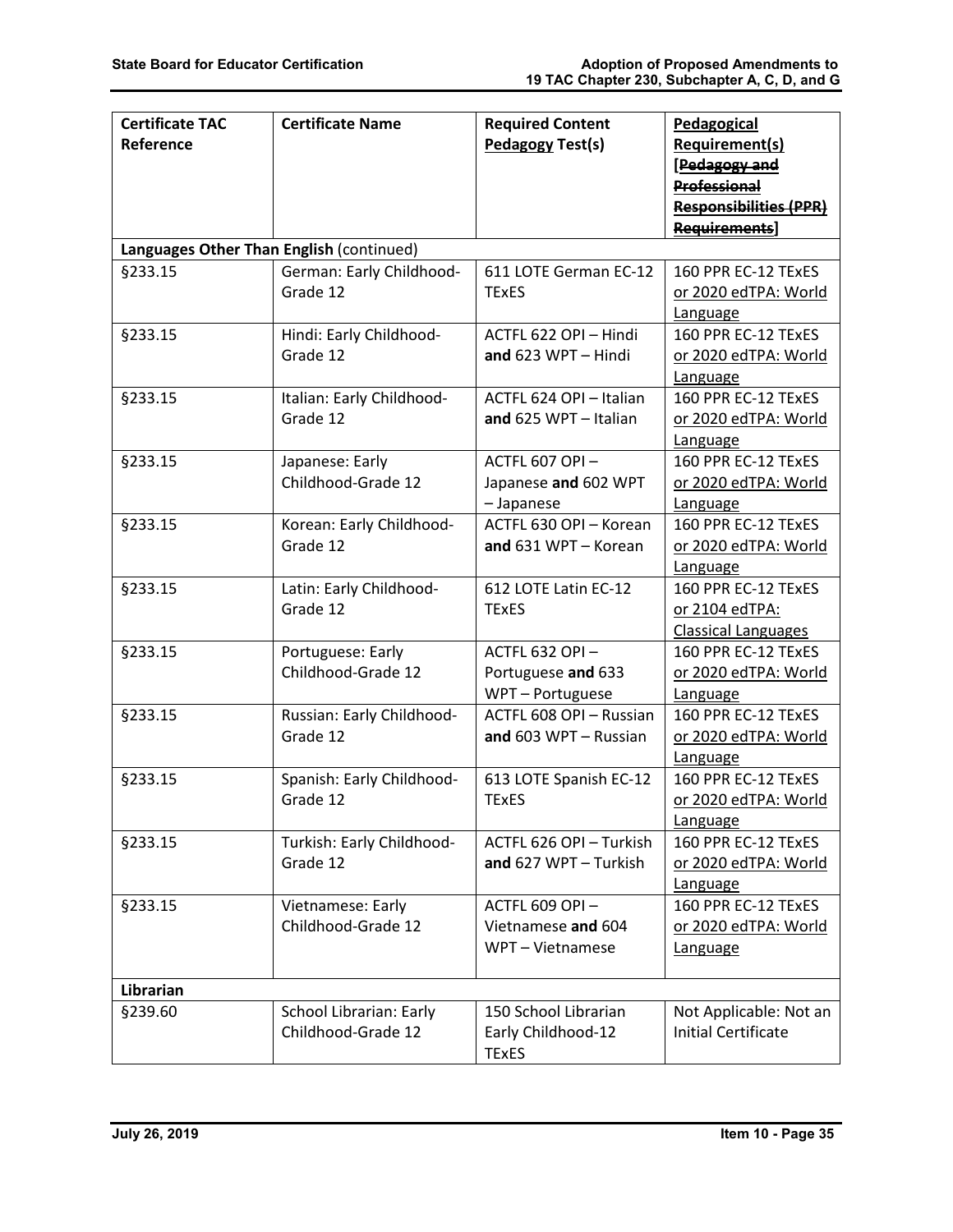| <b>Certificate TAC</b> | <b>Certificate Name</b>        | <b>Required Content</b>    | Pedagogical                   |
|------------------------|--------------------------------|----------------------------|-------------------------------|
| Reference              |                                | Pedagogy Test(s)           | <b>Requirement(s)</b>         |
|                        |                                |                            | [Pedagogy and                 |
|                        |                                |                            |                               |
|                        |                                |                            | <b>Professional</b>           |
|                        |                                |                            | <b>Responsibilities (PPR)</b> |
|                        |                                |                            | <b>Requirements</b> ]         |
| <b>Master Teacher</b>  |                                |                            |                               |
| §239.102               | <b>Master Mathematics</b>      | 087 Master                 | Not Applicable: Not an        |
|                        | Teacher: Early Childhood-      | <b>Mathematics Teacher</b> | <b>Initial Certificate</b>    |
|                        | Grade 4                        | EC-4 Texas                 |                               |
|                        |                                | <b>Examinations for</b>    |                               |
|                        |                                | <b>Master Teachers</b>     |                               |
|                        |                                | (TExMaT)                   |                               |
| §239.102               | <b>Master Mathematics</b>      | 088 Master                 | Not Applicable: Not an        |
|                        | Teacher: Grades 4-8            | <b>Mathematics Teacher</b> | <b>Initial Certificate</b>    |
|                        |                                | 4-8 TExMaT                 |                               |
| §239.102               | <b>Master Mathematics</b>      | 089 Master                 | Not Applicable: Not an        |
|                        | Teacher: Grades 8-12           | <b>Mathematics Teacher</b> | <b>Initial Certificate</b>    |
|                        |                                | 8-12 TExMaT                |                               |
| §239.101               | <b>Master Reading Teacher:</b> | 085 Master Reading         | Not Applicable: Not an        |
|                        | Early Childhood-Grade 12       | Teacher EC-12 TExMaT       | <b>Initial Certificate</b>    |
| §239.103               | <b>Master Technology</b>       | 086 Master Technology      | Not Applicable: Not an        |
|                        | Teacher: Early Childhood-      | Teacher EC-12 TExMaT       | <b>Initial Certificate</b>    |
|                        | Grade 12                       |                            |                               |
| §239.104               | <b>Master Science Teacher:</b> | 090 Master Science         | Not Applicable: Not an        |
|                        | Early Childhood-Grade 4        | Teacher EC-4 TExMaT        | <b>Initial Certificate</b>    |
| §239.104               | <b>Master Science Teacher:</b> | 091 Master Science         | Not Applicable: Not an        |
|                        | Grades 4-8                     | Teacher 4-8 TExMaT         | <b>Initial Certificate</b>    |
| §239.104               | <b>Master Science Teacher:</b> | 092 Master Science         | Not Applicable: Not an        |
|                        | Grades 8-12                    | Teacher 8-12 TExMaT        | <b>Initial Certificate</b>    |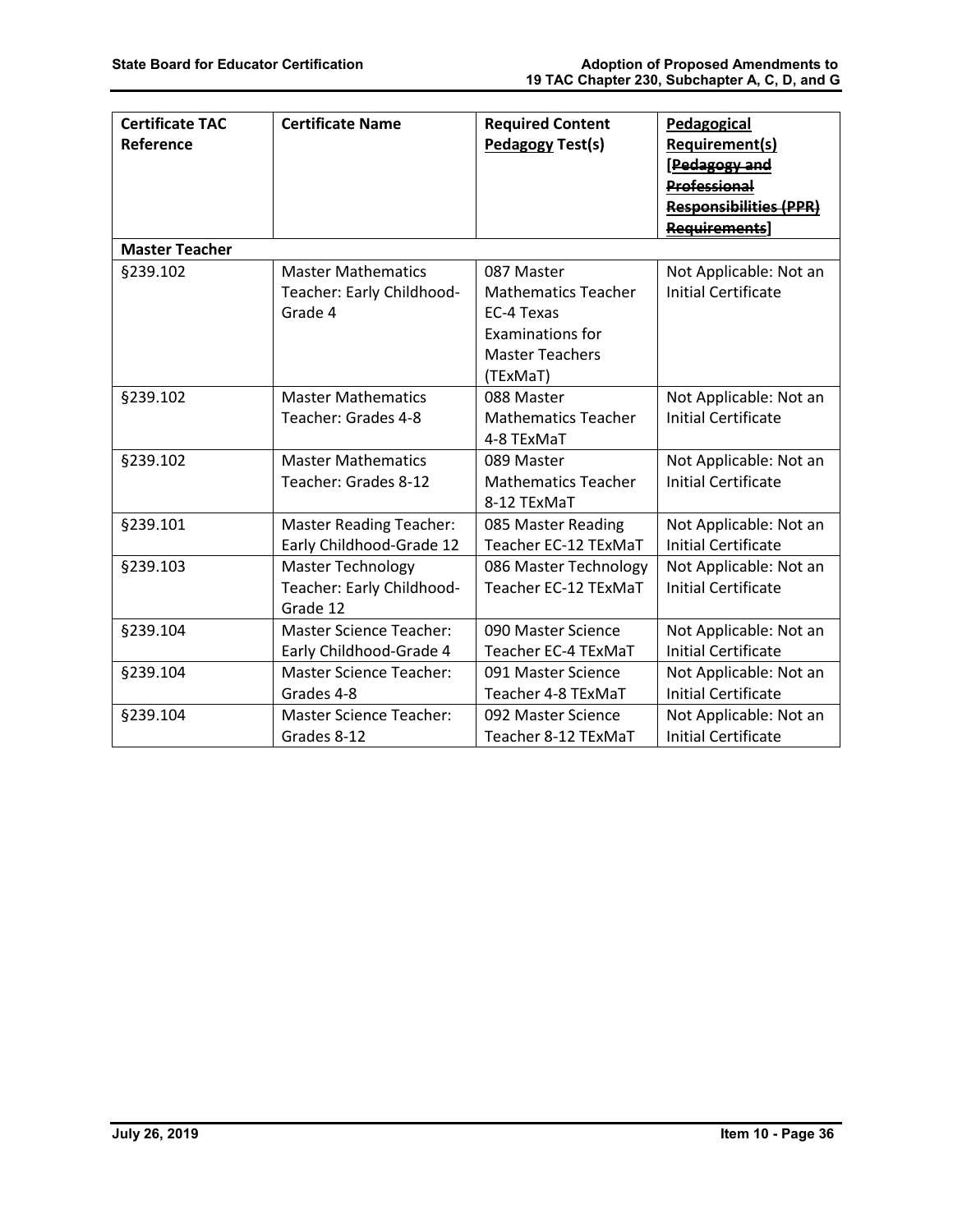| <b>Certificate TAC</b>         | <b>Certificate Name</b>   | <b>Required Content</b> | Pedagogical                   |
|--------------------------------|---------------------------|-------------------------|-------------------------------|
| Reference                      |                           | <b>Pedagogy Test(s)</b> | Requirement(s)                |
|                                |                           |                         | [Pedagogy and                 |
|                                |                           |                         | <b>Professional</b>           |
|                                |                           |                         | <b>Responsibilities (PPR)</b> |
|                                |                           |                         | <b>Requirements</b>           |
| <b>Mathematics and Science</b> |                           |                         |                               |
| §233.4                         | Mathematics: Grades 4-8   | 115 Mathematics 4-8     | 160 PPR EC-12 TExES or        |
|                                |                           | <b>TExES</b>            | 2016 edTPA: Middle            |
|                                |                           |                         | Childhood                     |
|                                |                           |                         | Mathematics                   |
|                                |                           |                         |                               |
| §233.4                         | Science: Grades 4-8       | 116 Science 4-8 TExES   | 160 PPR EC-12 TExES or        |
|                                |                           |                         | 2017 edTPA: Middle            |
|                                |                           |                         | Childhood Science             |
|                                |                           |                         |                               |
| §233.4                         | Mathematics/Science:      | 114 Mathematics/        | 160 PPR EC-12 TExES or        |
|                                | Grades 4-8                | Science 4-8 TExES       | 2016 edTPA: Middle            |
|                                |                           |                         | Childhood                     |
|                                |                           |                         | Mathematics or 2017           |
|                                |                           |                         | edTPA: Middle                 |
|                                |                           |                         | Childhood Science             |
| §233.4                         | Mathematics: Grades 7-12  | 235 Mathematics 7-12    | 160 PPR EC-12 TExES or        |
|                                |                           | <b>TExES</b>            | 2005 edTPA: Secondary         |
|                                |                           |                         | Mathematics                   |
| §233.4                         | Science: Grades 7-12      | 236 Science 7-12 TExES  | 160 PPR EC-12 TExES or        |
|                                |                           |                         | 2006 edTPA: Secondary         |
|                                |                           |                         | Science                       |
| §233.4                         | Life Science: Grades 7-12 | 238 Life Science 7-12   | 160 PPR EC-12 TExES or        |
|                                |                           | <b>TExES</b>            | 2006 edTPA: Secondary         |
|                                |                           |                         | Science                       |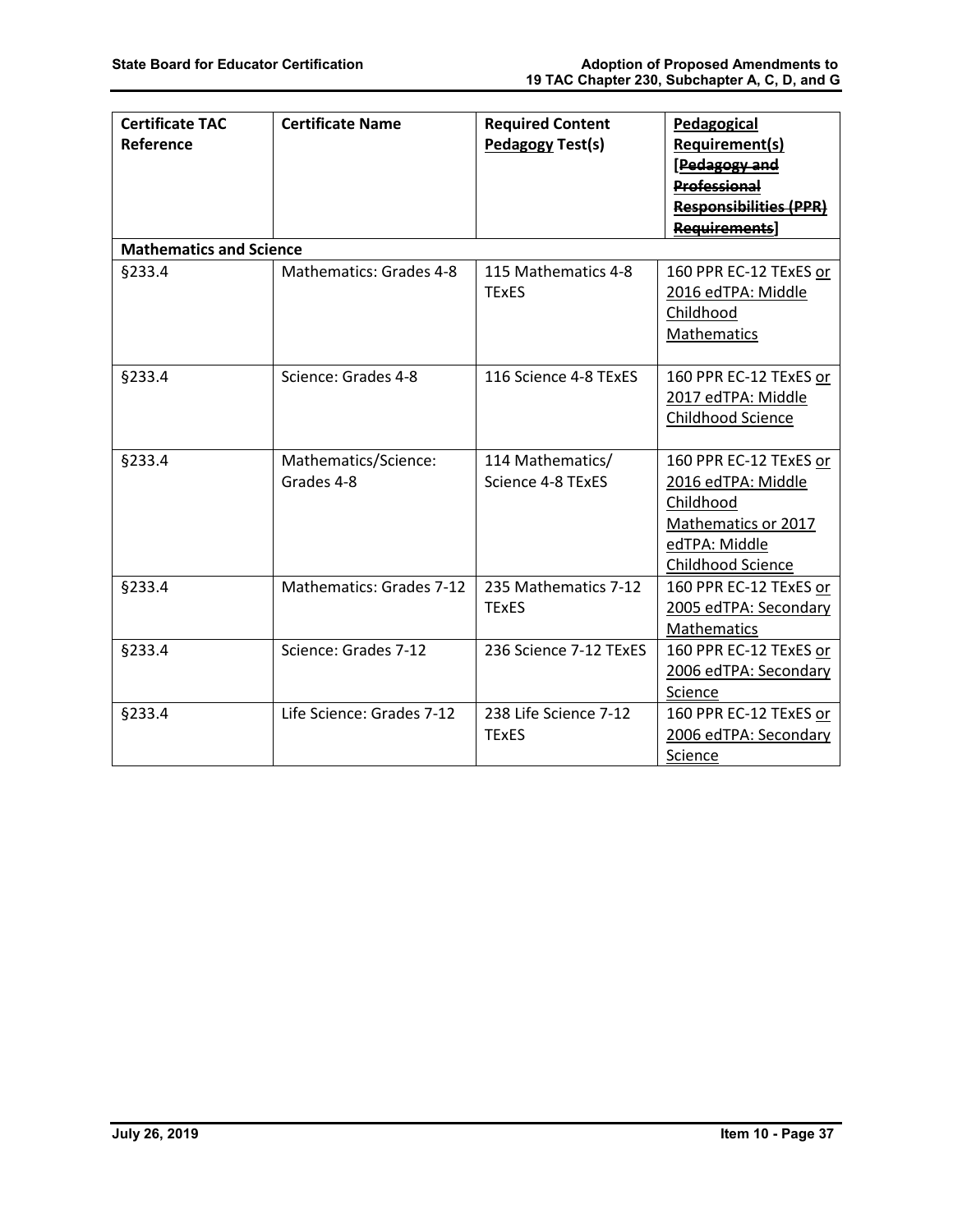| <b>Certificate TAC</b><br>Reference        | <b>Certificate Name</b>                                     | <b>Required Content</b><br><b>Pedagogy Test(s)</b>              | Pedagogical<br><b>Requirement(s)</b><br>[Pedagogy and<br><b>Professional</b><br><b>Responsibilities (PPR)</b><br><b>Requirements</b>                                   |
|--------------------------------------------|-------------------------------------------------------------|-----------------------------------------------------------------|------------------------------------------------------------------------------------------------------------------------------------------------------------------------|
| <b>Mathematics and Science (continued)</b> |                                                             |                                                                 |                                                                                                                                                                        |
| §233.4                                     | <b>Physical Science: Grades</b><br>$6-12$                   | 237 Physical Science 6-<br>12 TExES                             | 160 PPR EC-12 TExES or<br>2006 edTPA: Secondary<br>Science                                                                                                             |
| §233.4                                     | Physics/Mathematics:<br>Grades 7-12                         | 243 Physics/<br>Mathematics 7-12<br><b>TExES</b>                | 160 PPR EC-12 TExES or<br>2005 edTPA: Secondary<br>Mathematics or 2006<br>edTPA: Secondary<br>Science                                                                  |
| §233.4                                     | Mathematics/Physical<br>Science/Engineering:<br>Grades 6-12 | 274 Mathematics/<br>Physical Science/<br>Engineering 6-12 TExES | 160 PPR EC-12 TExES or<br>2005 edTPA: Secondary<br>Mathematics or 2006<br>edTPA: Secondary<br>Science or 2143 edTPA:<br>Technology and<br><b>Engineering Education</b> |
| §233.4                                     | Chemistry: Grades 7-12                                      | 240 Chemistry 7-12<br><b>TExES</b>                              | 160 PPR EC-12 TExES or<br>2006 edTPA: Secondary<br>Science                                                                                                             |
| <b>Music</b>                               |                                                             |                                                                 |                                                                                                                                                                        |
| §233.10                                    | Music: Early Childhood-<br>Grade 12                         | 177 Music EC-12 TExES                                           | 160 PPR EC-12 TExES or<br>2021 edTPA: K-12<br><b>Performing Arts</b>                                                                                                   |
| <b>Physical Education</b>                  |                                                             |                                                                 |                                                                                                                                                                        |
| §233.12                                    | <b>Physical Education: Early</b><br>Childhood-Grade 12      | 158 Physical Education<br>EC-12 TExES                           | 160 PPR EC-12 TExES or<br>2011 edTPA: Physical<br>Education                                                                                                            |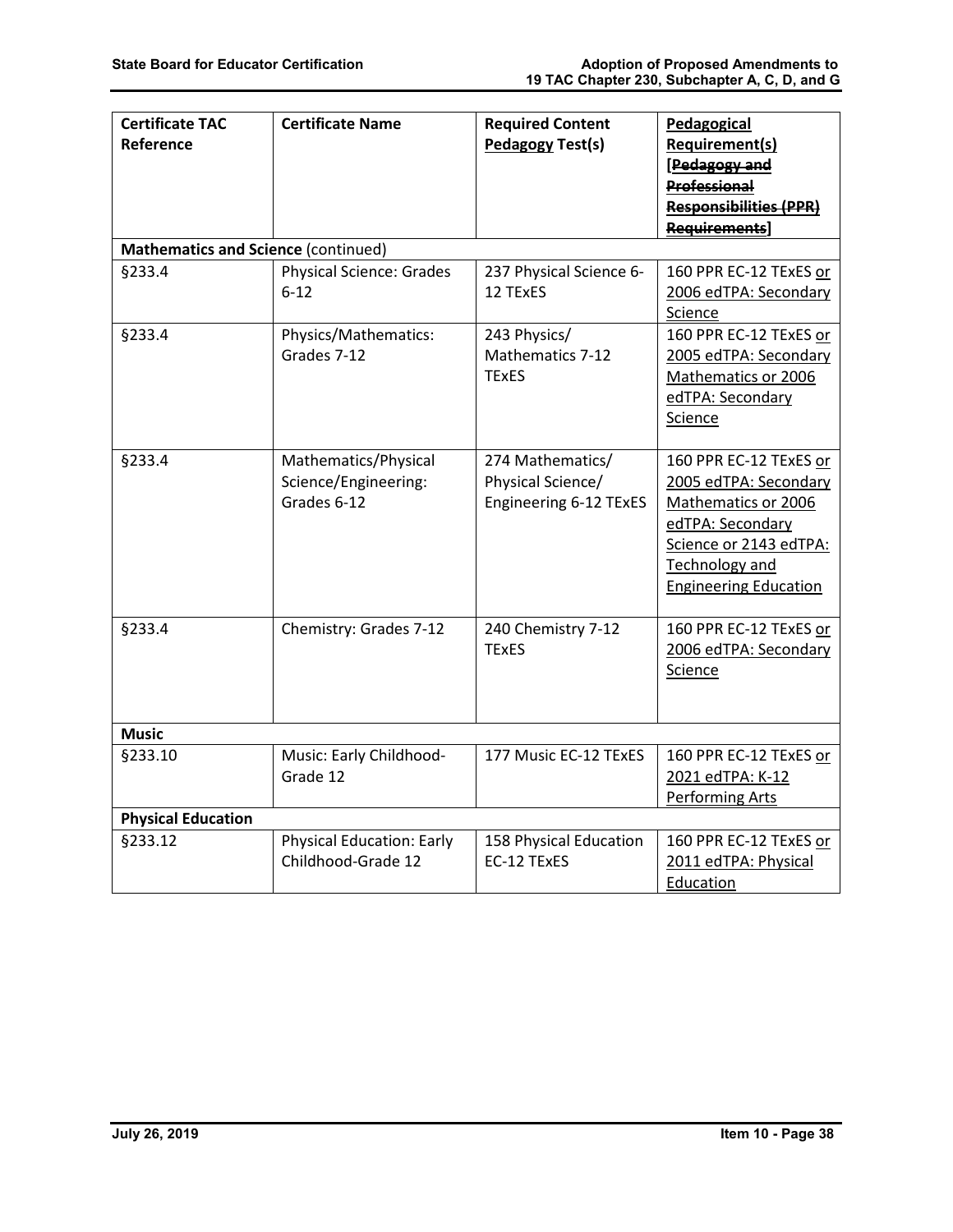| <b>Certificate TAC</b><br>Reference | <b>Certificate Name</b>                                            | <b>Required Content</b><br><b>Pedagogy Test(s)</b>                                                                                                                                                                                                            | Pedagogical<br>Requirement(s)<br>[Pedagogy and<br><b>Professional</b><br><b>Responsibilities (PPR)</b><br>Requirements]                                                                                                                                                                                           |  |  |
|-------------------------------------|--------------------------------------------------------------------|---------------------------------------------------------------------------------------------------------------------------------------------------------------------------------------------------------------------------------------------------------------|-------------------------------------------------------------------------------------------------------------------------------------------------------------------------------------------------------------------------------------------------------------------------------------------------------------------|--|--|
| <b>Principal and Superintendent</b> |                                                                    |                                                                                                                                                                                                                                                               |                                                                                                                                                                                                                                                                                                                   |  |  |
| §241.20                             | Principal as Instructional<br>Leader: Early Childhood-<br>Grade 12 | 268 Principal as<br><b>Instructional Leader</b><br>TExES [and<br>Performance<br>Assessment for School<br>Leaders (PASL)]                                                                                                                                      | [Not Applicable: Not an<br>Initial Certificate]<br><b>Educational Testing</b><br>Service (ETS) 368<br>Performance<br>Assessment for School<br>Leaders (PASL)                                                                                                                                                      |  |  |
| §241.35                             | Principal as Instructional<br>Leader Endorsement                   | [Performance<br>Assessment for School<br>Leaders (PASL)]<br>Not Applicable: Not an<br><b>Initial Certificate</b><br>(Individuals must<br>already hold a valid<br>certificate to serve in<br>the role of principal to<br>be eligible for this<br>endorsement.) | <b>Educational Testing</b><br>Service (ETS) 368<br>Performance<br>Assessment for School<br>Leaders (PASL) [Not<br>Applicable: Not an<br>Initial Certificate;<br>however, individuals<br>must already hold a<br>valid certificate to<br>serve in the role of<br>principal to be eligible<br>for this endorsement.] |  |  |
| §241.60                             | Principal: Early Childhood-<br>Grade 12                            | 068 Principal TExES                                                                                                                                                                                                                                           | Not Applicable: Not an<br>Initial Certificate.                                                                                                                                                                                                                                                                    |  |  |
| §242.20                             | Superintendent: Early<br>Childhood-Grade 12                        | 195 Superintendent<br><b>TExES</b>                                                                                                                                                                                                                            | Not Applicable: Not an<br><b>Initial Certificate</b>                                                                                                                                                                                                                                                              |  |  |
| <b>Social Studies</b>               |                                                                    |                                                                                                                                                                                                                                                               |                                                                                                                                                                                                                                                                                                                   |  |  |
| <b>§233.3</b>                       | Social Studies: Grades 4-8                                         | 118 Social Studies 4-8<br><b>TExES</b>                                                                                                                                                                                                                        | 160 PPR EC-12 TExES or<br>2019 edTPA: Middle<br>Childhood<br><b>History/Social Studies</b>                                                                                                                                                                                                                        |  |  |
| <b>§233.3</b>                       | Social Studies: Grades<br>$7 - 12$                                 | 232 Social Studies 7-12<br><b>TExES</b>                                                                                                                                                                                                                       | 160 PPR EC-12 TExES or<br>2004 edTPA: Secondary<br><b>History/Social Studies</b>                                                                                                                                                                                                                                  |  |  |
| §233.3                              | History: Grades 7-12                                               | 233 History 7-12 TExES                                                                                                                                                                                                                                        | 160 PPR EC-12 TExES or<br>2004 edTPA: Secondary<br><b>History/Social Studies</b>                                                                                                                                                                                                                                  |  |  |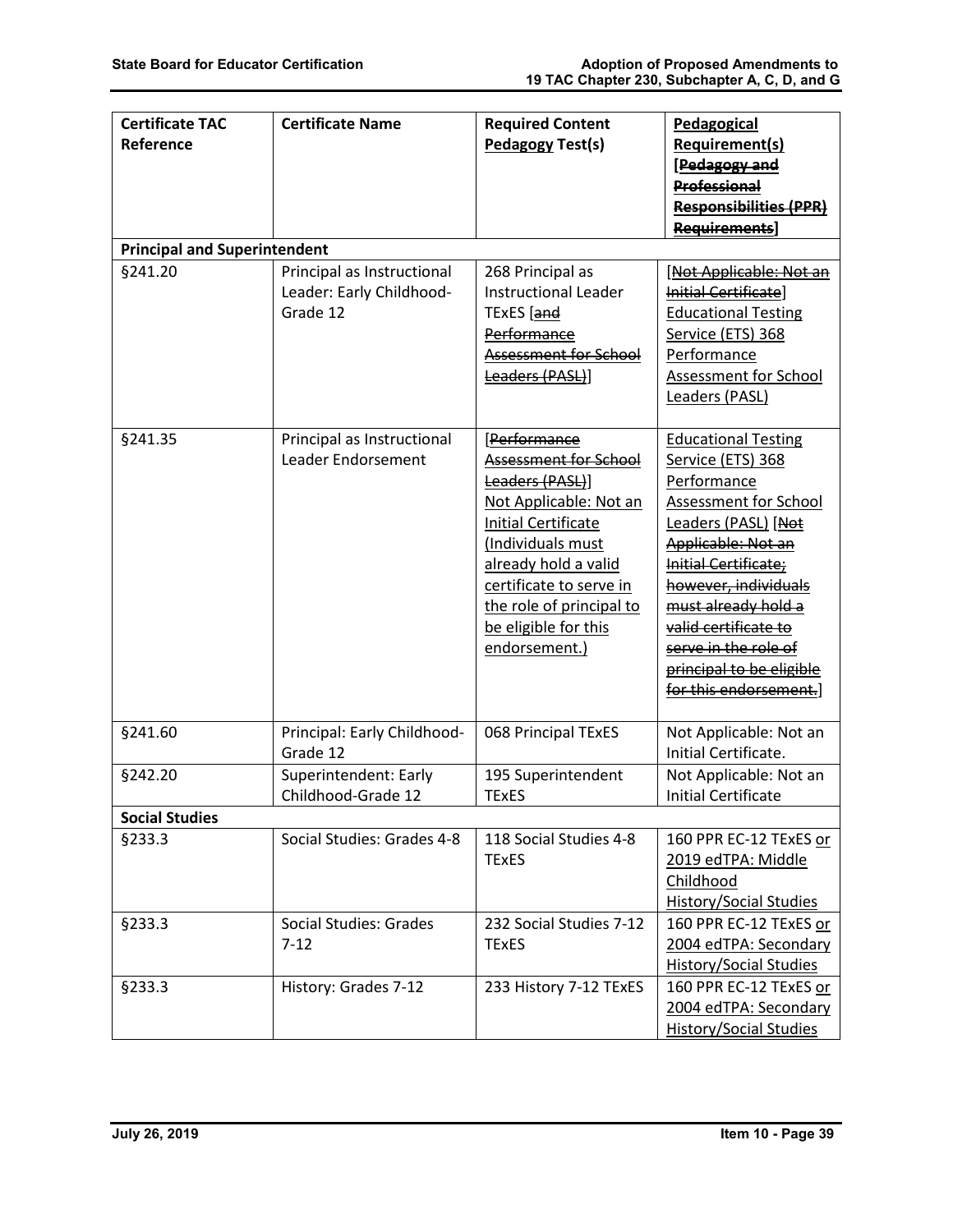| <b>Certificate TAC</b>       | <b>Certificate Name</b>         | <b>Required Content</b>     | Pedagogical                    |
|------------------------------|---------------------------------|-----------------------------|--------------------------------|
| Reference                    |                                 | <b>Pedagogy Test(s)</b>     | <b>Requirement(s)</b>          |
|                              |                                 |                             | [Pedagogy and                  |
|                              |                                 |                             | <b>Professional</b>            |
|                              |                                 |                             | <b>Responsibilities (PPR)</b>  |
|                              |                                 |                             | <b>Requirements]</b>           |
| <b>Speech Communications</b> |                                 |                             |                                |
| §233.3                       | Speech: Grades 7-12             | 129 Speech 7-12 TExES       | 160 PPR EC-12 TExES or         |
|                              |                                 |                             | 2003 edTPA: Secondary          |
|                              |                                 |                             | <b>English-Language Arts</b>   |
| <b>Special Education</b>     |                                 |                             |                                |
| §233.8                       | <b>Special Education: Early</b> | 161 Special Education       | 160 PPR EC-12 TExES or         |
|                              | Childhood-Grade 12              | EC-12 TExES                 | 2012 edTPA: Special            |
|                              |                                 |                             | Education                      |
| §233.8                       | <b>Special Education</b>        | 163 Special Education       | Not Applicable: Not a          |
|                              | Supplemental                    | <b>Supplemental TExES</b>   | <b>Stand-alone Certificate</b> |
| <b>§233.8</b>                | Teacher of the Deaf and         | 181 Deaf and Hard of        | 160 PPR EC-12 TExES or         |
|                              | Hard of Hearing: Early          | <b>Hearing EC-12 TExES</b>  | 2012 edTPA: Special            |
|                              | Childhood-Grade 12              | and 072 TASC or 073         | Education                      |
|                              |                                 | TASC-ASL (required for      |                                |
|                              |                                 | assignment but not for      |                                |
|                              |                                 | certification)              |                                |
| <b>§233.8</b>                | Teacher of Students with        | 182 Visually Impaired       | Not Applicable: Not a          |
|                              | <b>Visual Impairments</b>       | TExES and 183 Braille       | <b>Stand-alone Certificate</b> |
|                              | Supplemental: Early             | <b>TExES or 283 Braille</b> |                                |
|                              | Childhood-Grade 12              | <b>TExES</b>                |                                |
| <b>Theatre</b>               |                                 |                             |                                |
| §233.10                      | Theatre: Early Childhood-       | 180 Theatre EC-12           | 160 PPR EC-12 TExES or         |
|                              | Grade 12                        | <b>TExES</b>                | 2021 edTPA: K-12               |
|                              |                                 |                             | <b>Performing Arts</b>         |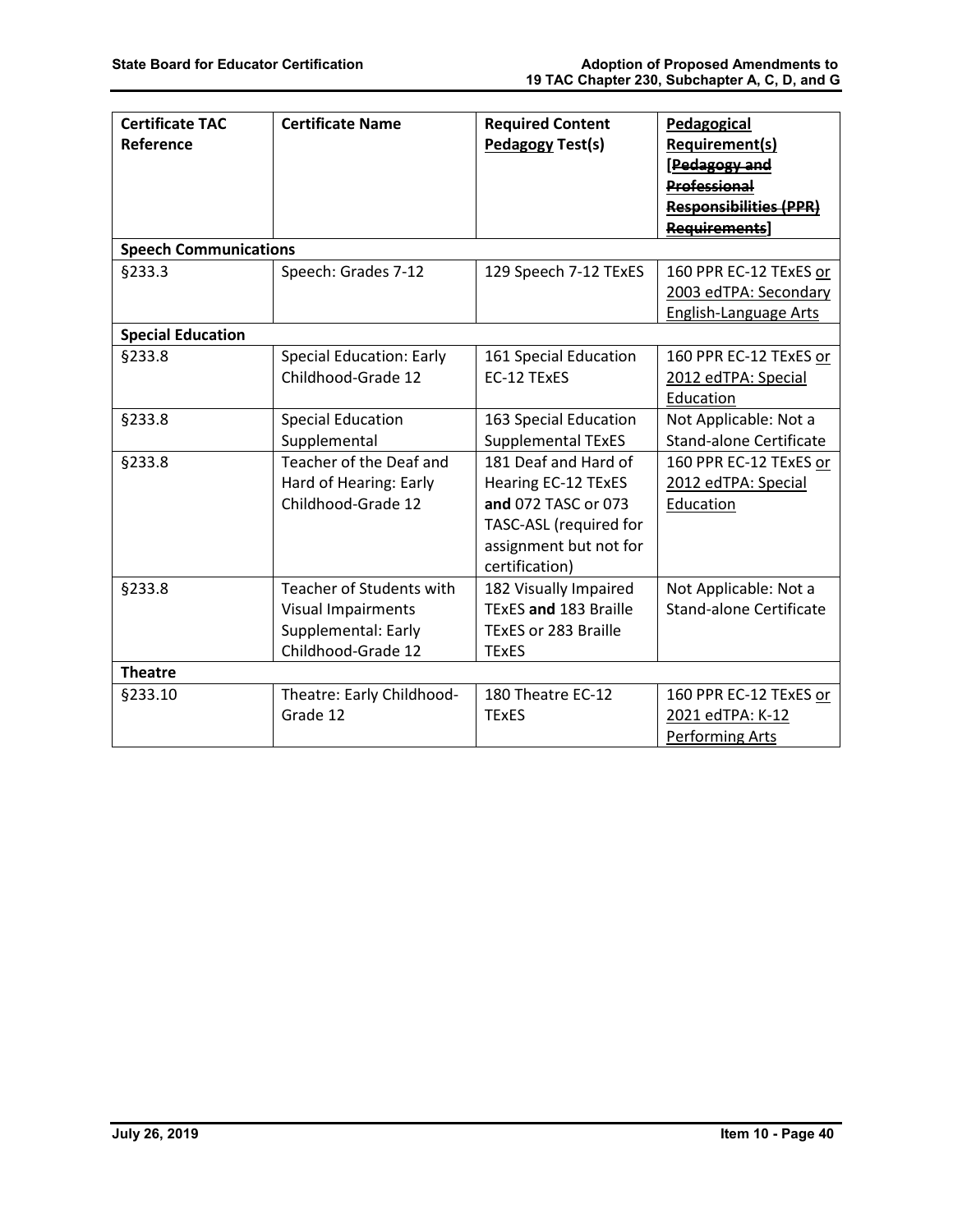# **ATTACHMENT III**

# **Summary of Communication Process and Documents Prior to Official Rule-Making**

| <b>Month</b>      | <b>Meetings</b>                                                                                                                                                                                                                                                                                                                                                       | <b>Documents Released to all</b><br><b>Educator Preparation Programs</b>                                                                                                                    |
|-------------------|-----------------------------------------------------------------------------------------------------------------------------------------------------------------------------------------------------------------------------------------------------------------------------------------------------------------------------------------------------------------------|---------------------------------------------------------------------------------------------------------------------------------------------------------------------------------------------|
| September<br>2018 | Three in-person meetings with<br>$\bullet$<br>educator preparation programs<br>1 in-person meeting with teacher<br>$\bullet$<br>organization                                                                                                                                                                                                                          |                                                                                                                                                                                             |
| October<br>2018   | 7 meetings/calls with educator<br>$\bullet$<br>preparation programs<br>2 educator preparation program<br>$\bullet$<br>in-person stakeholder meetings<br>2 in-person meetings with<br>$\bullet$<br>professional organizations<br>1 in-person presentation at<br>$\bullet$<br>educator preparation conference<br>1 online stakeholder<br>$\bullet$<br>engagement survey | Follow-up FAQ of 23 questions<br>$\bullet$<br>including questions about<br>rationale, scoring, technology,<br>resources, and fees                                                           |
| November<br>2018  | 7 meetings/calls with educator<br>$\bullet$<br>preparation programs<br>2 in-person meetings with<br>$\bullet$<br>professional organizations<br>including TASA<br>2 meetings with ESC leadership<br>$\bullet$<br>1 educator preparation program<br>$\bullet$<br>in-person stakeholder meeting                                                                          | Follow-up FAQ of 31 questions<br>$\bullet$<br>including questions on research,<br>video, and district/cooperating<br>teacher involvement                                                    |
| December<br>2018  | 3 meetings/calls with educator<br>$\bullet$<br>preparation programs<br>2 in-person meetings with Texas<br>$\bullet$<br><b>Association of School Personnel</b><br>Administrators                                                                                                                                                                                       |                                                                                                                                                                                             |
| January<br>2019   | 2 in-person meetings with Texas<br>$\bullet$<br><b>Association of School Personnel</b><br>Administrators<br>1 in-person presentation at<br><b>TASA Mid-Winter</b>                                                                                                                                                                                                     | Follow-up FAQ of 28 questions<br>$\bullet$<br>including questions about<br>available training and curriculum<br>Follow-up edTPA considerations<br>$\bullet$<br>in response to common claims |

|                                                     | Completed as of June 25,<br>2019 | <b>Scheduled on or after June</b><br>25, 2019 |
|-----------------------------------------------------|----------------------------------|-----------------------------------------------|
| On-site edTPA 101 sessions<br>(three-hour sessions) |                                  |                                               |
| On-site Regional Workshops<br>(whole-day sessions)  |                                  | 18                                            |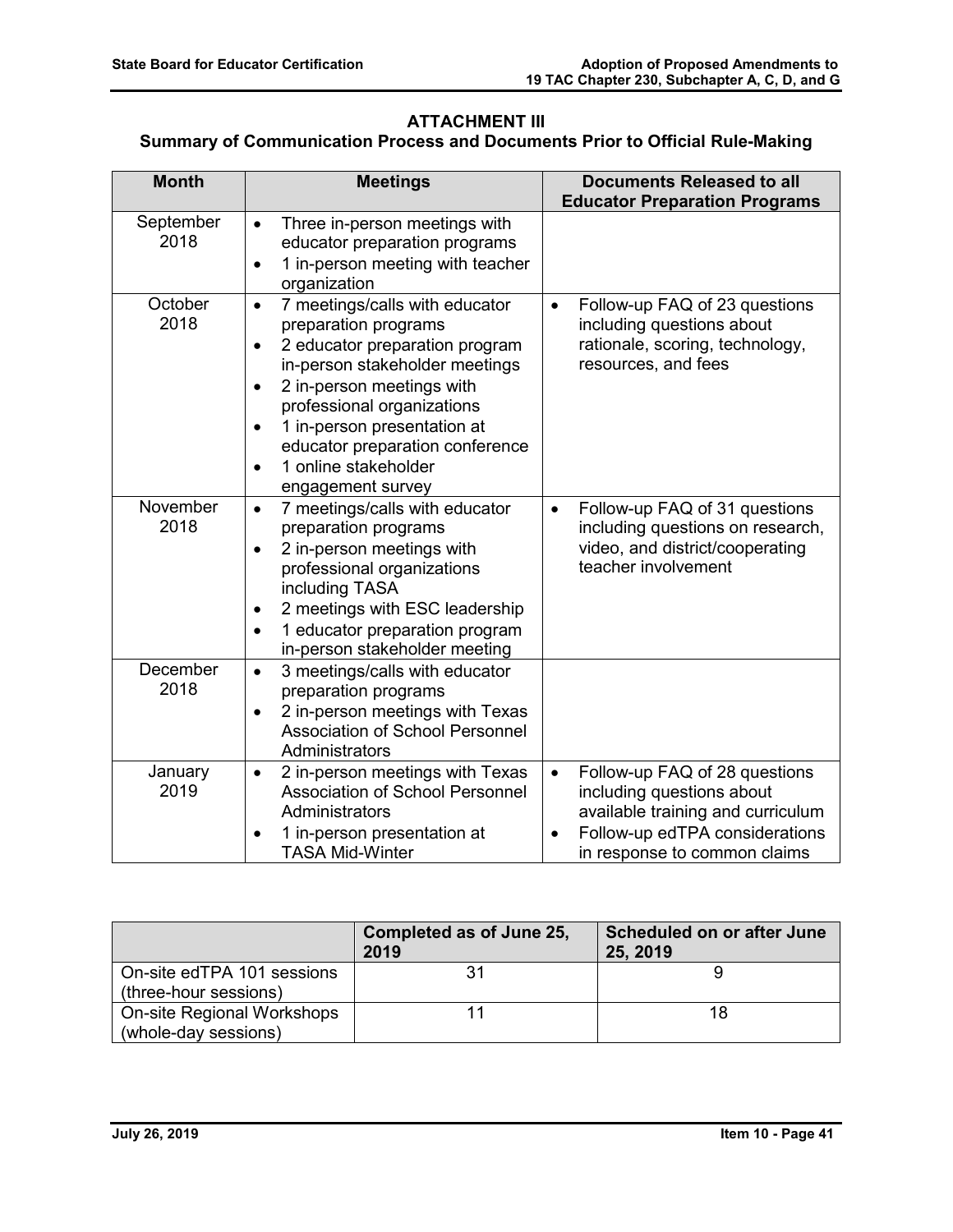Staff published the following supplemental documents in the SBEC agendas.

| December 2018 |                                        | <b>April 2019</b> |                                         |
|---------------|----------------------------------------|-------------------|-----------------------------------------|
|               | <b>Stakeholder Engagement Meetings</b> |                   | Most frequent edTPA Myths and Realities |
|               | <b>Stakeholder Engagement Meeting</b>  |                   | (attachment V)                          |
|               | <b>Minutes</b>                         | $\bullet$         | edTPA Pilot Summary                     |
|               | <b>Key Concerns and Responses</b>      |                   | edTPA Pilot Application                 |
|               | Follow-Up to Stakeholder Questions     |                   | edTPA Pilot FAQ                         |
|               | Survey Results as of November 14, 2018 | $\bullet$         | edTPA Pilot Testimony Considerations    |
|               |                                        |                   | and Responses (attachment VI)           |
|               |                                        |                   | edTPA Considerations and Responses      |
|               |                                        |                   | (attachment VII)                        |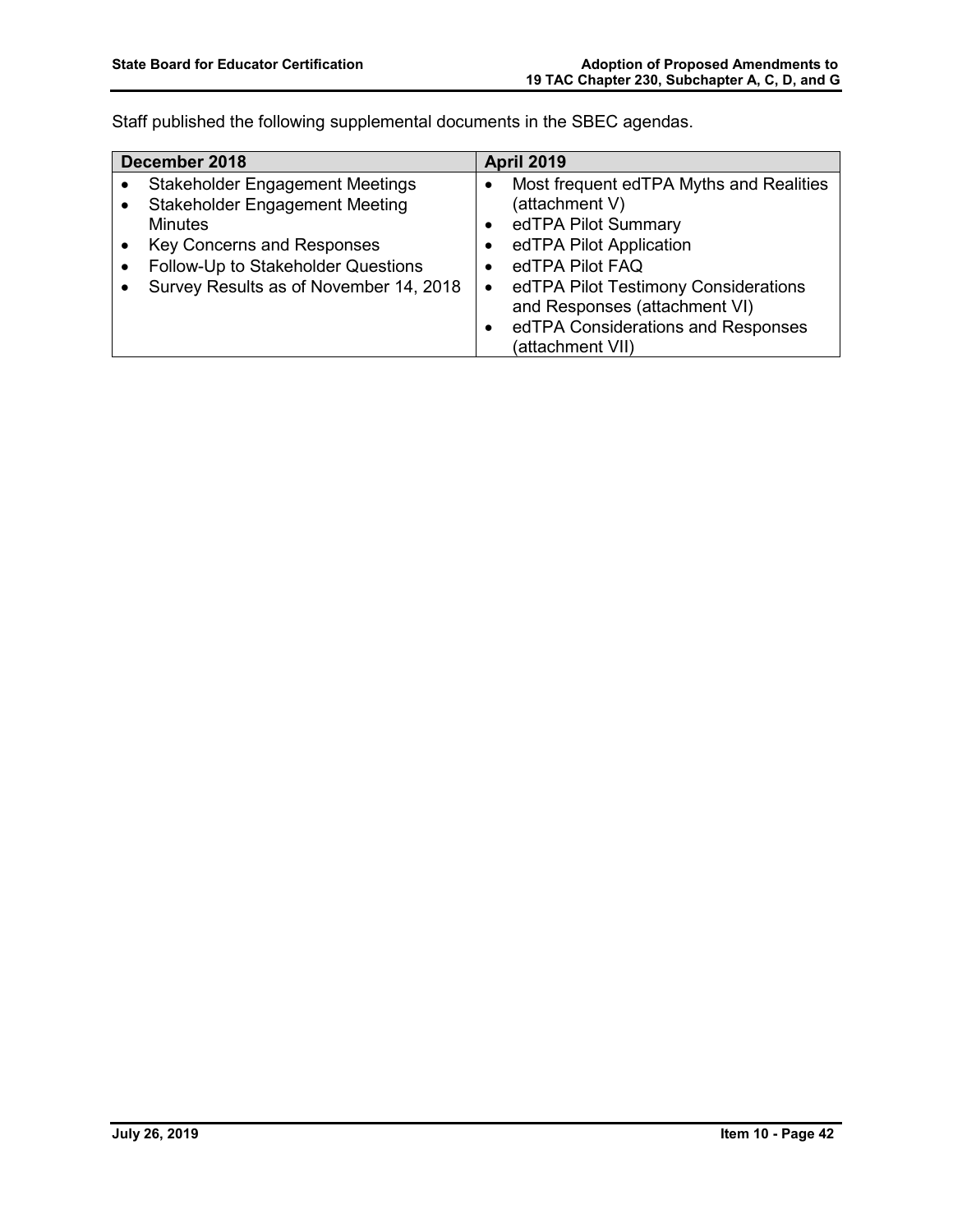# **ATTACHMENT IV edTPA Pilot Update**

| <b>Participating EPP</b>             | Anticipated # of  | <b>Region</b>           |
|--------------------------------------|-------------------|-------------------------|
|                                      | <b>Candidates</b> |                         |
| <b>ACT-RGV/PSJA ISD</b>              | $~1$ 75           | 1                       |
| <b>Concordia University</b>          | ~10               | 13                      |
| <b>Excellence in Teaching</b>        | ~1                | 1                       |
| ESC 4 (Inspire Texas)                | ~20               | $\overline{4}$          |
| $\overline{ESC}$ 10                  | $\overline{~}$ 35 | 10                      |
| <b>ESC 12</b>                        | ~25               | 12                      |
| <b>ESC 20</b>                        | ~10               | 20                      |
| Houston ISD                          | ~10               | $\overline{\mathbf{4}}$ |
| Our Lady of the Lake University      | ~10               | $\overline{20}$         |
| Relay Graduate School of             | $~1$ - 30         | Multiple                |
| Education                            |                   |                         |
| <b>Rice University</b>               | ~10               | 4                       |
| Stephen F. Austin State              | $\overline{30}$   | $\overline{7}$          |
| University                           |                   |                         |
| Southwestern Adventist               | ~10               | 11                      |
| University                           |                   |                         |
| <b>Teacher Builder</b>               | $~1$ 75           | 1                       |
| <b>Teaching Excellence</b>           | ~20               | $\overline{4}$          |
| <b>Texas A&amp;M Commerce</b>        | ~15               | 10                      |
| Texas A&M Corpus Christi             | ~20               | $\overline{2}$          |
| <b>Texas Tech University</b>         | ~285              | 17                      |
| The New Teacher Project              | $~1$ 70           | 18                      |
| (TNTP)                               |                   |                         |
| <b>Trinity University</b>            | ~20               | 20                      |
| University of North Texas -          | $-90$             | 10                      |
| <b>Dallas</b>                        |                   |                         |
| University of Texas - Dallas         | ~185              | 10                      |
| University of Texas - El Paso        | ~230              | 19                      |
| University of Texas - San            | ~50               | 20                      |
| Antonio                              |                   |                         |
| University of Texas - Tyler          | ~115              | $\overline{7}$          |
| <b>Urban Teachers</b>                | ~175              | 10                      |
| <b>Western Governor's University</b> | ~500              | Multiple                |

| <b>Number of Participating EPPs</b> | <b>Estimated Number of Participating</b><br><b>Candidates</b> |
|-------------------------------------|---------------------------------------------------------------|
| דר                                  | 1700-1750                                                     |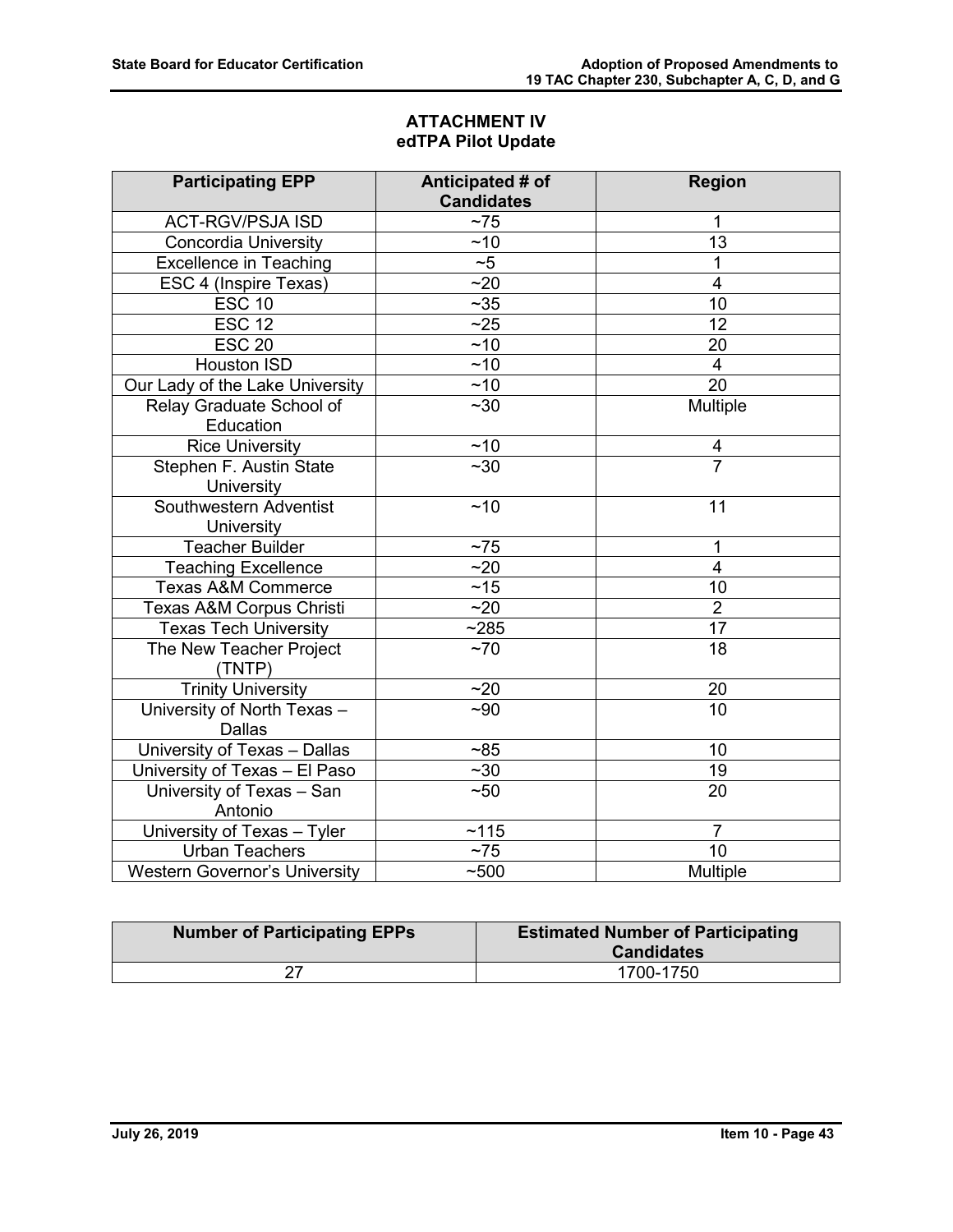# **edTPA Draft Pilot Timeline**

| <b>Date</b>                    | <b>Action</b>                                                                                                                                                                                                                                                                                                                                                                                                                                                                                                                                                                                                                                                                                                                                                                                                                                                                                                                                                                                                                                                    |
|--------------------------------|------------------------------------------------------------------------------------------------------------------------------------------------------------------------------------------------------------------------------------------------------------------------------------------------------------------------------------------------------------------------------------------------------------------------------------------------------------------------------------------------------------------------------------------------------------------------------------------------------------------------------------------------------------------------------------------------------------------------------------------------------------------------------------------------------------------------------------------------------------------------------------------------------------------------------------------------------------------------------------------------------------------------------------------------------------------|
| May 3, 2019                    | Notification of acceptance sent to participating EPPs                                                                                                                                                                                                                                                                                                                                                                                                                                                                                                                                                                                                                                                                                                                                                                                                                                                                                                                                                                                                            |
| May 10, 2019                   | <b>TEA Webinar: edTPA Orientation</b>                                                                                                                                                                                                                                                                                                                                                                                                                                                                                                                                                                                                                                                                                                                                                                                                                                                                                                                                                                                                                            |
| June 7, 2019                   | TEA Webinar: Cycle of Effective Teaching and Role and Responsibilities                                                                                                                                                                                                                                                                                                                                                                                                                                                                                                                                                                                                                                                                                                                                                                                                                                                                                                                                                                                           |
| July 15, 2019                  | TEA Webinar: Task I Deep Dive-Planning for Instruction and Assessment                                                                                                                                                                                                                                                                                                                                                                                                                                                                                                                                                                                                                                                                                                                                                                                                                                                                                                                                                                                            |
| <b>Before August</b><br>1,2019 | Onsite introductory sessions titled edTPA 101 provided by edTPA<br>$\bullet$<br>Program Managers at Pearson. These sessions will be open to<br>faculty, supervisors, and P-12 partners designed to build an<br>understanding of the purpose, development, and structure of the<br>assessment.<br>Collect candidate demographic data and district partner data.<br>$\bullet$<br>Regional workshops provided by members of the edTPA National<br>Academy. These sessions are intended for methods and<br>foundations faculty, university supervisors, and mentor teachers<br>who support or supervise candidates and will cover the following:<br>A close examination of edTPA tasks and rubrics, including<br>$\circ$<br>what candidates are asked to think about, do, and write for<br>each task as well as how portfolios will be evaluated.<br>Sharing of instrumental resources best practices from<br>$\circ$<br>successful implementation plans.<br>Guidelines and best practices for supporting candidates<br>$\circ$<br>completing their edTPA portfolio. |
| August 9, 2019                 | TEA Webinar: Task II Deep Dive-Instructing and Engaging Students in<br>Learning                                                                                                                                                                                                                                                                                                                                                                                                                                                                                                                                                                                                                                                                                                                                                                                                                                                                                                                                                                                  |
| September 1,                   | TEA staff collect following data from programs:                                                                                                                                                                                                                                                                                                                                                                                                                                                                                                                                                                                                                                                                                                                                                                                                                                                                                                                                                                                                                  |
| 2019                           | Demographic information                                                                                                                                                                                                                                                                                                                                                                                                                                                                                                                                                                                                                                                                                                                                                                                                                                                                                                                                                                                                                                          |
|                                | Faculty training documents<br>$\bullet$                                                                                                                                                                                                                                                                                                                                                                                                                                                                                                                                                                                                                                                                                                                                                                                                                                                                                                                                                                                                                          |
|                                | Curriculum alignment information<br>$\bullet$                                                                                                                                                                                                                                                                                                                                                                                                                                                                                                                                                                                                                                                                                                                                                                                                                                                                                                                                                                                                                    |
|                                | Materials used to determine which candidates are recommended<br>$\bullet$<br>for edTPA (versus PPR)                                                                                                                                                                                                                                                                                                                                                                                                                                                                                                                                                                                                                                                                                                                                                                                                                                                                                                                                                              |
| September 13,<br>2019          | TEA Webinar: Task III Deep Dive-Assessing Student Learning                                                                                                                                                                                                                                                                                                                                                                                                                                                                                                                                                                                                                                                                                                                                                                                                                                                                                                                                                                                                       |
| October 11,<br>2019            | TEA Webinar: Task IV Deep Dive & Writing Workshops for Candidates                                                                                                                                                                                                                                                                                                                                                                                                                                                                                                                                                                                                                                                                                                                                                                                                                                                                                                                                                                                                |
| October 24,<br>2019            | First window closes for submission of edTPA portfolio.                                                                                                                                                                                                                                                                                                                                                                                                                                                                                                                                                                                                                                                                                                                                                                                                                                                                                                                                                                                                           |
| November 10,<br>2019           | First window closes for pilot reimbursement.                                                                                                                                                                                                                                                                                                                                                                                                                                                                                                                                                                                                                                                                                                                                                                                                                                                                                                                                                                                                                     |
| November 15,<br>2019           | TEA Webinar: TBD based on program needs                                                                                                                                                                                                                                                                                                                                                                                                                                                                                                                                                                                                                                                                                                                                                                                                                                                                                                                                                                                                                          |
| January 10,<br>2020            | TEA Webinar: Submission Logistics and Results Analyzer                                                                                                                                                                                                                                                                                                                                                                                                                                                                                                                                                                                                                                                                                                                                                                                                                                                                                                                                                                                                           |
| February 13,<br>2020           | TEA Webinar: TBD based on Program Needs                                                                                                                                                                                                                                                                                                                                                                                                                                                                                                                                                                                                                                                                                                                                                                                                                                                                                                                                                                                                                          |
| February 2020                  | Focus group of teacher candidates who submitted the edTPA<br>$\bullet$<br>portfolio.                                                                                                                                                                                                                                                                                                                                                                                                                                                                                                                                                                                                                                                                                                                                                                                                                                                                                                                                                                             |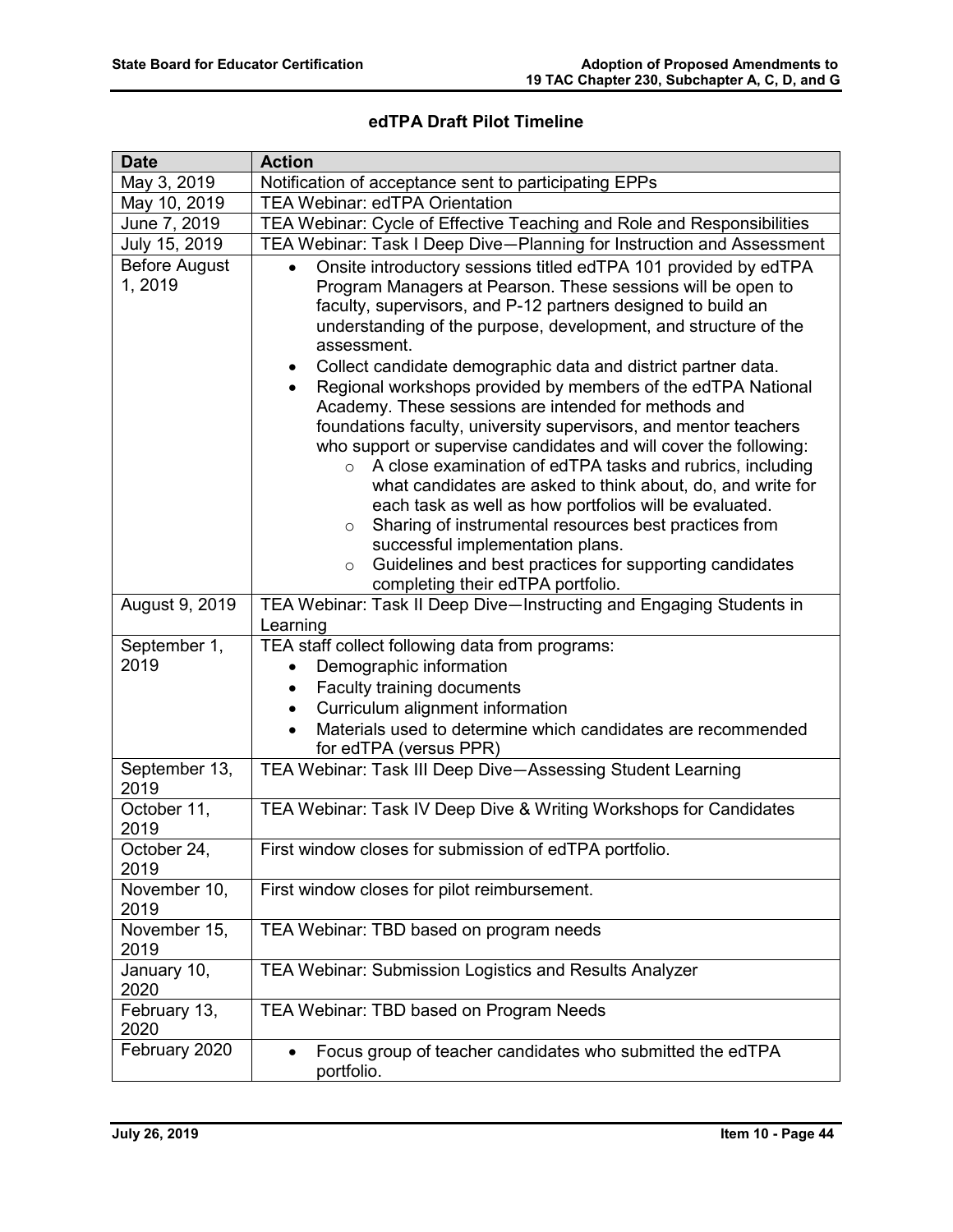|                | Survey to collect perception data from EPPs, principals, and<br>$\bullet$<br>districts<br>Analyze edTPA rubric scores from portfolios submitted October<br>$\bullet$ |
|----------------|----------------------------------------------------------------------------------------------------------------------------------------------------------------------|
|                | through March                                                                                                                                                        |
| March 13, 2020 | TEA Webinar: TBD based on Program Needs<br>$\bullet$                                                                                                                 |
| April 10, 2020 | TEA Webinar: TBD based on Program Needs<br>$\bullet$                                                                                                                 |
| May 8, 2020    | TEA Webinar: TBD based on Program Needs<br>$\bullet$                                                                                                                 |
| May-June 2020  | Focus group of teacher candidates who submitted the edTPA<br>$\bullet$<br>portfolio.                                                                                 |
|                | Survey to collect perception data from EPPs, principals, and<br>$\bullet$<br>districts                                                                               |
| June 30, 2020  | Analyze edTPA rubric scores from portfolios submitted April through June                                                                                             |
| Ongoing        | Monthly implementation calls with edTPA Program Managers<br>$\bullet$<br>and/or members of the edTPA National Academy.                                               |
|                | Collect data during monthly calls about retention, perception, and<br>$\bullet$<br>additional costs related to edTPA                                                 |
|                | On-demand virtual supports from edTPA Program Managers and/or<br>$\bullet$<br>members of the edTPA National                                                          |
|                | Academy to address questions and concerns and determine next<br>$\bullet$<br>steps.                                                                                  |
|                | State-wide implementation support webinars for edTPA<br>$\bullet$<br>coordinators with edTPA Program Managers                                                        |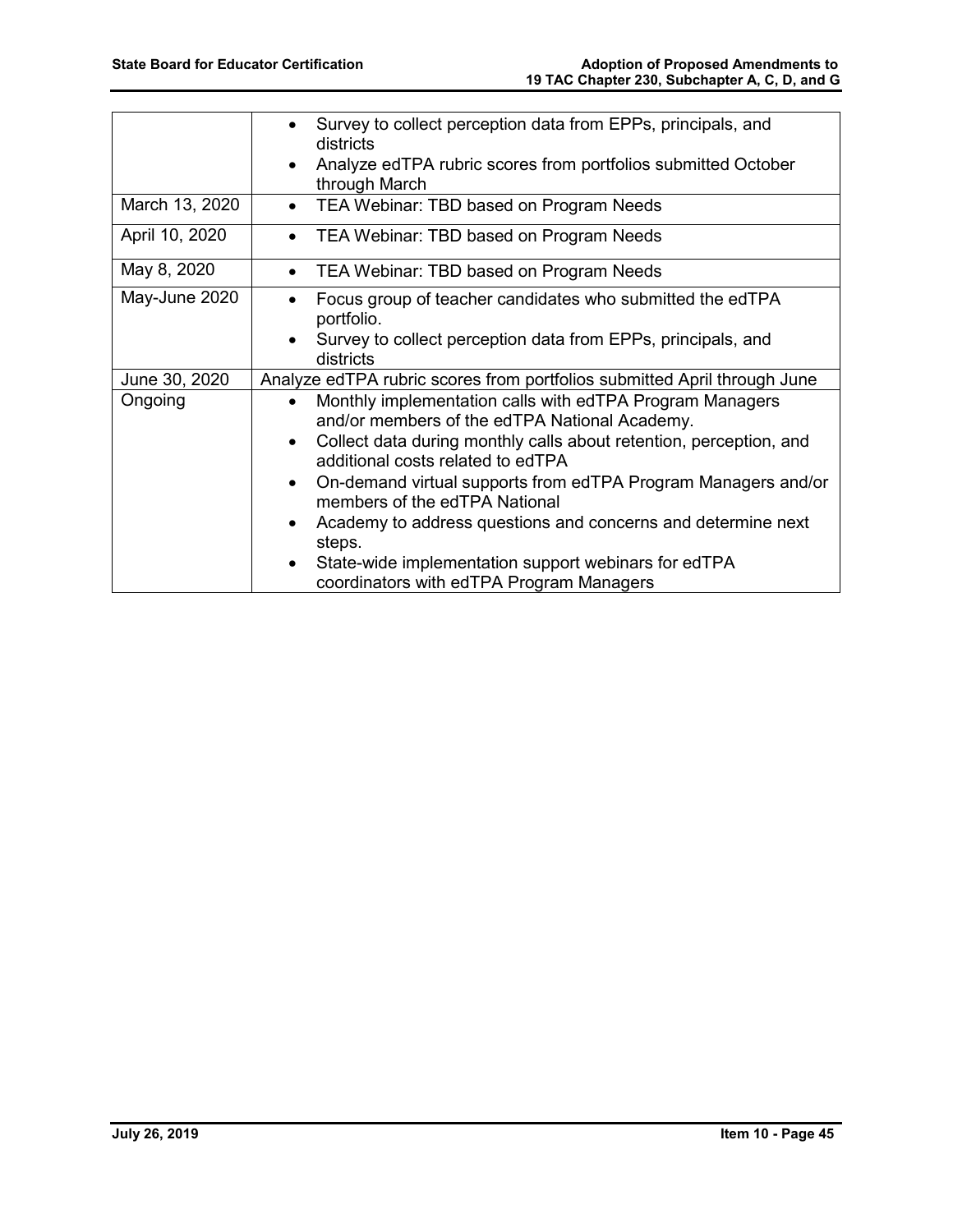# **ATTACHMENT V Response to SBEC Question at April Meeting**

| <b>Consideration</b> | <b>Response</b>                                                                                                                                                                                                                                                                                                                                                                                                                                                                                                                                                                                                                                                                                                                                                                                                                                                                                                                                                                                                                                                                                                                                                                                                                                                                                                                                                                                                                                                                                                                                                  |  |
|----------------------|------------------------------------------------------------------------------------------------------------------------------------------------------------------------------------------------------------------------------------------------------------------------------------------------------------------------------------------------------------------------------------------------------------------------------------------------------------------------------------------------------------------------------------------------------------------------------------------------------------------------------------------------------------------------------------------------------------------------------------------------------------------------------------------------------------------------------------------------------------------------------------------------------------------------------------------------------------------------------------------------------------------------------------------------------------------------------------------------------------------------------------------------------------------------------------------------------------------------------------------------------------------------------------------------------------------------------------------------------------------------------------------------------------------------------------------------------------------------------------------------------------------------------------------------------------------|--|
| How does             | Maintaining Integrity of the edTPA Performance-Based Assessment                                                                                                                                                                                                                                                                                                                                                                                                                                                                                                                                                                                                                                                                                                                                                                                                                                                                                                                                                                                                                                                                                                                                                                                                                                                                                                                                                                                                                                                                                                  |  |
| edTPA ensure         | edTPA requires the demonstration of professional integrity. The                                                                                                                                                                                                                                                                                                                                                                                                                                                                                                                                                                                                                                                                                                                                                                                                                                                                                                                                                                                                                                                                                                                                                                                                                                                                                                                                                                                                                                                                                                  |  |
| test security?       | expectations associated with candidate accountability for security and the                                                                                                                                                                                                                                                                                                                                                                                                                                                                                                                                                                                                                                                                                                                                                                                                                                                                                                                                                                                                                                                                                                                                                                                                                                                                                                                                                                                                                                                                                       |  |
|                      | process for maintaining the integrity of edTPA are as follows:                                                                                                                                                                                                                                                                                                                                                                                                                                                                                                                                                                                                                                                                                                                                                                                                                                                                                                                                                                                                                                                                                                                                                                                                                                                                                                                                                                                                                                                                                                   |  |
|                      |                                                                                                                                                                                                                                                                                                                                                                                                                                                                                                                                                                                                                                                                                                                                                                                                                                                                                                                                                                                                                                                                                                                                                                                                                                                                                                                                                                                                                                                                                                                                                                  |  |
|                      | <b>Drafting Process</b>                                                                                                                                                                                                                                                                                                                                                                                                                                                                                                                                                                                                                                                                                                                                                                                                                                                                                                                                                                                                                                                                                                                                                                                                                                                                                                                                                                                                                                                                                                                                          |  |
|                      | Prior to beginning the process of edTPA, candidates review the<br>$\bullet$<br>Professional Responsibilities section located in each subject-<br>specific edTPA handbook. In this section, candidates are made<br>aware of edTPA policies, such as submission requirements and<br>deadlines, registration agreements, attestations, permissions, and<br>confidentiality.                                                                                                                                                                                                                                                                                                                                                                                                                                                                                                                                                                                                                                                                                                                                                                                                                                                                                                                                                                                                                                                                                                                                                                                         |  |
|                      | The Professional Responsibilities section states the following, which<br>is reinforced in the edTPA Rules of Assessment Participation (see<br>Rule #2, "Originality of Submission"):<br>Follow the guidelines for candidate support found at<br>www.edTPA.com as you develop your evidence for edTPA.<br>Although you may seek and receive appropriate support from your<br>university supervisors, cooperating/master teachers, university<br>instructors, or peers during this process, the ultimate responsibility<br>for completing this assessment lies with you. Therefore, when you<br>submit your completed work, you must be able to confirm your<br>adherence with certain statements, such as the following:<br>I have primary responsibility for teaching the students/class<br>$\circ$<br>during the learning segment profiled in this assessment.<br>I have not previously taught this learning segment to the<br>$\circ$<br>students/class.<br>The video clips submitted are unedited (continuous) and<br>$\circ$<br>show me teaching the students/class profiled in the<br>evidence submitted.<br>The student work included in the documentation is that of<br>$\circ$<br>my students, completed during the learning segment<br>documented in this assessment.<br>I am author of the commentaries and other written<br>$\circ$<br>responses to prompts in this assessment.<br>Appropriate citations have been made for all materials in the<br>$\circ$<br>assessment whose sources are from published text, the<br>Internet, or other educators. |  |
|                      | Programs are encouraged to help candidates examine expectations                                                                                                                                                                                                                                                                                                                                                                                                                                                                                                                                                                                                                                                                                                                                                                                                                                                                                                                                                                                                                                                                                                                                                                                                                                                                                                                                                                                                                                                                                                  |  |
|                      | for performance evaluated by edTPA in meaningful ways and                                                                                                                                                                                                                                                                                                                                                                                                                                                                                                                                                                                                                                                                                                                                                                                                                                                                                                                                                                                                                                                                                                                                                                                                                                                                                                                                                                                                                                                                                                        |  |
|                      | discuss how they will demonstrate their performances in relation to                                                                                                                                                                                                                                                                                                                                                                                                                                                                                                                                                                                                                                                                                                                                                                                                                                                                                                                                                                                                                                                                                                                                                                                                                                                                                                                                                                                                                                                                                              |  |
|                      | those expectations.<br>Throughout the process of edTPA, programs are permitted to<br>$\bullet$                                                                                                                                                                                                                                                                                                                                                                                                                                                                                                                                                                                                                                                                                                                                                                                                                                                                                                                                                                                                                                                                                                                                                                                                                                                                                                                                                                                                                                                                   |  |
|                      | provide appropriate forms of support for candidates (e.g., ask                                                                                                                                                                                                                                                                                                                                                                                                                                                                                                                                                                                                                                                                                                                                                                                                                                                                                                                                                                                                                                                                                                                                                                                                                                                                                                                                                                                                                                                                                                   |  |
|                      | probing questions) as they develop their edTPA artifacts and                                                                                                                                                                                                                                                                                                                                                                                                                                                                                                                                                                                                                                                                                                                                                                                                                                                                                                                                                                                                                                                                                                                                                                                                                                                                                                                                                                                                                                                                                                     |  |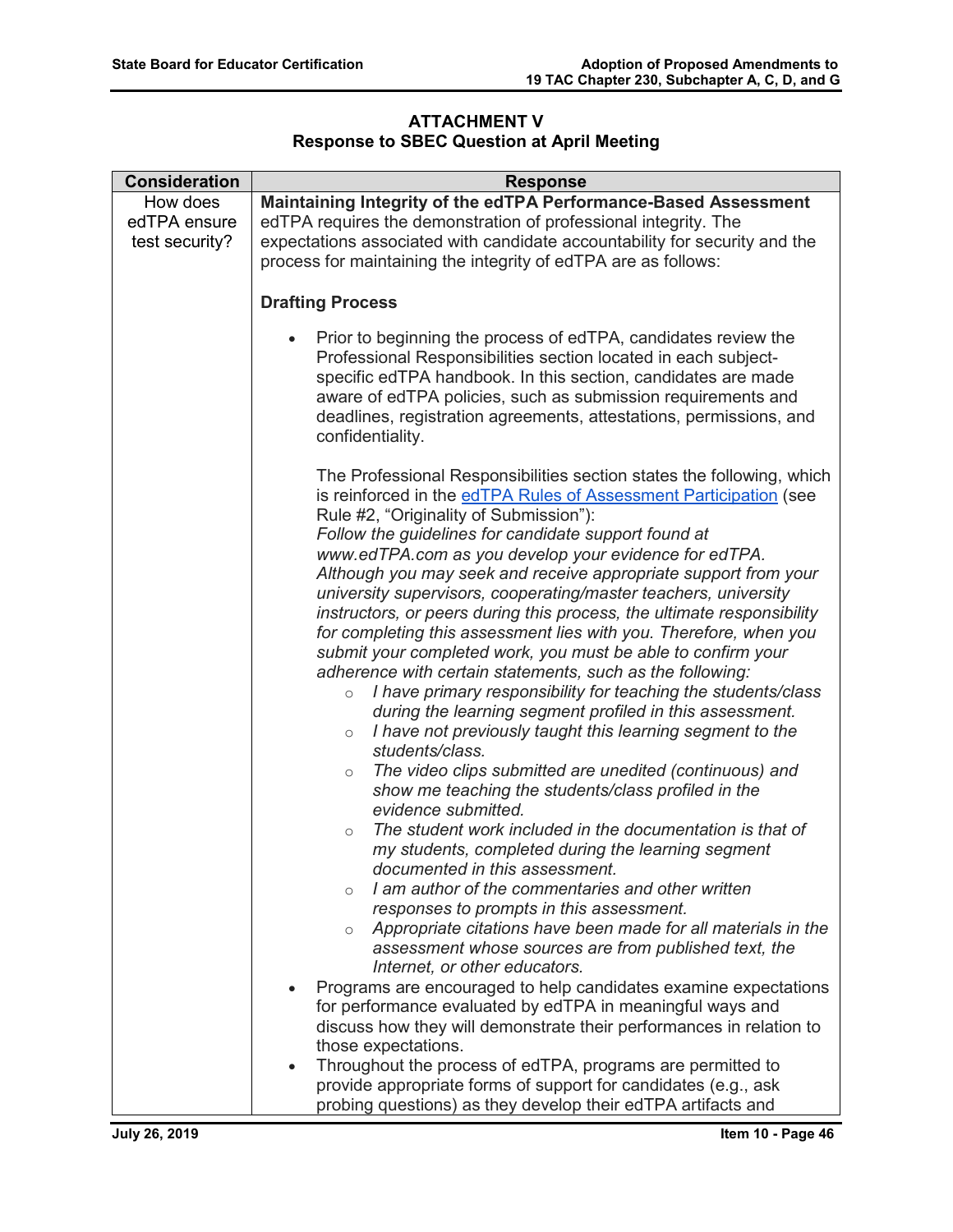| commentaries. For more information regarding the appropriate<br>forms of support, please see the edTPA Guidelines for Acceptable<br><b>Candidate Support.</b><br>Note: As programs review a candidate's edTPA artifacts<br>$\circ$<br>and commentaries, prior to the submission process, should<br>they find that the tone, language, or videos, for example, do<br>not reflect an authentic representation of the candidate's<br>classroom, students, and/or performance, programs have an<br>ethical obligation to discuss these inconsistencies with the<br>candidate and develop punitive next steps if needed.                                                                               |
|---------------------------------------------------------------------------------------------------------------------------------------------------------------------------------------------------------------------------------------------------------------------------------------------------------------------------------------------------------------------------------------------------------------------------------------------------------------------------------------------------------------------------------------------------------------------------------------------------------------------------------------------------------------------------------------------------|
| <b>Registration and Submission</b>                                                                                                                                                                                                                                                                                                                                                                                                                                                                                                                                                                                                                                                                |
| Upon registering for edTPA, candidates will attest to honoring the<br>Professional Responsibilities when developing their edTPA artifacts<br>and commentaries. See edTPA Candidate Attestations for a list of<br>the Professional Responsibilities. The Compliance statement<br>regarding such Professional Responsibilities includes the following<br>statement: "I understand that if I fail to comply with the rules,<br>requirements, and policies specified or referenced on the<br>website, including these Rules of Assessment Participation, or if I<br>take any prohibited actions, my results may be voided"                                                                            |
| <b>Official Scoring (See Administrative Review)</b>                                                                                                                                                                                                                                                                                                                                                                                                                                                                                                                                                                                                                                               |
| During official scoring, portions of a candidate's submitted materials<br>$\bullet$<br>are screened for originality by official scorers and detection<br>software. Portfolios are identified for Administrative Review if<br>screening indicates a match of identical or similar language with<br>other sources. Screening for each subject area includes analysis of<br>matched language across any and all source(s), including<br>previously submitted portfolios.<br>Once under Administrative Review, portfolios undergo an analysis<br>$\bullet$<br>by multiple reviewers. At the conclusion of the Administrative<br>Review, if the reviewers are unable to confirm the originality of any |
| part of the submission, all scores related to the portfolio under<br>review will be voided.<br>If the final decision is to release the scores, the candidate will be<br>contacted and told when the score report will be available for<br>viewing in his/her account. In some cases, the candidate may<br>receive a letter indicating that materials demonstrate a possible<br>violation of the Rules of Assessment Participation and cautioning<br>the candidate to comply with edTPA assessment rules in the future.                                                                                                                                                                            |
| Prior to voiding scores, candidates are given an opportunity to<br>$\bullet$<br>provide information, other than the portfolio materials submitted for<br>official scoring, that may support the originality of the candidate's<br>submitted materials. After reviewing information provided by the<br>candidate and after considering the final recommendation of the<br>Administrative Review committee, Pearson or the state licensing<br>agency may determine to either exit the portfolio from                                                                                                                                                                                                |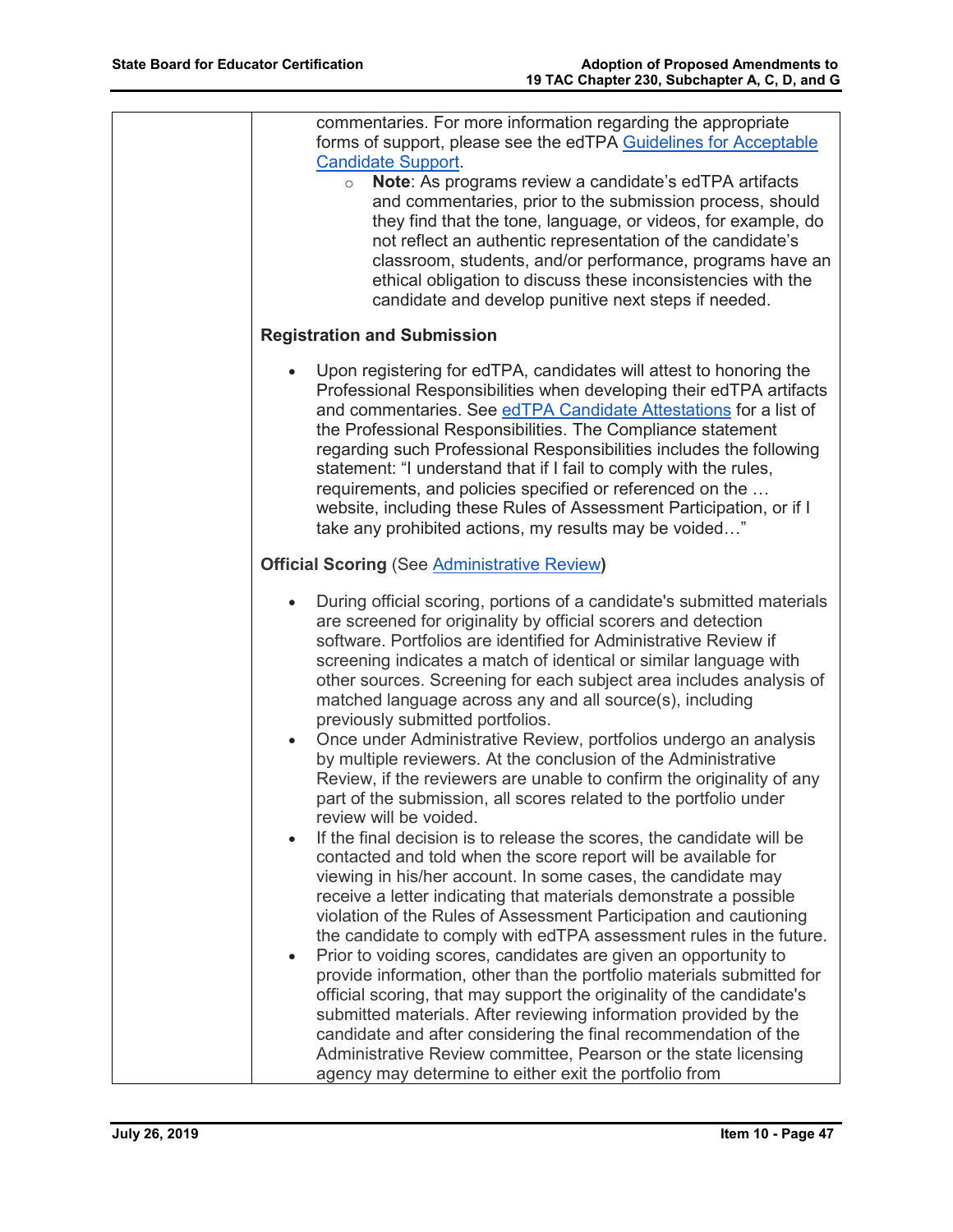| Administrative Review to proceed to official score reporting or to<br>void all scores related to that submission.<br>Information provided by a candidate as part of an appeal may be<br>shared with the state licensing agency and/or Educator Preparation<br>Program for additional investigation. |
|-----------------------------------------------------------------------------------------------------------------------------------------------------------------------------------------------------------------------------------------------------------------------------------------------------|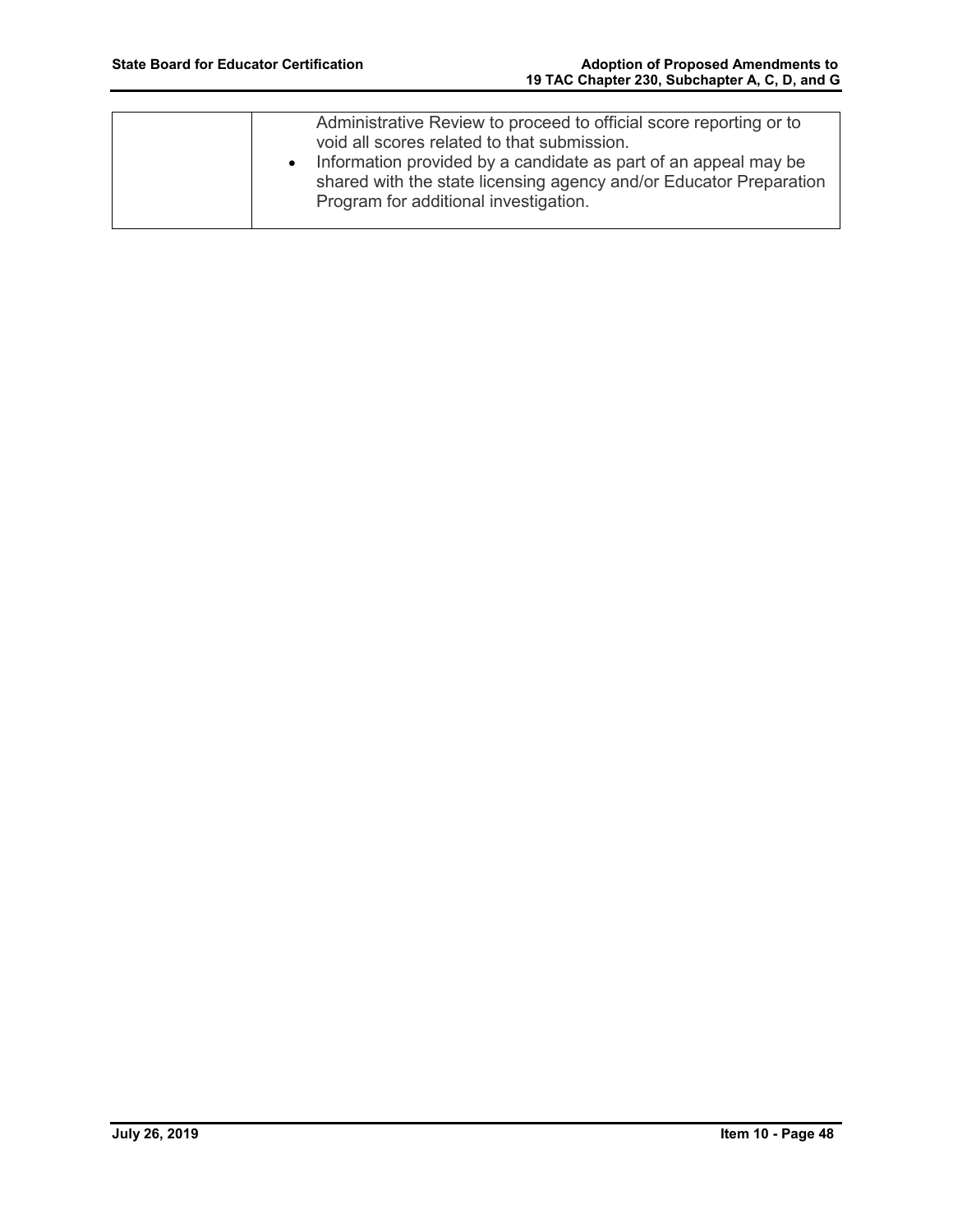### **ATTACHMENT VI edTPA Considerations and Responses**

| <b>Consideration</b>                                                                                       | <b>TEA Response</b>                                                                                                                                                                                                                                                                                                                                                                                                                                                                                                                                                                                                                                                  |  |  |
|------------------------------------------------------------------------------------------------------------|----------------------------------------------------------------------------------------------------------------------------------------------------------------------------------------------------------------------------------------------------------------------------------------------------------------------------------------------------------------------------------------------------------------------------------------------------------------------------------------------------------------------------------------------------------------------------------------------------------------------------------------------------------------------|--|--|
| 1. Is the test a<br>glorified writing<br>test?                                                             | No. edTPA is designed as an assessment of pedagogy and not<br>writing skill; scorers are trained and monitored to ensure that writing<br>quality does not bias a scoring decision. edTPA is an assessment of<br>reflection on practice-it's about the evidence candidates provide.<br>Long, elaborate prose is not required. Candidates can use bullet<br>points to identify evidence and to justify their decisions in reflective<br>commentaries.                                                                                                                                                                                                                  |  |  |
| 2.<br>Are other states<br>dropping out of<br>using edTPA?                                                  | No. This is false. 19 states have policy requiring or allowing edTPA<br>as a requirement for program completion or licensure. Individual<br>programs in 22 other states have chosen to use edTPA as a tool for<br>teacher development.                                                                                                                                                                                                                                                                                                                                                                                                                               |  |  |
|                                                                                                            | In response to actions from the Illinois General Assembly in its<br>examination of issues impacting the state's teacher shortage, the<br>Illinois State Board of Education reviewed and discussed issues that<br>may be impacting the pipeline of available educators, including<br>edTPA, at its April 17, 2019, meeting. The ISBE heard public<br>testimony and reports from its staff on the topic. At the conclusion of<br>the discussion, the ISBE was supportive of retaining both content<br>licensure assessments and edTPA as a requirement for licensure<br>and authorized its staff to advocate for that position in forthcoming<br>legislative hearings. |  |  |
|                                                                                                            | The Illinois General Assembly dismissed in May. The bills related to<br>educator licensure that passed did not impact edTPA or the content<br>licensure assessments.                                                                                                                                                                                                                                                                                                                                                                                                                                                                                                 |  |  |
| edTPA will lead to<br>3 <sub>1</sub><br>a teacher<br>shortage,                                             | Numerous states have faced a decline in teacher production that is<br>occurring regardless of edTPA policy or fees.                                                                                                                                                                                                                                                                                                                                                                                                                                                                                                                                                  |  |  |
| especially with<br>teachers of color.                                                                      | The differences in performance between candidate groups are much<br>less than we see on traditional multiple-choice assessments for<br>educators.                                                                                                                                                                                                                                                                                                                                                                                                                                                                                                                    |  |  |
|                                                                                                            | A performance assessment may help remove some of the barriers<br>candidates of color face while providing more support during their<br>preparation.                                                                                                                                                                                                                                                                                                                                                                                                                                                                                                                  |  |  |
| If a candidate is<br>$\mathbf{4}$<br>not successful on<br>edTPA, what<br>happens to them<br>for next year? | If candidates receive more than one condition code per task<br>(meaning the item was incomplete or unscorable), they may choose<br>to resubmit for \$111 per task in the subsequent window (as soon as<br>within 14 days) or take the EC-12 PPR. As is the case under the<br>current system, if candidates are unable to meet the assessment<br>requirements for certification, they will need to work with their<br>program and district on alternative placement opportunities.                                                                                                                                                                                    |  |  |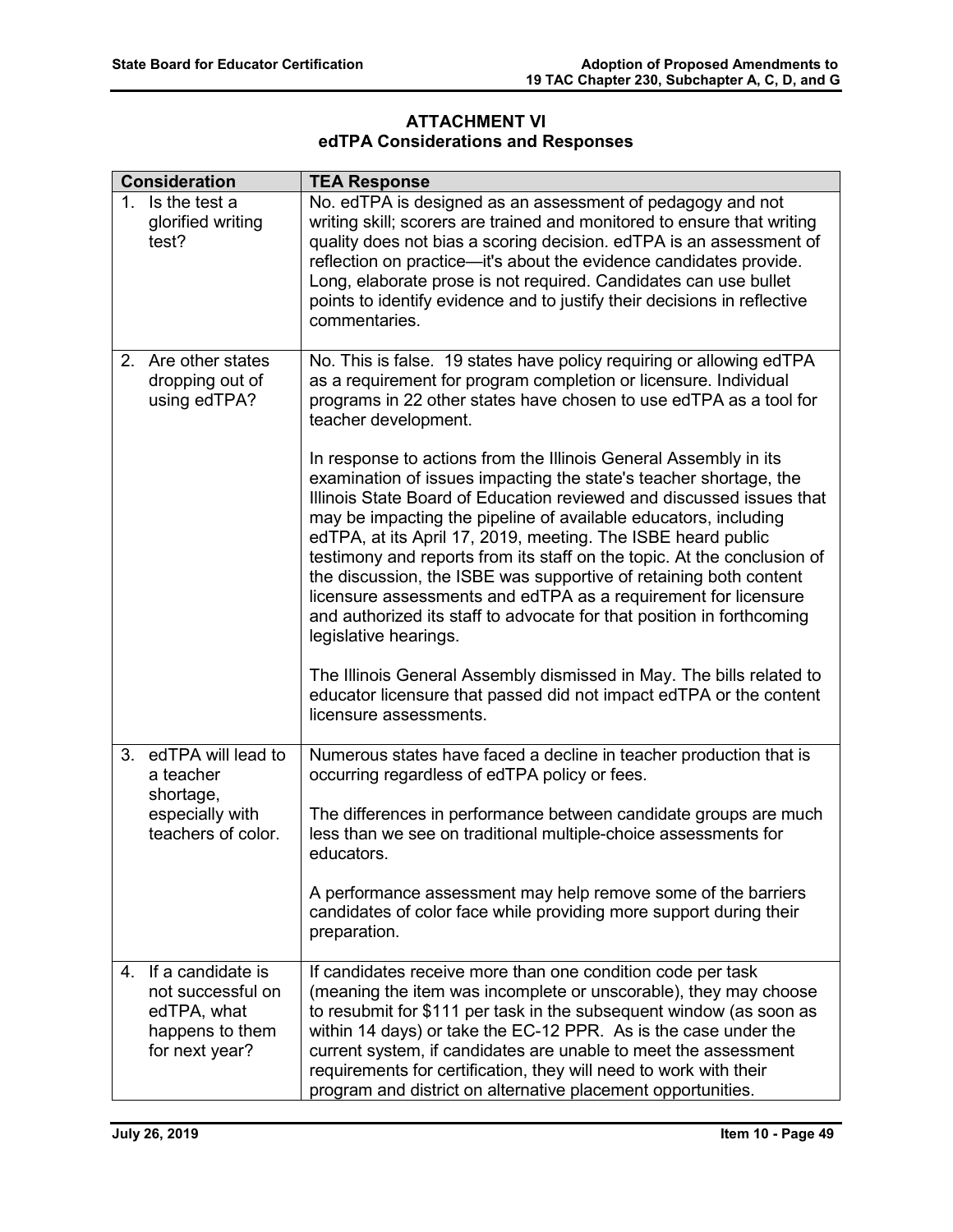| 5.<br>Is edTPA really<br>needed?                 |                                         | Yes. Our current system has significant opportunities for<br>improvement.                                                                                                                                                                                                                  |
|--------------------------------------------------|-----------------------------------------|--------------------------------------------------------------------------------------------------------------------------------------------------------------------------------------------------------------------------------------------------------------------------------------------|
|                                                  |                                         | 1) Teachers indicate that they are not adequately prepared.<br>2) Principals indicate teachers are not adequately prepared.<br>3) Over 700 teachers completing their internships abandon their<br>students during the school year.<br>4) School districts pay for the gaps in preparation. |
| Why are we<br>6.                                 | piloting edTPA?                         | The current system and test create a false positive for teacher<br>candidates and educator preparation programs.                                                                                                                                                                           |
|                                                  |                                         | For candidates, the multiple-choice test does not mirror the realities<br>of the classroom.                                                                                                                                                                                                |
|                                                  |                                         | For EPPs, performance on the multiple-choice test does not<br>differentiate their ability to successfully prepare teachers or provide<br>them educative data to continuously improve.                                                                                                      |
| 7. Why can't Texas<br>performance<br>assessment? | create their own                        | The development time and cost needed to create a new performance<br>assessment is not conducive to responding to immediate needs of<br>students.                                                                                                                                           |
|                                                  |                                         | TEA has continued discussions with Sam Houston State University<br>and Texas State University on a T-TESS aligned performance<br>assessment. Additional details can be found in Appendix 7.                                                                                                |
| Is it going to<br>8.<br>quality?                 | improve teacher                         | There are currently positive, early indications from North Carolina and<br>Washington.                                                                                                                                                                                                     |
|                                                  |                                         | EPIC (Education Policy Initiative at Carolina) found that overall, these<br>predictive validity results show that edTPA measures significantly<br>predict first-year teacher performance.                                                                                                  |
|                                                  |                                         | Goldhaber, Cowan, and Theobald (2016) found that edTPA scores<br>were "highly predictive of employment in the state's public teaching<br>workforce" and continuous edTPA scores are a "significant predictor<br>of student mathematics achievement in some specifications."                |
| 9. What other<br>of edTPA?                       | alternatives were<br>considered outside | An educator certification assessment must be reliable and valid for<br>certification/licensure purposes. The other performance assessment<br>that meets this bar is the PPAT. The PPAT is not grade or content-<br>specific.                                                               |
| 10. edTPA is not<br>expectations.                | aligned to Texas                        | edTPA incorporates the TEKS into the various tasks and rubrics.<br>TEA has conducted a thorough review of edTPA and T-TESS and<br>found significant degrees of alignment.                                                                                                                  |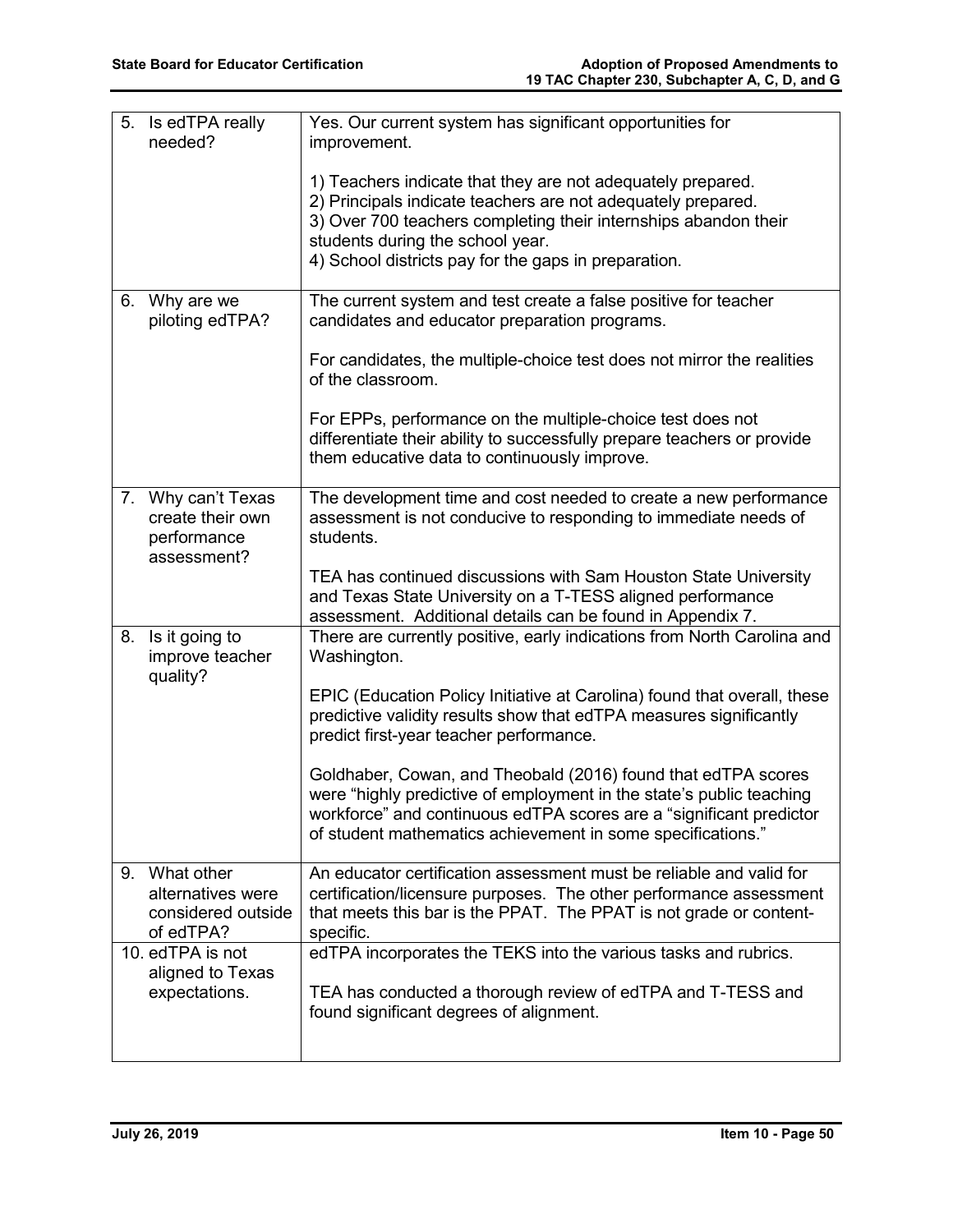| 11. Is this so far down<br>the road that<br>turning back is the              | No. TEA requests the Board's support in piloting edTPA and<br>recommends completing the edTPA pilot before discussing and<br>developing additional options.                                                                                                                                                                                                                                                |
|------------------------------------------------------------------------------|------------------------------------------------------------------------------------------------------------------------------------------------------------------------------------------------------------------------------------------------------------------------------------------------------------------------------------------------------------------------------------------------------------|
| only option?                                                                 |                                                                                                                                                                                                                                                                                                                                                                                                            |
| 12. This will replace<br>current successful<br>EPP practices.                | No. edTPA supports practice-based preparation focused on<br>planning, instruction, assessment, and reflection.                                                                                                                                                                                                                                                                                             |
|                                                                              | Programs that are not providing practice-based preparation focused<br>on planning, instruction, assessment, and reflection will likely need to<br>alter their preparation.                                                                                                                                                                                                                                 |
| 13. Can the video be<br>gamed?                                               | No. edTPA videos must meet specific criteria and are scored with an<br>objective rubric. Furthermore, video-based assignments and<br>reflections are a longstanding best practice used by EPPs.                                                                                                                                                                                                            |
|                                                                              | It is the responsibility of the educator preparation program to provide<br>guidance to candidates throughout the edTPA process. If the<br>program feels that the video is inauthentic, then they should<br>discourage the candidate from using it.                                                                                                                                                         |
| 14. edTPA scorers are<br>unqualified.                                        | No. Scorers must be PK-12 teachers or EPP teacher educators with<br>significant pedagogical content knowledge in the field in which they<br>score, as well as with experience working as instructors or mentors<br>for novice teachers.                                                                                                                                                                    |
| 15. Pearson is leading<br>this change                                        | No. TEA selected Pearson to provide testing services based on their<br>strength and alignment to the criteria for effective performance<br>assessments.                                                                                                                                                                                                                                                    |
| 16. How is the pilot<br>happening if no<br>rule changes have<br>taken place? | TEA is bringing Chapter 230 to the Board in July for adoption that will<br>allow the completion of edTPA as an option for issuance of a<br>standard certification. If the Board approves staff's recommended<br>amendments to Chapter 230, staff will present to SBOE in<br>September. The proposed rule has an effective date of mid-October,<br>which is in time for the second edTPA submission window. |
| 17. What is the<br>purpose of the<br>pilot?                                  | The purpose of the pilot is two-fold:<br>1. to identify and develop best practices on implementation of<br>edTPA by EPPs and<br>2. to measure early outcomes for candidates and EPPs who<br>complete edTPA.                                                                                                                                                                                                |
| 18. What data will<br>demonstrate<br>success in the<br>pilot?                | To identify and develop best practices on implementation for edTPA<br>by EPPs, TEA will summarize information about implementation at<br>the EPP level. We will work with the collection of pilot EPPs to<br>collaboratively identify best practices. In this way, successful<br>practices for implementation in Texas will be identified by the field.                                                    |
|                                                                              | To measure early outcomes for candidates and EPPs who complete<br>the edTPA process, TEA will use robust methods to compare<br>candidates completing the edTPA with highly similar candidates                                                                                                                                                                                                              |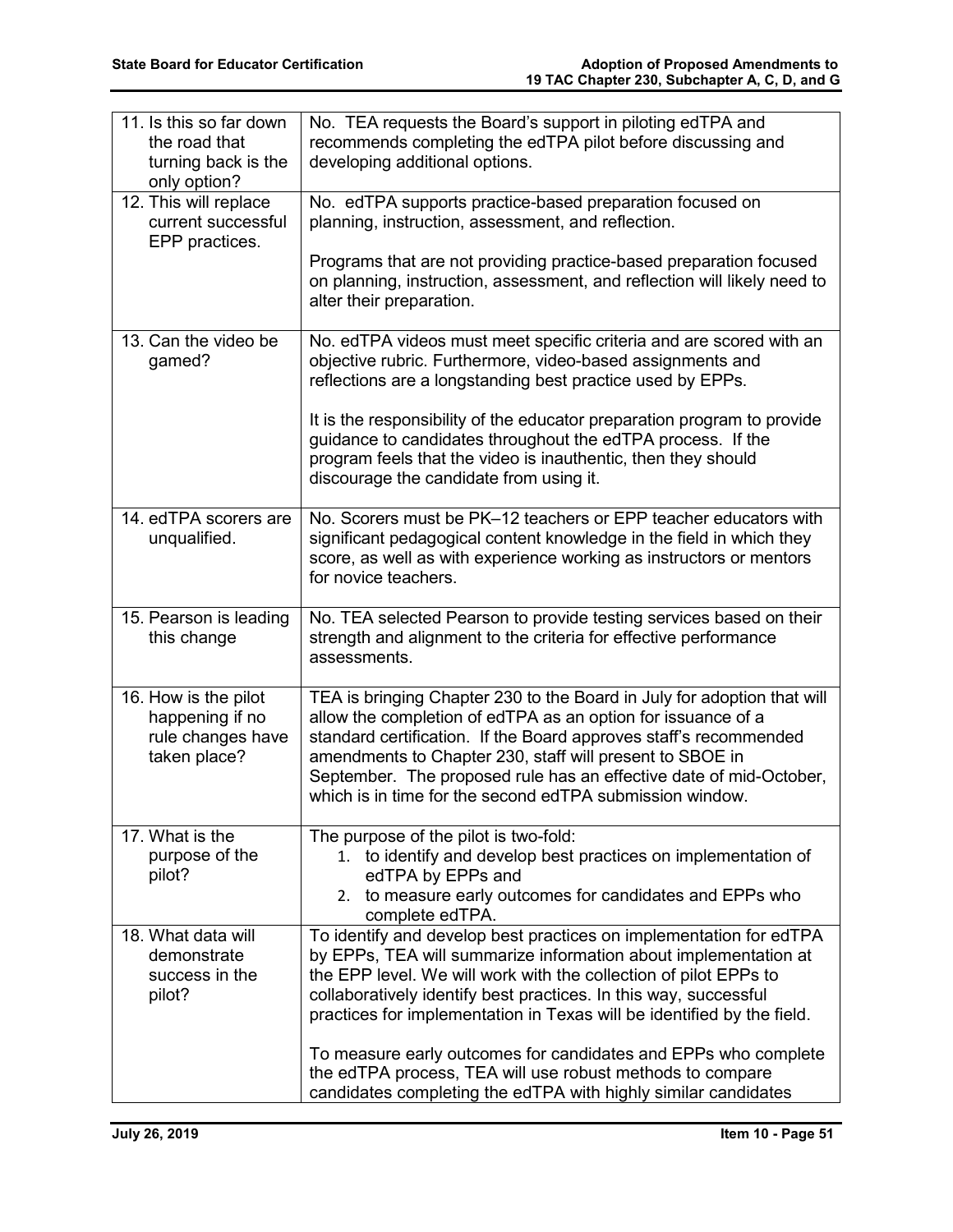|                                                                                     | completing the current PPR. These candidates will be compared on<br>several dimensions, including employment, retention, appraisal, and<br>efficacy in the classroom (to the extent such data are available).<br>Staff will present the results of these comparisons to the SBEC.<br>Ultimately, it will be up to the Board to determine future action<br>informed by the results of the pilot.                                                                                                                                                                                                                                                                                                                                                                                                                                                                                                                                                                                                     |
|-------------------------------------------------------------------------------------|-----------------------------------------------------------------------------------------------------------------------------------------------------------------------------------------------------------------------------------------------------------------------------------------------------------------------------------------------------------------------------------------------------------------------------------------------------------------------------------------------------------------------------------------------------------------------------------------------------------------------------------------------------------------------------------------------------------------------------------------------------------------------------------------------------------------------------------------------------------------------------------------------------------------------------------------------------------------------------------------------------|
| 19. How do the<br>intern/probationary<br>rules align to<br>edTPA<br>implementation? | TEA staff have discussed this potential issue with stakeholders since<br>early in the fall and agree that this issue may be something to<br>address pending experience with the pilot. In each of our previous<br>stakeholder meetings, representatives from alternative certification<br>programs have been decidedly split on this issue. Because the pilot<br>maintains a safeguard for candidates to take and pass the current<br>Pedagogy and Professional Responsibilities exam to earn their<br>probationary or standard certification if they do not complete edTPA,<br>there is no need to make this change until and if edTPA is adopted as<br>the only assessment. This safeguard is in place in the current rule,<br>and a change at this time would be premature. Additionally, the<br>experience with the pilot will provide actual data as to whether there<br>is an issue of significant numbers of candidates being unable to<br>successfully pass edTPA during their intern year. |
| 20. What was meant<br>by constructed<br>response and T-<br><b>TESS statements?</b>  | Options provided by testifiers that are not currently developed<br>included adding in constructed response (short answer) questions to<br>the Pedagogy and Professional Responsibilities (PPR) examination<br>as well as creating a performance assessment that is aligned to T-<br>TESS.                                                                                                                                                                                                                                                                                                                                                                                                                                                                                                                                                                                                                                                                                                           |
| 21. This is too much<br>change all at once.                                         | The proposed changes for the Pre-Admission Content Test (PACT),<br>edTPA, and intensive pre-service are all options for programs to<br>consider. PACT is currently and will continue to be an admissions<br>option for programs to utilize. Intensive pre-service is an option that<br>programs can apply to offer. edTPA is a being proposed as an opt-in<br>pilot.                                                                                                                                                                                                                                                                                                                                                                                                                                                                                                                                                                                                                                |
|                                                                                     | Updates and changes to the current content/content pedagogy have<br>continued to be made to ensure that the teacher examination is<br>aligned to changing student expectations.                                                                                                                                                                                                                                                                                                                                                                                                                                                                                                                                                                                                                                                                                                                                                                                                                     |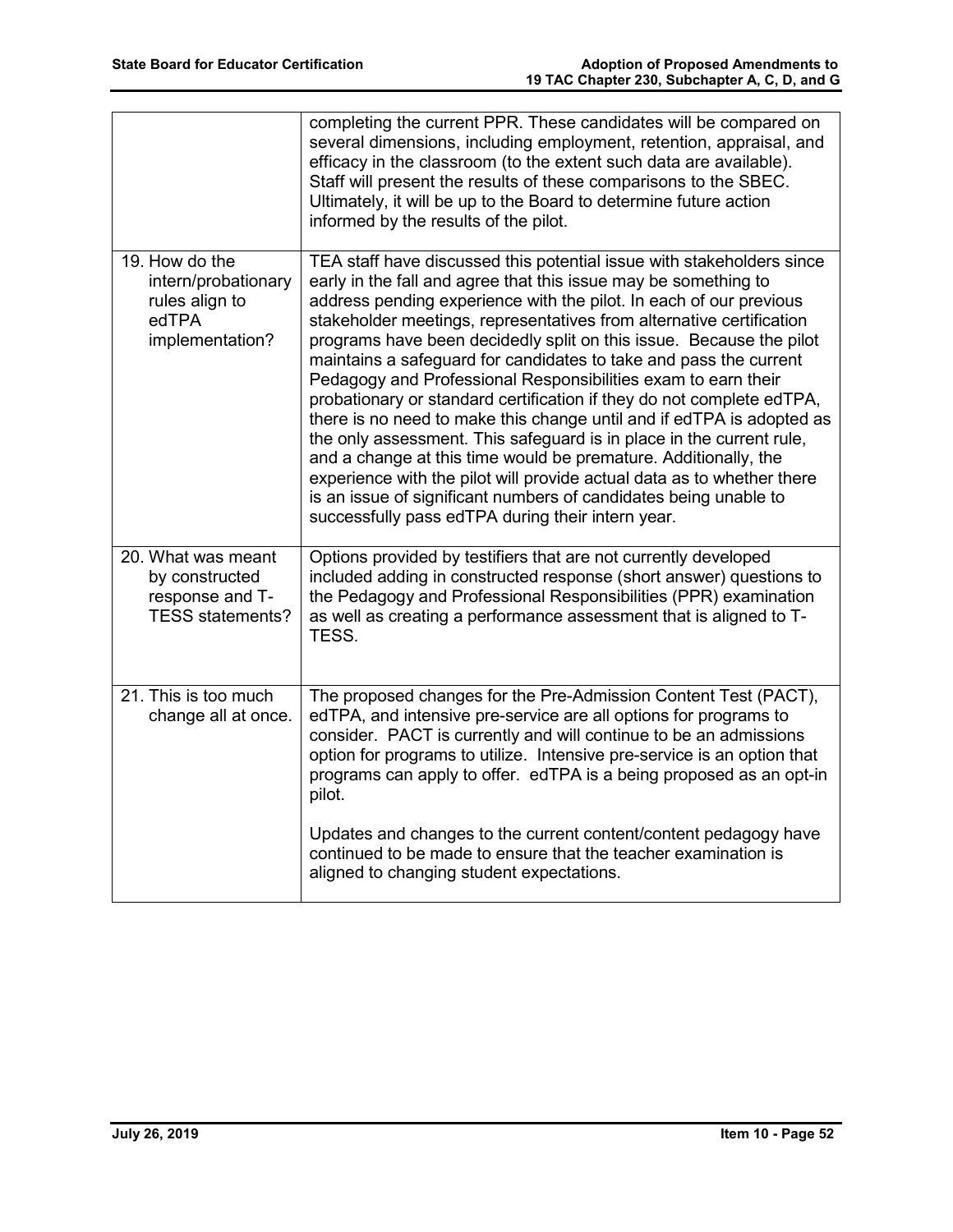# **ATTACHMENT VII Update on Exploring edTPA Alternatives**

| <b>Date</b>       | <b>Action</b>                                                   |
|-------------------|-----------------------------------------------------------------|
| May 23, 2019      | TEA staff invited members from Sam Houston State and Texas      |
|                   | State Universities to meet about an edTPA alternative           |
| June 13, 2019     | TEA staff sent members from Sam Houston State and Texas State   |
|                   | Universities draft performance assessment design standards for  |
|                   | purposes of licensure (draft below)                             |
| June 17, 2019     | TEA staff met with members from Sam Houston State and Texas     |
|                   | State Universities about an edTPA alternative                   |
|                   |                                                                 |
|                   | Both groups reviewed the design standards and agreed that steps |
|                   | need to be taken for T-TESS to be recast as an assessment that  |
|                   | can be used for licensure state-wide.                           |
|                   |                                                                 |
| <b>Next Steps</b> | Sam Houston and Texas State University agreed to reach out to   |
|                   | TEA if design requirements clarification was needed.            |
|                   |                                                                 |
|                   | Sam Houston and Texas State University agreed to communicate    |
|                   | with TEA about steps moving forward as they work to develop a   |
|                   | T-TESS alternative.                                             |
|                   |                                                                 |
|                   | TEA agreed to communicate edTPA pilot updates with Sam          |
|                   | Houston and Texas State University.                             |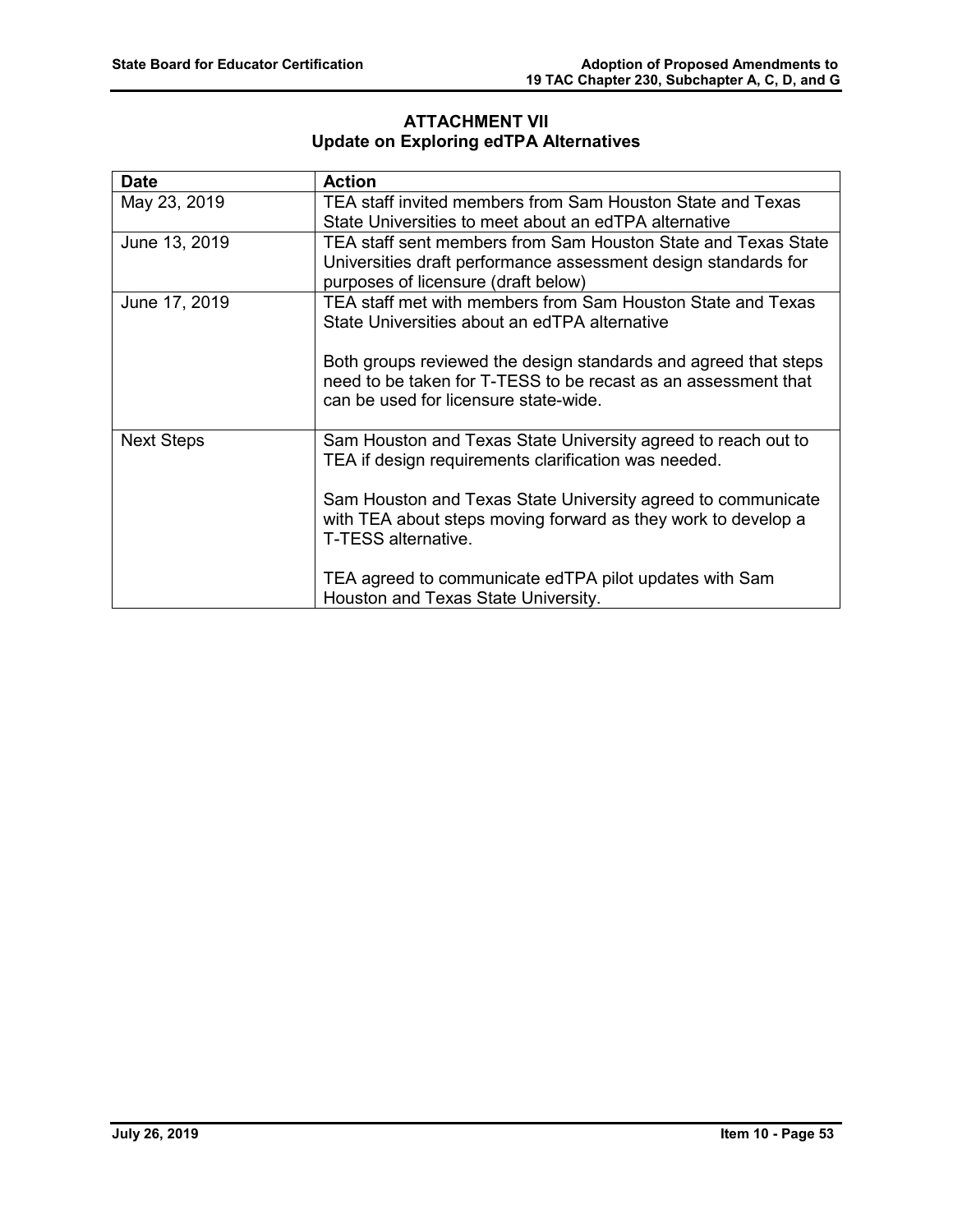# **Texas Performance Assessment Design Standards (Draft, June 13, 2019)**

### **Assessment Design Standard 1: Assessment Design for Validity and Fairness**

A teaching performance assessment seeking approval for use in Texas in which complex pedagogical assessment tasks and multi-level scoring scales are linked to and assess the Texas educator standards. must be grade band and subject-specific. Performance assessments must be available for all initial certifications currently offered in Texas. The model sponsor clearly describes the uses for which the assessment has been validated (i.e., to serve as a determination of a candidate's status with respect to the Texas educator standards and to provide an indication of preparation program quality and effectiveness), anticipates its potential misuses, and identifies appropriate uses consistent with the assessment's validation process. The model sponsor maximizes the fairness of the assessment design for all groups of candidates in the program. A passing standard is recommended by the model sponsor based on a standard setting study where educators have made a professional judgment about an appropriate performance standard for beginning teachers to meet prior to licensure.

\**Note: the "model sponsor" refers to the entity that represents the assessment and is responsible to programs using that model and to the TEA. Model sponsors may be an individual institution, a group of institutions and/or partners, a private entity, and/or combinations of these.* 

### **Required Elements for Performance Assessment Design Standard 1: Assessment Designed for Validity and Fairness**

1(a) The performance assessment includes complex pedagogical assessment tasks to prompt aspects of candidate performance that measure the Texas educator standards. Each task is substantively related to two or more major domains of the Texas educator standards. For use in judging candidate-generated responses to each pedagogical task, the assessment also includes multi-level scoring rubrics that are clearly related to the Texas educator standards that the task measures. Each task and its associated rubrics measure two or more Texas educator standards. Collectively, the tasks and rubrics in the assessment address key aspects of the five major domains of the Texas educator standards. The sponsor of the performance assessment documents the relationships between Texas educator standards, tasks, and rubrics.

1(b) The performance assessment must include a focus on content-specific pedagogy within the design of the performance assessment tasks and scoring scales to assess the candidate's ability to effectively teach the content area(s) authorized by the certification sought.

1(c) Consistent with the language of the Texas educator standards, the performance assessment defines scoring rubrics so candidates seeking certification can earn acceptable scores on the performance assessment with the use of different content-specific pedagogical practices that support implementation of the PK-12 content standards and curriculum frameworks. The model sponsor takes steps to plan and anticipate the appropriate scoring of candidates who use a wide range of pedagogical practices that are educationally effective and builds scoring protocols to take these variations into account.

1(d) The model sponsor must include within the design of the performance assessment candidate tasks a focus on addressing the teaching of English learners, all underserved education groups or groups that need to be served differently, and students with special needs in the general education classroom to adequately assess the candidate's ability to effectively teach all students.

1(e) For elementary candidates, the model sponsor must include assessments of the core content areas of at least Literacy and Mathematics. Programs use local program performance assessments for History/Social Science and Science if not already included as part of the performance assessment.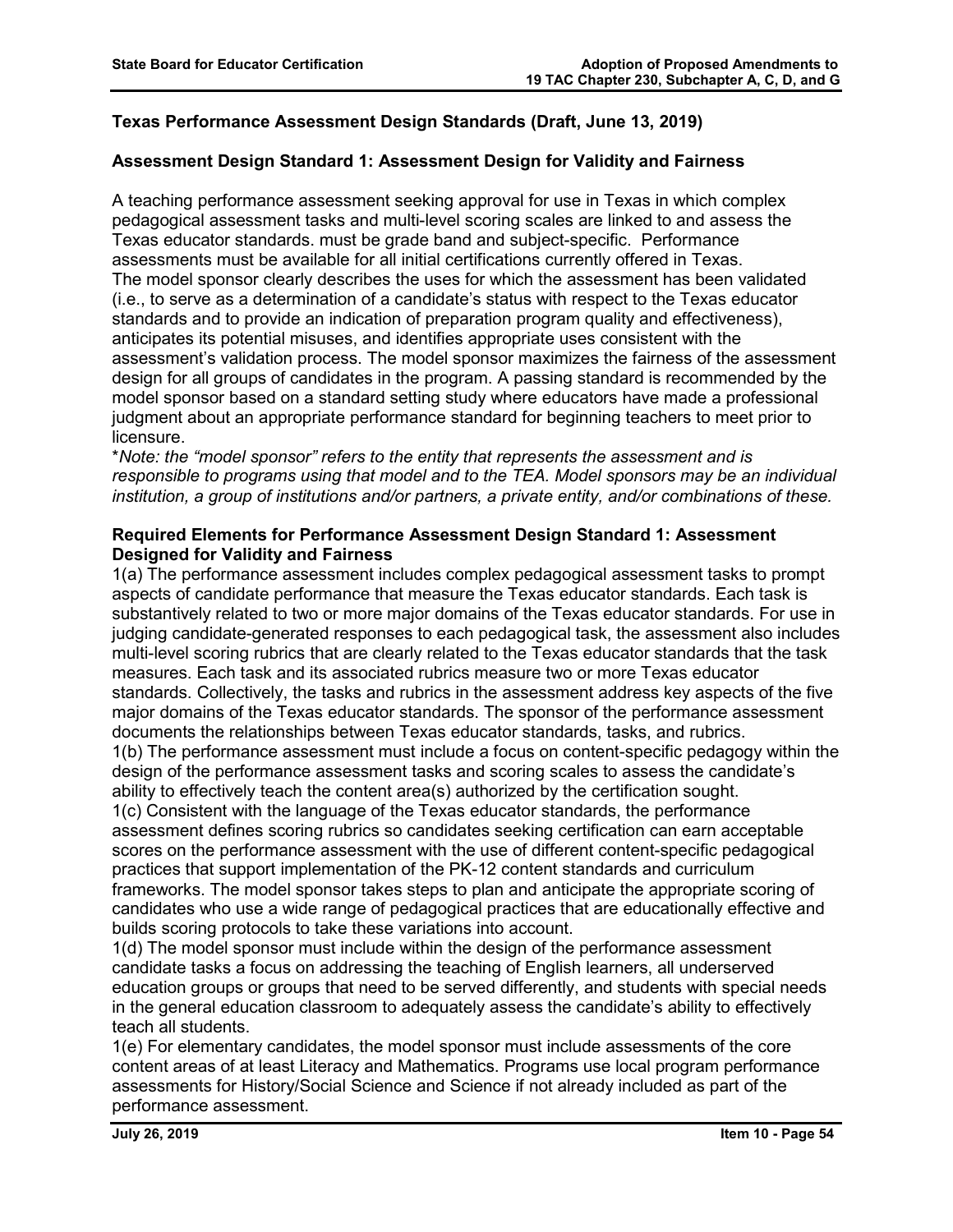1(f) The model sponsor must include a focus on classroom teaching performance within the performance assessment, including a video of the candidate's classroom teaching performance with candidate commentary describing the lesson plan and rationale for teaching decisions shown and evidence of the effect of that teaching on student learning.

1 (g) The model sponsor must provide materials appropriate for use by programs in helping faculty become familiar with the design of the performance assessment, the candidate tasks and the scoring rubrics so that faculty can effectively assist candidates to prepare for the assessment. The performance assessment must also provide candidate materials to assist candidates in understanding the nature of the assessment, the specific assessment tasks, the scoring rubrics, submission processes, and scoring processes.

1(h) The model sponsor develops scoring rubrics and assessor training procedures that focus primarily on teaching performance and that minimize the effects of candidate factors that are not clearly related to pedagogical competence, which may include (depending on the circumstances) factors such as personal attire, appearance, demeanor, speech patterns, and

accents or any other bias that are not likely to affect job effectiveness and/or student learning. 1(i) The model sponsor provides a clear statement acknowledging the intended uses of the assessment. The statement demonstrates the model sponsor's clear understanding of the implications of the assessment for candidates, preparation programs, the public schools, and PK-12 students. The statement includes appropriate cautions about additional or alternative uses for which the assessment is not valid. All elements of assessment design and development are consistent with the intended uses of the assessment for determining the pedagogical competence of candidates for Standard certification in Texas and as information useful for determining program quality and effectiveness.

1(j) The model sponsor completes content review and editing procedures to ensure that pedagogical assessment tasks and directions to candidates are culturally and linguistically sensitive, fair, and appropriate for candidates from diverse backgrounds.

1(k) The model sponsor completes initial and periodic basic psychometric analyses to identify pedagogical assessment tasks and/or scoring rubrics that show differential effects in relation to candidates' race, ethnicity, language, gender, or disability. When group pass-rate differences are found, the model sponsor investigates the potential sources of differential performance and seeks to eliminate construct-irrelevant sources of variance.

1(l) In designing assessment administration procedures, the model sponsor includes administrative accommodations that preserve assessment validity while addressing issues of access for candidates with disabilities or learning needs.

1(m) In the course of determining a passing standard, the model sponsor secures and reflects on the considered judgments of teachers, supervisors of teachers, support providers of new teachers, and other preparers of teachers regarding necessary and acceptable levels of proficiency on the part of entry-level teachers. The model sponsor periodically reviews the reasonableness of the scoring scales and established passing standard, when and as directed by the TEA.

1(n) To preserve the validity and fairness of the assessment over time, the model sponsor may need to develop and field test new pedagogical and content pedagogical assessment tasks and multi-level scoring rubrics to replace or strengthen prior ones. Initially and periodically, the model sponsor analyzes the assessment tasks and scoring rubrics to ensure that they yield important evidence that represents candidate knowledge and skill related to the Texas educator standards, and serve as a basis for determining entry-level pedagogical competence to teach the curriculum and student population of Texas' PK-12 public schools. The model sponsor documents the basis and results of each analysis and modifies the tasks and rubrics as needed. 1(o) The model sponsor must make all performance assessment materials available to the TEA upon request for review and approval, including materials that are proprietary to the model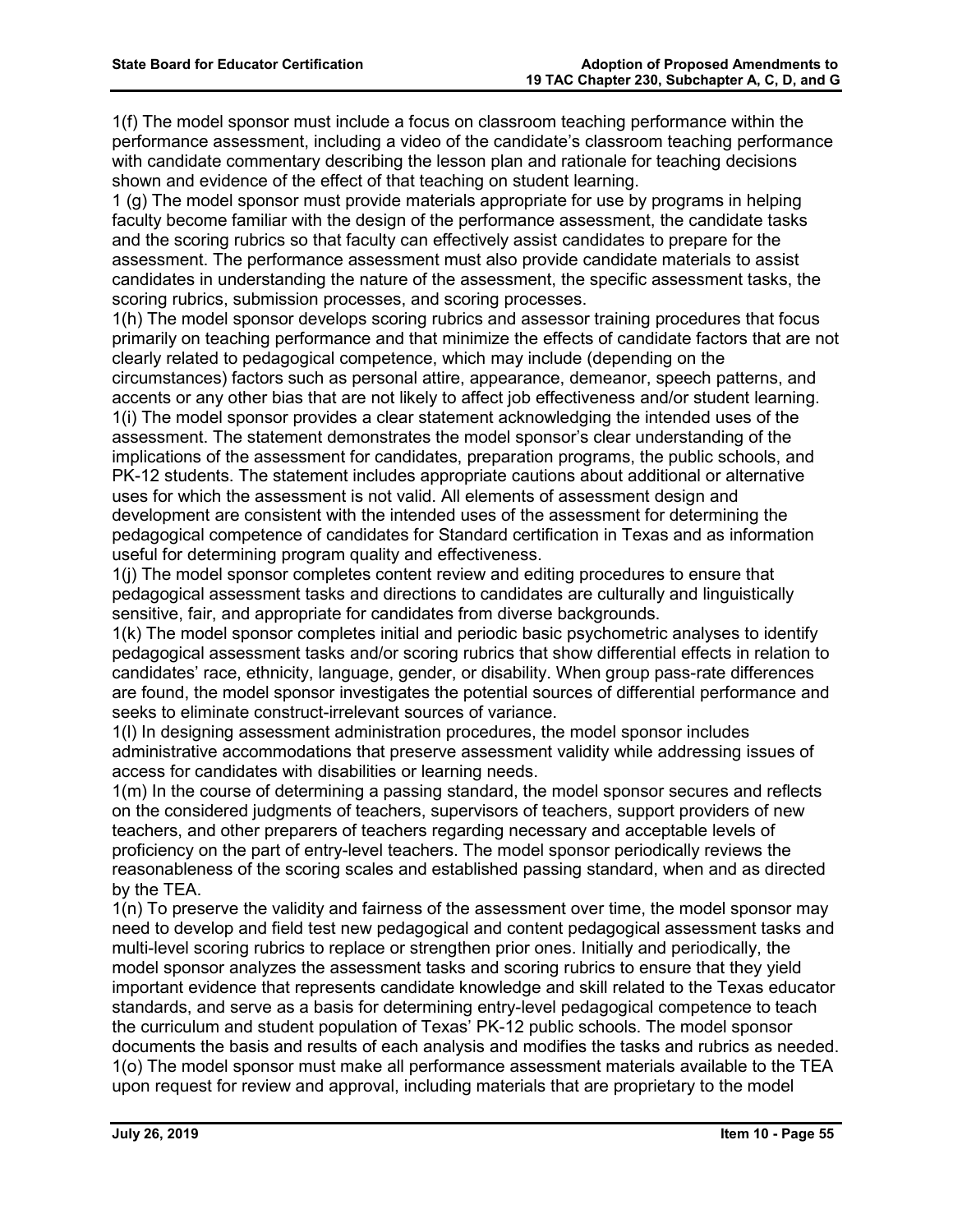sponsor. The TEA will maintain the confidentiality of all materials designated as proprietary by the model sponsor.

### **Performance Assessment Design Standard 2: Assessment Designed for Reliability and Fairness**

The sponsor of the performance assessment requests approval of an assessment that will yield, in relation to the key aspects of the major domains of the Texas educator standards, enough collective evidence of each candidate's pedagogical and content pedagogical performance to serve as a valid basis to judge the candidate's general pedagogical competence for a Standard certification. The model sponsor carefully monitors assessment development to ensure consistency with this stated purpose of the assessment. The performance assessment includes a comprehensive program to train, calibrate and maintain assessor calibration over time. The model sponsor periodically evaluates the assessment system to ensure equitable treatment of candidates. The assessment system and its implementation contribute to local and statewide consistency in the assessment of teaching competence.

### **Required Elements for Performance Assessment Design Standard 2: Assessment Designed for Reliability and Fairness**

2(a) In relation to the key aspects of the major domains of the Texas educator standards, the pedagogical assessment tasks, rubrics, and the associated directions to candidates are designed to yield enough valid evidence for an overall judgment of each candidate's pedagogical and content pedagogical qualifications for a Standard certification as one part of the requirements for the certification.

2(b) Pedagogical and content pedagogical assessment tasks and scoring rubrics are extensively field tested in practice before being used operationally for certification. The model sponsor evaluates the field test results thoroughly and documents the field test design, participation, methods, results and interpretation.

2(c) The performance assessment includes a comprehensive process to select and train assessors who score candidate responses to the pedagogical assessment tasks. An assessor training program demonstrates convincingly that prospective and continuing assessors gain a deep understanding of the Texas educator standards, the pedagogical and content-pedagogical assessment tasks and the multi-level scoring rubrics. The training program includes task-based scoring trials in which an assessment trainer evaluates and certifies each assessor's scoring accuracy and calibration in relation to the scoring rubrics associated with the task. The model sponsor establishes selection criteria for assessors of candidate responses to the performance assessment. The selection criteria include but are not limited to appropriate pedagogical expertise in the content areas assessed within the performance assessment. The model sponsor selects assessors who meet the established selection criteria and uses only assessors who successfully calibrate during the required performance assessment model assessor training sequence. When new pedagogical tasks and scoring rubrics are incorporated into the assessment, the model sponsor provides additional training to the assessors, as needed. 2(d) The model sponsor plans and implements periodic evaluations of the assessor training program, which include systematic feedback from assessors and assessment trainers and which lead to substantive improvements in the training as needed.

2(e) The model sponsor provides a consistent scoring process for all programs using that model. The scoring process conducted by the model sponsor to assure the reliability and validity of candidate outcomes on the assessment may include, for example, regular auditing, selective back reading, and double scoring of candidate responses near the cut score by the qualified, calibrated scorers trained by the model sponsor. The model sponsor provides a detailed plan for establishing and maintaining scorer accuracy and inter-rater reliability during field testing and operational administration of the assessment. The model sponsor demonstrates that the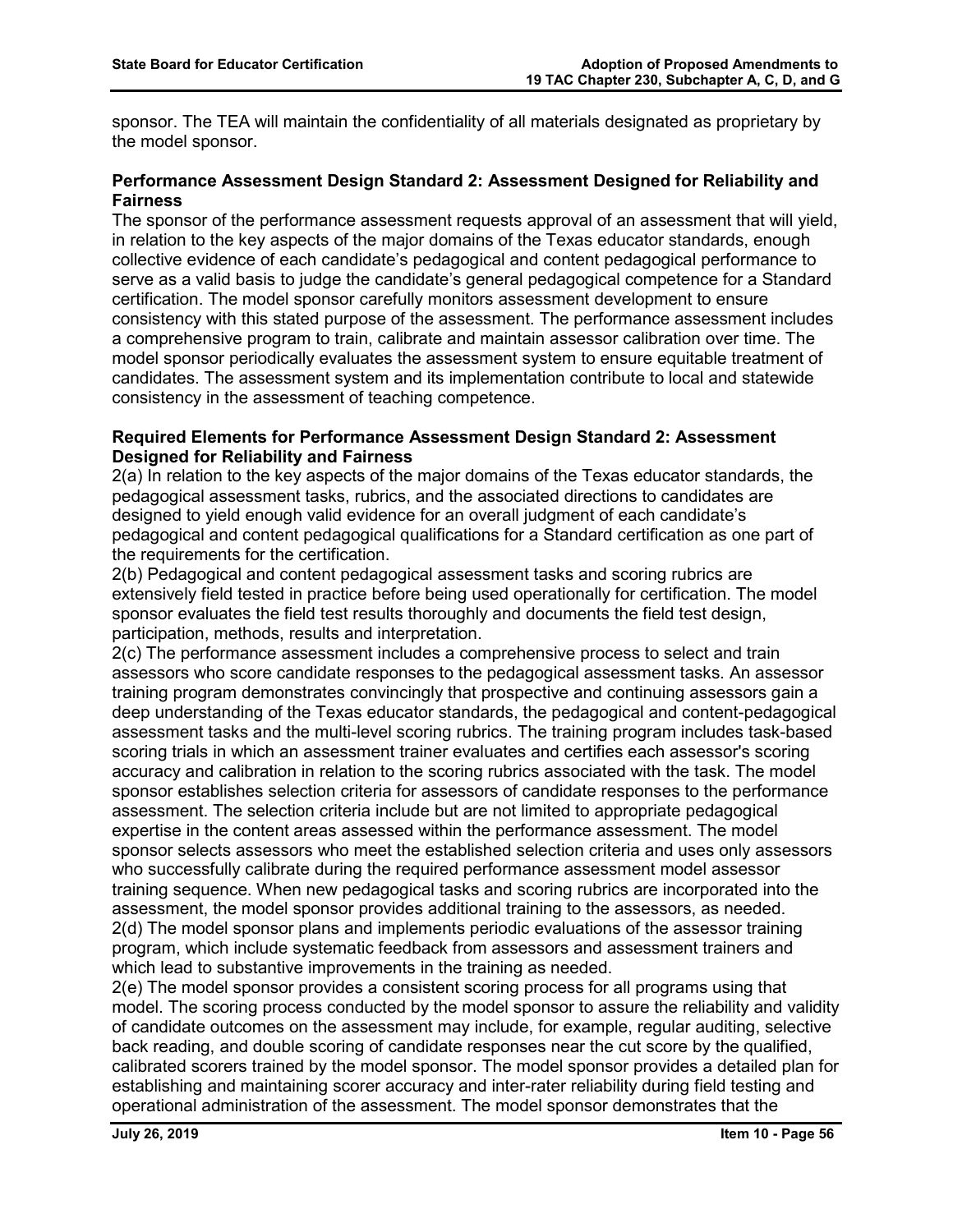assessment procedures, taken as a whole, maximize the accurate determination of each candidate's overall pass-fail status on the assessment. The model sponsor must provide an annual audit process that documents that scoring outcomes are consistent and reliable within the model for candidates across the range of programs, and informs the TEA where inconsistencies in outcomes are identified. If inconsistencies are identified, the sponsor must provide a plan to the TEA for how it will address and resolve the scoring inconsistencies both for the current scoring results and for future scoring of the performance assessment.

2(f) The model sponsor provides the option for candidates seeking elementary certification and LOTE certifications to submit all required components of the portfolio in Spanish or LOTE certification language without translation.

2(g) The model sponsor's performance assessment design includes a clear and easy to implement appeal procedure for candidates who do not pass the assessment, including an equitable process for rescoring of evidence already submitted by an appellant candidate in the program.

2(h) The model sponsor conducting scoring for the program provides results on the performance assessment to the individual candidate based on performance relative to the performance assessment's specific scoring rubrics within a maximum of three weeks following candidate submission of completed performance assessment portfolio. The model sponsor provides results to programs based on both individual and aggregated data relating to candidate performance relative to the rubrics.

2(i) The model sponsor provides program level aggregate results to the TEA, in a manner, format and time frame specified by the TEA, as one means of assessing program quality. It is expected that these results will be used within the TEA's ongoing accreditation and accountability systems.

### **Performance Assessment Design Standard 3: Performance Assessment Sponsor Support Responsibilities**

The sponsor of the performance assessment provides technical support to teacher preparation programs using that model concerning fidelity of implementation of the model as designed. The model sponsor is responsible for conducting and/or moderating scoring for all programs, as applicable, within a national scorer approach. The model sponsor has ongoing responsibilities to interact with the TEA, to provide candidate and program outcomes data as requested and specified by the TEA, and to maintain the currency of the model over time.

### **Required Elements for Assessment Design Standard 3: Performance Assessment Sponsor Support Responsibilities**

3(a) The model sponsor commits to providing on-site and regional training to programs utilizing the performance assessment at no cost to the participating programs.

3(b) The model sponsor provides technical assistance to programs utilizing the performance assessment to support fidelity of implementation of the model as designed. Clear implementation procedures and materials such as a candidate and a program handbook are

provided by the model sponsor to programs using the model.

3(c) A model sponsor conducting scoring for programs is responsible for providing performance assessment outcomes data at the candidate and program level to the program within three weeks and to the TEA, as specified by the TEA.

3(d) The model sponsor is responsible for submitting at minimum an annual report to the TEA describing, among other data points, the programs using the performance assessment, the number of candidate submissions scored, the date(s) when responses were received for scoring, the date(s) when the results of the scoring were provided to the preparation programs, the number of candidate appeals, first and second time passing rates, candidate completion passing rates, and other operational details as specified by the TEA.